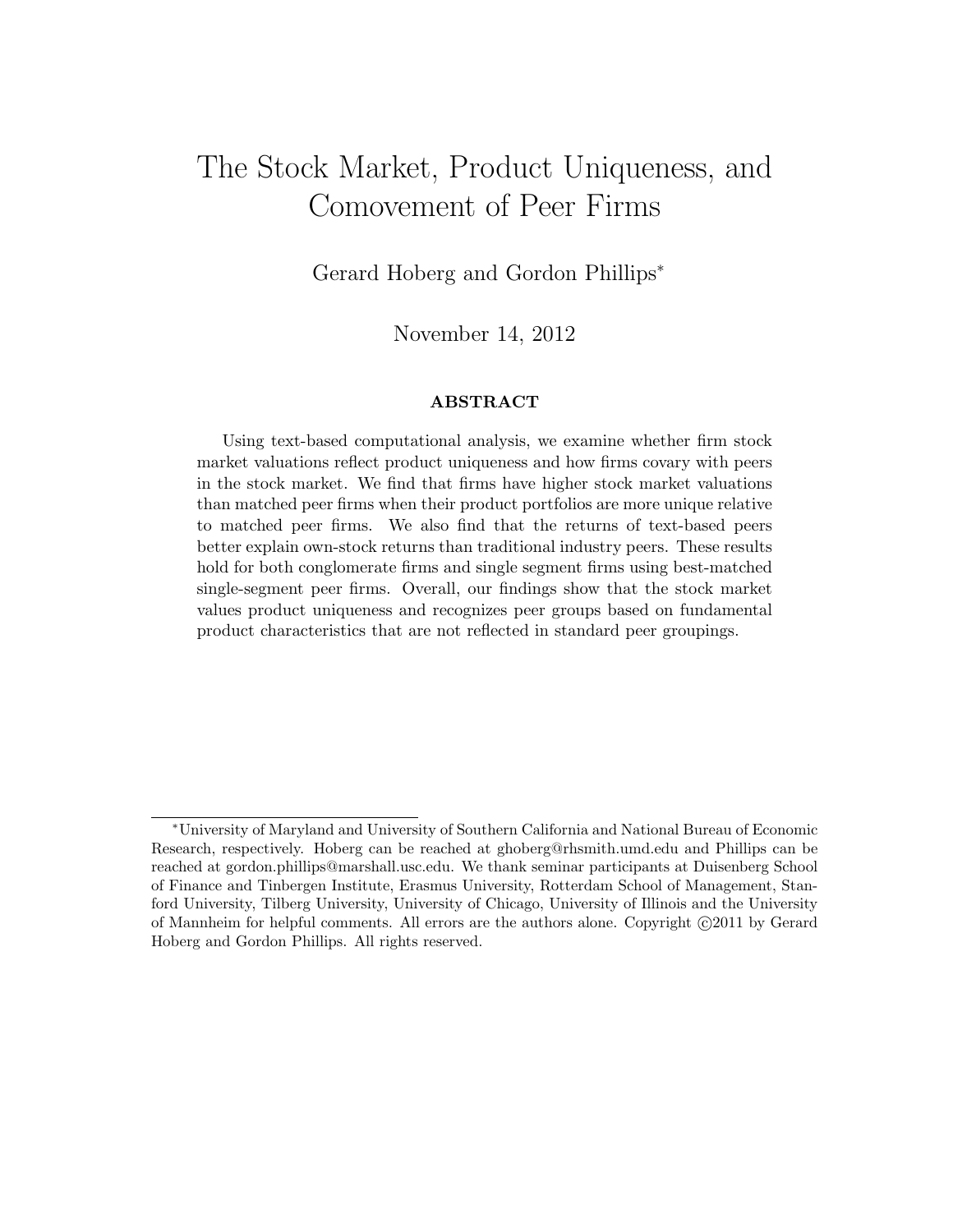A fundamental question both in corporate finance and asset pricing is whether and how the stock market uses information from peer firms. The analysis of the effects of peer firms has focused on the effect of peers on capital structure (MacKay and Phillips (2005), Leary and Roberts (2010) and Rauh and Sufi (2010)) and on industry momentum in asset pricing by Moskowitz and Grinblatt (1999). It remains unknown whether and how the stock market values and incorporates peer firm fundamentals in affecting the valuation and stock returns of  $\mathrm{f} \mathrm{irms.}$ <sup>1</sup>

Using new text-based identification of peer firms that best replicate the product offerings of the firm, we show that the stock market does indeed account for information associated with peer firms. We examine how the stock market uses information from peer firms in two ways. First, using peer firms that are matched using text based replication methods, we examine whether firms that have more unique products relative to their peers have higher stock market valuations. Second, we examine whether text-based peer firms explain stock market comovement more than standard industry peer groupings, and whether firms with peers whose products more closely match theirs have higher stock-market comovement.

We find that text-based replication peers significantly outperform traditional industry peers in explaining firm valuations and peer comovement in the stock market. Firms have higher stock market valuations than replication peer firms when their product offerings are more unique relative to the replicating peers. These higher valuations also are long-lasting, as firms with more unique products do not experience ex-post abnormal return reversals. Firm returns also covary more with text-based peers than they do with peers using standard industry classifications. These results hold for both conglomerate firms and single segment firms. Overall, our findings show that the stock market values product uniqueness and recognizes peer groups based on fundamental product characteristics that are not reflected in standard industry groupings.

Our paper extends previous identification of competitors using text-based analysis by Hoberg and Phillips (2010a) by assigning different weights to peer firms based on

<sup>1</sup>Additional studies on the effects of peer firm financial policies on real decisions in a strategic context include Phillips (1995), Chevalier (1995), and Khanna and Tice (2000).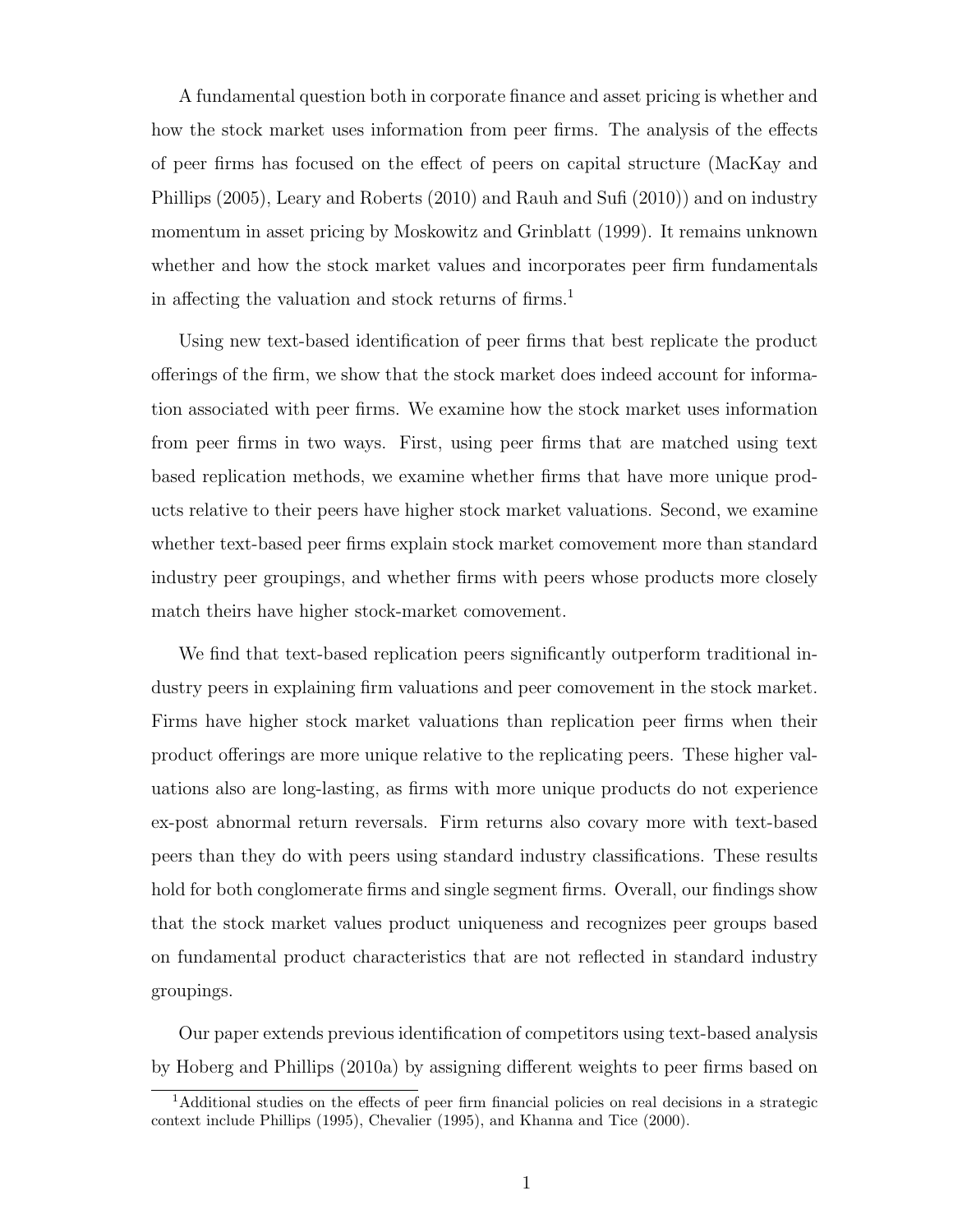how each uniquely contributes to creating a near replica (on the basis of both product offerings and accounting characteristics) of a given firm under consideration. For example, potential peers of Apple would include Dell, HP, Samsung, Motorola, Microsoft and Sony (which owns Columbia music). Our procedure identifies a weighted portfolio of replication peers that best reconstructs Apple's actual product offerings and accounting characteristics. Peers getting the highest weights (A) are most similar to Apple in their product offerings and (B) are unique in the aspects of Apple's product description that they replicate. This reconstructive approach is particularly insightful for understanding conglomerate industry structure (and conglomerate valuation) given the more complex product offerings of conglomerates. Although we generate replicas of all firms, we only include single-segment firms as reconstructive peers to be able to benchmark valuations as in previous studies by Lang and Stulz  $(1994)$  and Berger and Ofek  $(1995).<sup>2</sup>$ 

Although numerous papers examine links between competition and firm decisions, little has been done to examine whether (or the extent to which) the stock market values a firm's differentiation from potential rivals. For all firms - both singlesegment and multiple-segment conglomerate firms - we find that firm valuations are higher when the firm has less perfectly matched replicating peers using firm product descriptions. In contrast, firms having product descriptions and characteristics that are better matched or "spanned" by peer firms, trade at discounts. The results are consistent with firms that are difficult to replicate having unique products and facing less direct competition now, and also for the foreseeable future (a poor fit using peer firms indicates both that direct rivals do not exist now and also that nearby firms cannot at a later date exchange assets to replicate the given firm). These results are consistent with the stock market valuing product uniqueness.

Our valuation results for our product uniqueness measure captured by the difficulty to replicate are consistent with the conclusion that it is not easy for a competitor to introduce similar successful products. The case of Apple Inc. versus its peers is illustrative. Apple's peers, Dell and HP have both tried to introduce successful tablet

<sup>2</sup>These "network" benchmarks represent best matches in the product market analogous to a weighted Facebook circle of friends (both close friends and acquaintances).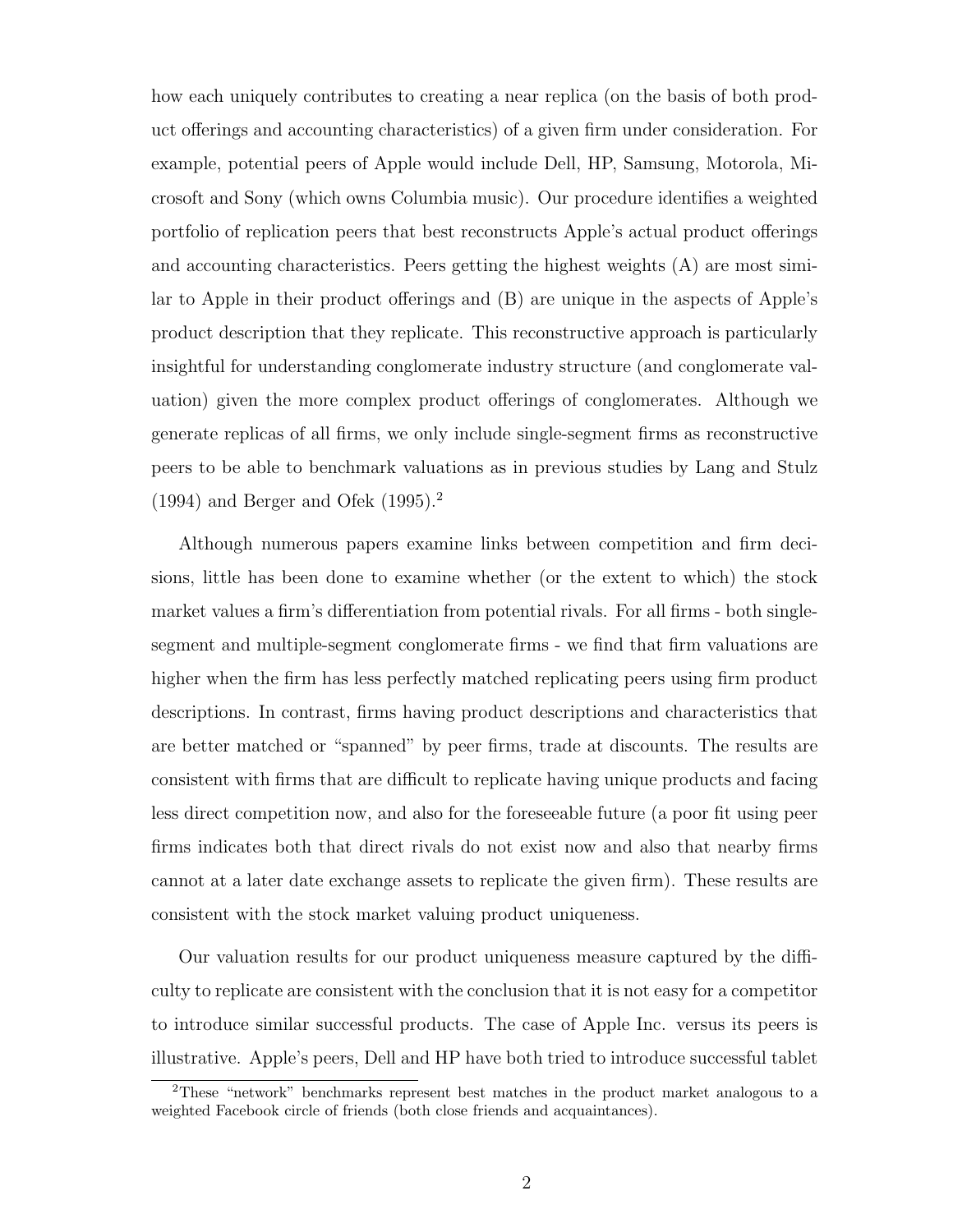computers, while Sony and Microsoft have introduced new digital music players. Apple still has very high margins and market shares in each of these markets multiple years after first introducing its products - despite efforts by peers to replicate Apple's successful product offerings.

We use these new benchmarks and measures of product uniqueness to examine cross-sectional differences in conglomerate and single-segment valuations. For conglomerate firms, we also show that our weighted benchmarks provide economically large improvements relative to existing methods in their ability to accurately match conglomerate valuations and characteristics. Although we do not focus on the conglomerate discount, which many studies document to be a result of self-selection, our framework shows that it also disappears using our replicating peers.<sup>3</sup>

We also show that our text based replicating peers significantly covary more in the stock market than do traditional industry peers. This comovement is particularly high when firms have more closely matched replicating peers, which have more similar products. These firms, that are easier to replicate using text peers, thus comove more with their peers than firms that are more difficult to replicate. These findings are consistent with firms with similar products moving more tightly together given that firms with similar products face similar cost and demand shocks. Our new textbased peers are significantly more important both in magnitude and significance than traditional SIC-based peers in explaining industry comovement.

We further consider both simultaneous stock return comovement (a test of importance), whether lagged peer returns predict future own-firm returns (a test of how information is conveyed in the stock market), and whether results differ for systematic and idiosyncratic risk. Simultaneous return tests indicate that the stock market strongly reflects common information in the competitive environment, and that these effects are better measured using replicating text-based peers. The lagged

<sup>3</sup>For articles on the average or median discount of conglomerate firms see Wernerfelt and Montgomery (1988), Lang and Stulz (1994), Berger and Ofek (1995), Comment and Jarrell (1995), Servaes (1996), Lins and Servaes (1999), and Lamont and Polk (2002) find evidence of a diversification discount. This average discount has been shown to be related to self-selection by Campa and Kedia (2002), Graham, Lemmon, and Wolf (2002), and Villalonga (2004b) and by data problems by Villalonga (2004a) and merger accounting by Custodio (2010). See Maksimovic and Phillips (2007) for a detailed survey.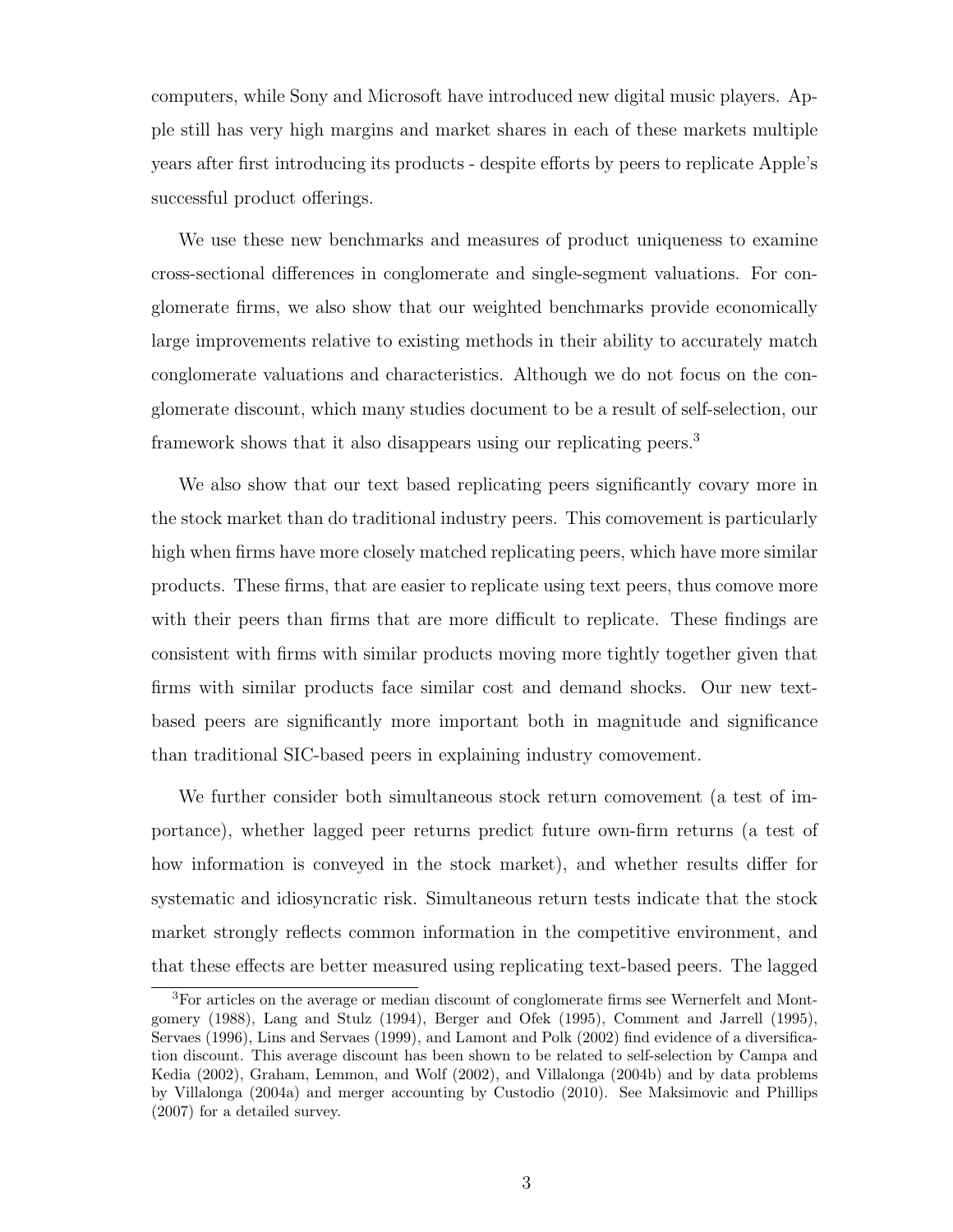return tests indicate that additional information from replicating peers continues to disseminate into own-firm returns over time, suggesting that the market initially under-reacts to information from replicating peers. These results are economically large, and in some cases, these measures are as much as five times more influential as compared to measures using SIC-based peers. We also find that simultaneous comovement is strongest for systematic return shocks, but that lagged return spillovers are strongest for idiosyncratic return shocks. We conclude that the market is more informationally efficient regarding systematic shocks than idiosyncratic shocks.

Our paper makes three main contributions. Our first contribution is to examine the link between product market variables and stock market valuations in cross section. For both single-segment and conglomerate firms, we find that firm valuations are higher when the firm is more difficult to replicate using matched single-segment firms, and when its segments have high-value industries between them. Given that our focus is on understanding the valuation of firms in cross section - both singlesegment and conglomerate firms, it fills a gap empirically that Stein (2003) identifies in his survey paper.<sup>4</sup> . In all, our findings support theoretical links between and valuation and product uniqueness.

Our second contribution is to show that our text-based replicating peers are significantly more important both in magnitude and significance than traditional industry groupings in explaining peer comovement. We document the extent to which industry comovement and return predictability are based on product fundamentals.

Our third contribution is methodological: we present new text-based methods that use constrained optimization to generate single-segment benchmarks for both single-segment firms and conglomerate firms. We also document how these replicating peers can be identified using a closed form solution to a constrained optimization problem. These benchmarks offer significant gains in accuracy relative to existing methods and we show that these groupings covary together in the stock-market.

<sup>4</sup>Stein (2003) writes the focus should be on "under what conditions is an internal capital market most (or least) likely to add value relative to an external capital markets benchmark?" Our paper addresses this question conceptually as we study conglomerate valuations in cross section and empirically as we introduce new methods for a more direct comparison to the external capital market counterfactual).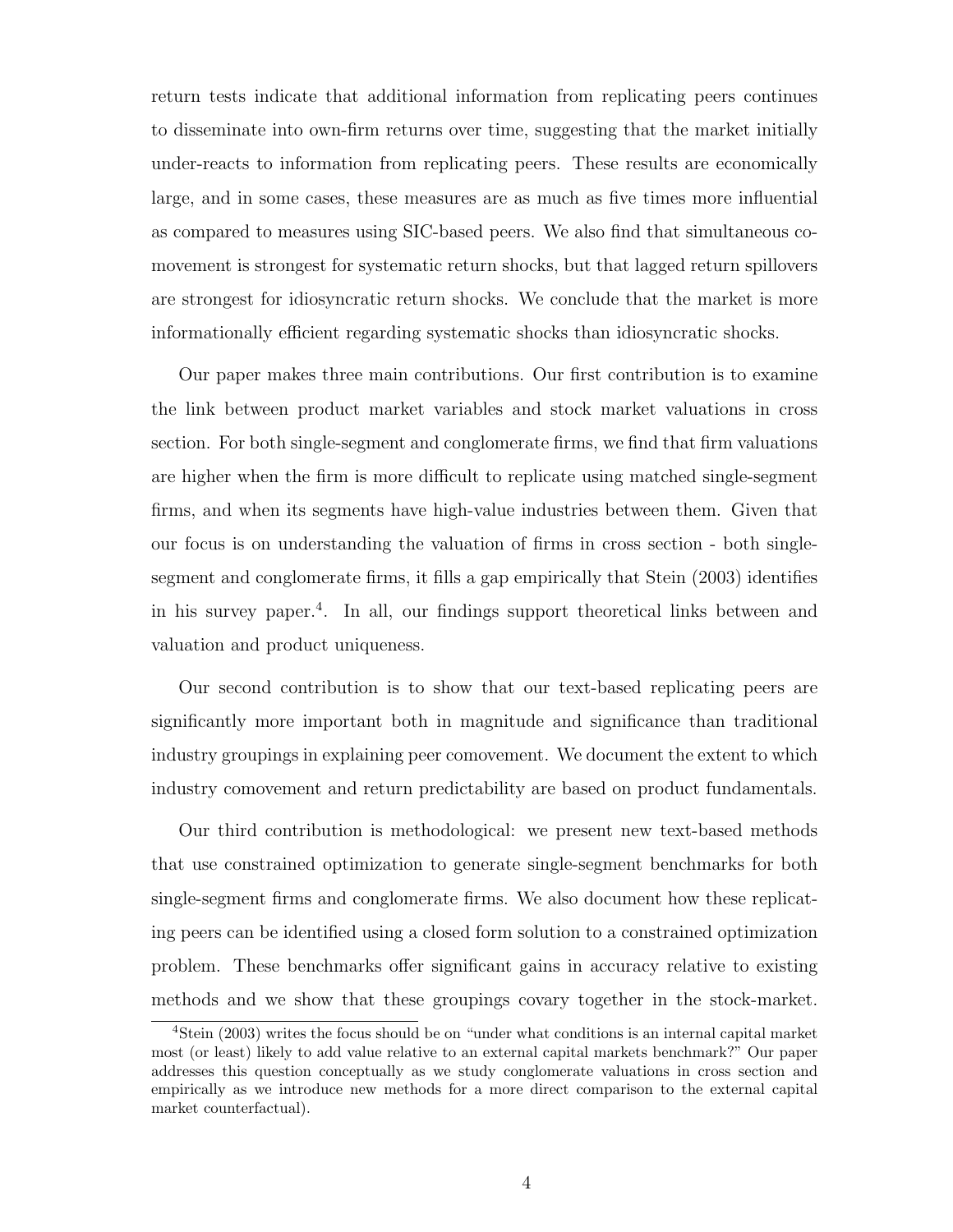These groupings are likely to provide improvements in understanding long-run event based returns and for understanding the magnitude of peer effects in corporate finance and asset pricing studies.

Our paper proceeds as follows. In the next section, we describe our data, variables, and methods used to examine product relatedness. We develop new methods to computationally weight peer firms based on their product descriptions and other accounting characteristics. Section III presents validation tests for our replicating peers, and develops an application regarding the valuation of conglomerate and single-segment firms. Section IV presents our methodology and results for how we examine return comovement using text-based replicating peers and compares them to traditional SIC code peers. Section V concludes.

# II The Stock Market and Peer Firms

In this section we discuss two hypotheses regarding how the stock market uses fundamental information about peer firms. These hypotheses are rooted in two fundamental channels through which fundamentals impact stock market variables. The first is valuation, and the second is the degree to which stock prices comove over time with peer firms.

Our first hypothesis addresses the link between product uniqueness and firm valuations in the stock market. We separately examine this link for firms that produce in a single industry, and for firms that produce in multiple industries. The literature on product differentiation and uniqueness is extensive. The concept of product differentiation was originally proposed by Chamberlin (1933), with recent articles including Berry, Levinsohn, and Pakes (1997), and Seim (2006))). We focus on stock market valuations and focus more directly on the matter of whether or not firms in the existing universe have adequate product diversity to pose a material replication threat to a given firm under consideration. We postulate that a firm that can be replicated by others firms holds a weaker competitive position and should have a lower valuation as compared to firms that are difficult to replicate. We thus consider the following hypothesis: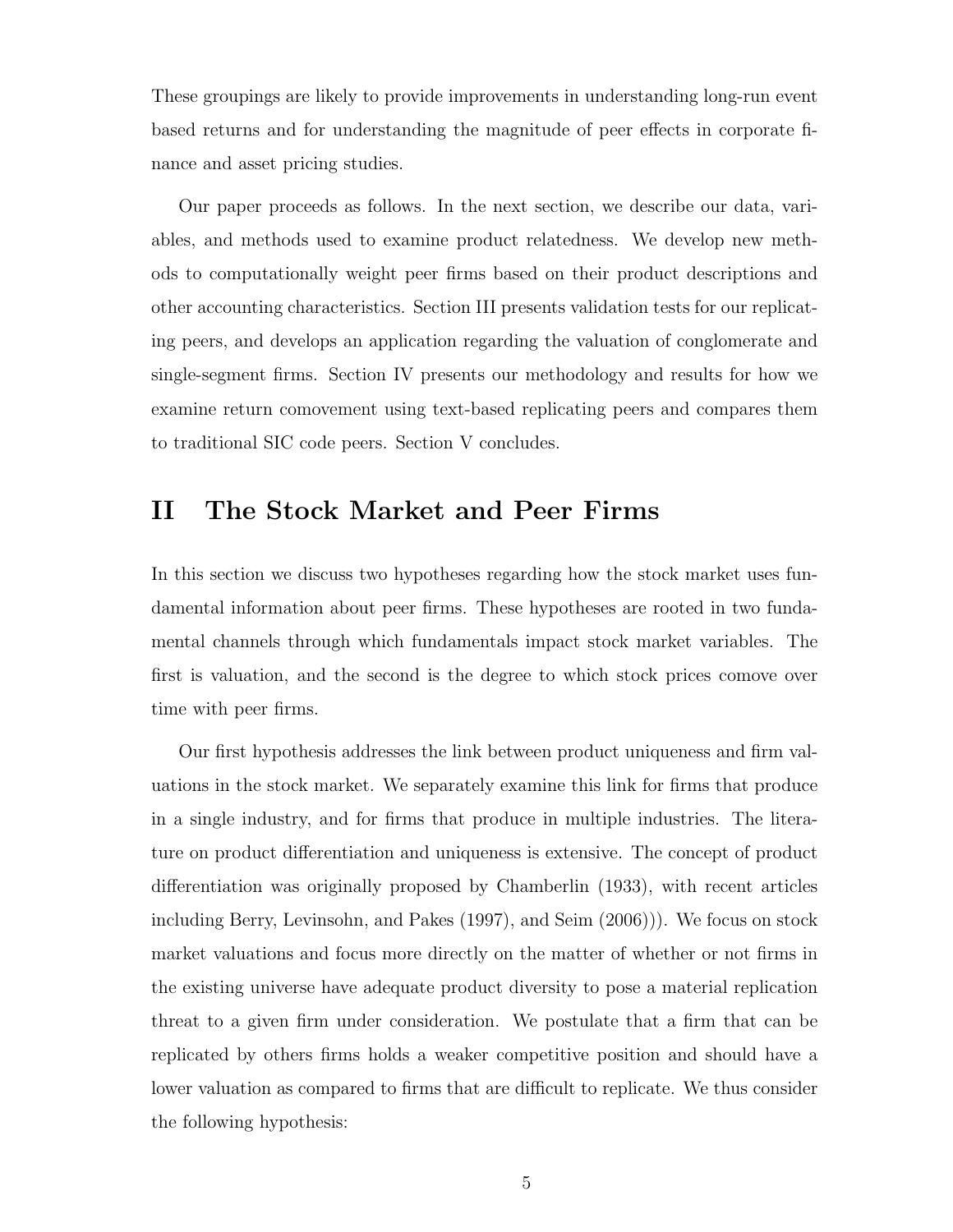H1: Stock Market Valuations and Product Uniqueness: A firm's stock market valuation will be higher when its products are not easily replicated or "spanned" by peer firms (i.e., when the firm is difficult to replicate using best replicating weighted portfolios of rival firms, and hence exhibits product differentiation relative to peer firms).

We measure product uniqueness using the product descriptions of firms and calculating a best portfolio of replicating peer firms whose product descriptions most closely match the focal firm. The specifics of our methodology are described fully in the next section.

Our second hypothesis relates to how firms covary over time in the stock market with their peer firms. This is a joint hypothesis in that it examines both if we have accurately identified peer firms, and if stock market participants also agree regarding the true set of peer firms. To the extent that our identification of peers is in agreement with market participants, firm returns should contemporaneously move together with peer firm returns as they share common fundamentals. For example, this movement will be stronger when these firms share more common supply and demand shocks. This second economic link is tied to our first hypothesis because when firms's products are more unique and difficult to replicate, this comovement should be weaker as more informative peers regarding fundamentals likely do not exist.

A related issue is that the stock market may not contemporaneously recognize economic links. For example, using firms that are linked economically through their suppliers and customers, Cohen and Frazzini (2008) find evidence of ex-ante predictable returns across economically linked firms. They show that the stock market only incorporates return shocks that affect customers with delay. Analogously, we examine if information in peer firm prices is impounded into the price of a given firm immediately, or over time. If the stock market incorporates information about peer firms with a lag, we should also find ex-ante predictable returns over time. Thus we consider both simultaneous stock return comovement (a test of importance of economic links), and whether lagged peer returns predict future own-firm returns (a test of how information is conveyed in the stock market).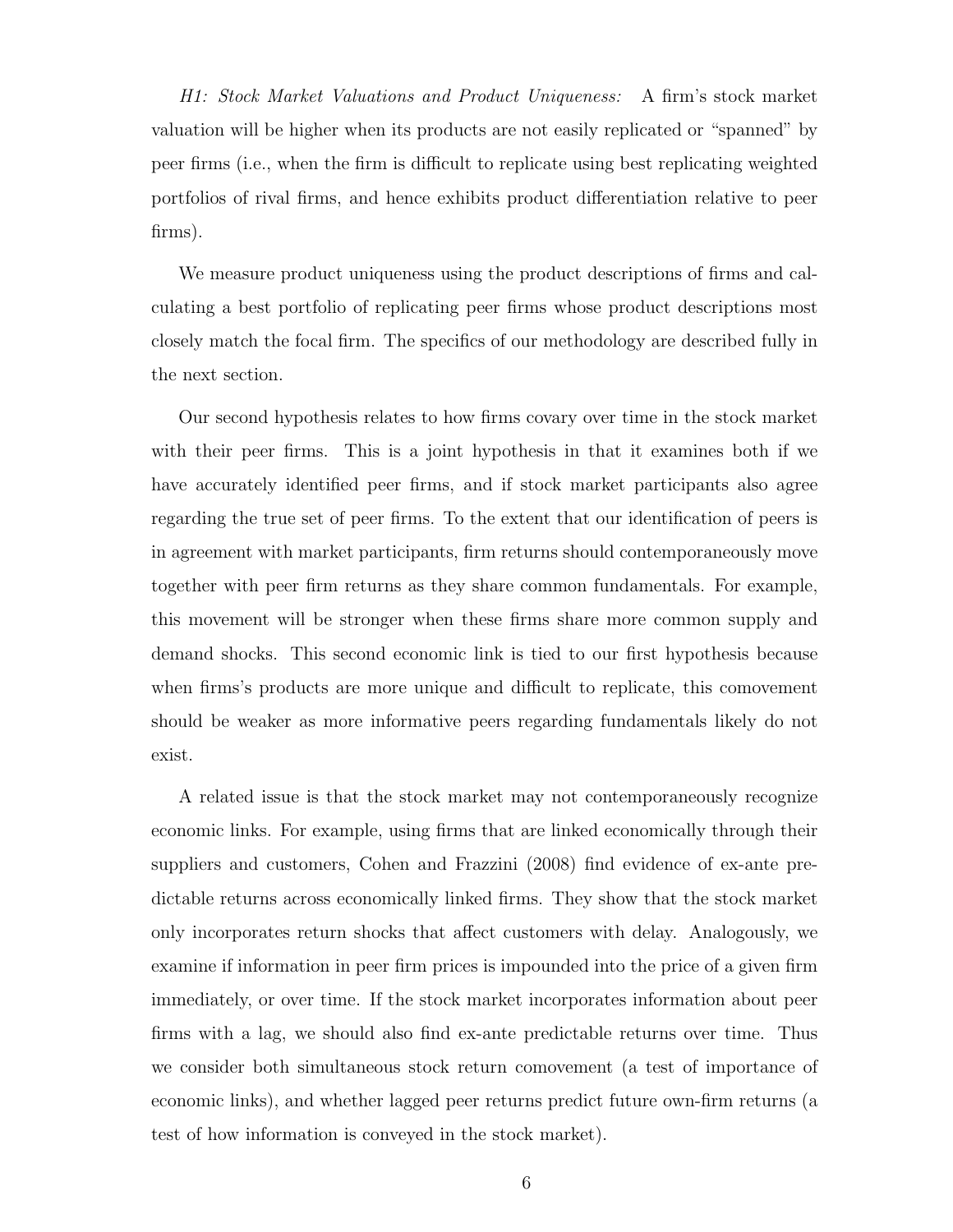H2: Stock Market Comovement and Peer Firms: A firm will comove with its peer firms more when its products are similar to those of peer firms. If the stock market fully recognizes the importance of peer firms, this comovement will be contemporaneous and returns will not be predictable.

# <span id="page-7-0"></span>III Data and Methodology

# A The Sample of 10-Ks

The methodology we use to extract 10-K text follows Hoberg and Phillips (2010a). The first step is to use web crawling and text parsing algorithms to construct a database of business descriptions from 10-K annual filings on the SEC Edgar website from 1996 to 2008. We search the Edgar database for filings that appear as "10-K," "10-K405," "10-KSB," or "10-KSB40." The business descriptions appear as Item 1 or Item 1A in most 10-Ks. The document is then processed using APL to extract the business description text and a company identifier,  $\text{CIK}.^5$  Business descriptions are legally required to be accurate, as Item 101 of Regulation S-K requires firms to describe the significant products they offer, and these descriptions must be updated and representative of the current fiscal year of the 10-K.

## B Word Vectors and Cosine Similarity

Based on the database of business descriptions, we form word vectors for each firm based on the text in product descriptions of each firm. To construct each firm's word vector, we first omit common words that are used by more than 25% of all firms. Following Hoberg and Phillips (2010a), we further restrict our universe in each year to words that are either nouns or proper nouns.<sup>6</sup> Let  $M_t$  denote the number of such words. For a firm i in year t, we define its word vector  $W_{i,t}$  as a binary  $M_t$ -vector,

<sup>5</sup>We thank the Wharton Research Data Service (WRDS) for providing us with an expanded historical mapping of SEC CIK to COMPUSTAT gvkey, as the base CIK variable in COMPUSTAT only contains the most recent link.

<sup>6</sup>We identify nouns using Webster.com as words that can be used in speech as a noun. We identify proper nouns as words that appear with the first letter capitalized at least 90% of the time in the corpus of all 10-K product descriptions. Previous results available from the authors did not impose this restriction to nouns. These previous results were qualitatively similar.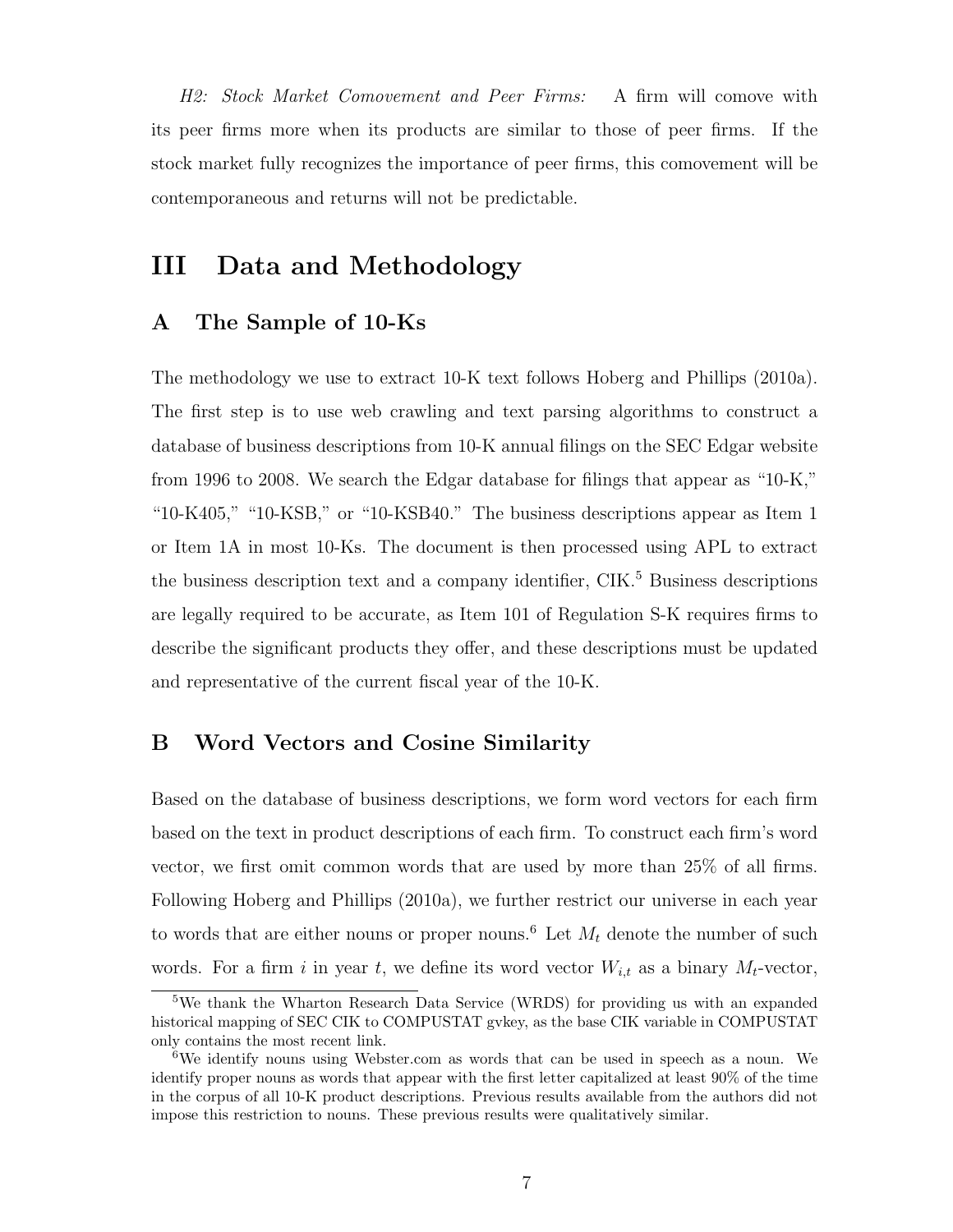having the value one for a given element when firm  $i$  uses the given word in its year  $t$ 10-K business description. We then normalize each firm's word vector to unit length, resulting in the normalized word vector  $N_{i,t}$ .

Importantly, each firm is represented by a unique vector of length one in an  $M_t$ dimensional space. Therefore, all firms reside on a  $M_t$ -dimensional unit sphere, and each firm has a known location. This spatial representation of the product space allows us to construct variables that more richly measure industry topography, for example, to identify other industries that lie between a given pair of industries.

The cosine similarity for any two word vectors  $N_{i,t}$  and  $N_{j,t}$  is their dot product  $\langle N_{i,t} \cdot N_{j,t} \rangle$ . Cosine similarities are bounded in the interval [0,+1] when both vectors are normalized to have unit length, and when they do not have negative elements, as will be the case for the quantities we consider here. If two firms have similar products, their dot product will tend towards 1.0 while dissimilarity moves the cosine similarity toward zero. We use the "cosine similarity" method because it is widely used in studies of information processing (see Sebastiani (2002) for a summary of methods). It measures the cosine of the angle between two word vectors on a unit sphere.

# C Replicating Peers: Existing Methods

Throughout our discussion of replicating peers, we will adopt the following terminology. We will refer to the firm being replicated as the "focal firm". As we aim to build peer replicas of both congomerate and single segment focal firms, we will generally use the term "pure plays" to refer to the set of replication peers used in a given replication calculation. We use this term for parsimony, and to emphasize that we only consider single segment firms as candidate replication peers, which ensures our measures maintain a transparent interpretation, and that they are not influenced by issues underlying why firms choose to be conglomerates.

Although we depart significantly from the literature, we first consider a modified algorithm based on Lang and Stulz (1994) (LS) and Berger and Ofek (1995) (BO).<sup>7</sup>

<sup>7</sup>Many studies including Campa and Kedia (2002) and Villalonga (2004b) use this methodology.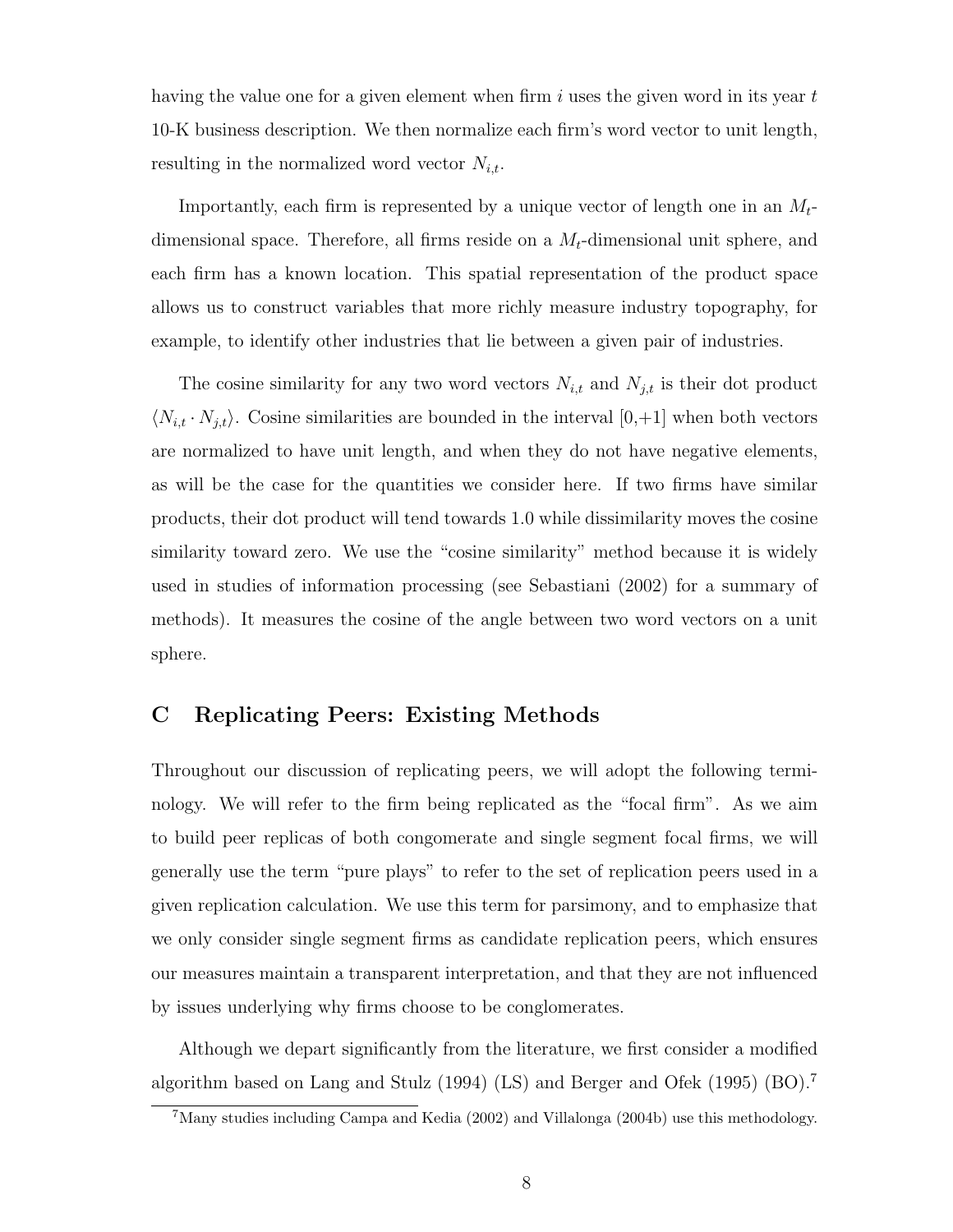Although these studies focus on conglomerate focal firms, we note that the methods used by LS and BO apply to single segment focal firms as well, and we consider both types of firms.

LS and BO begin by defining a universe of candidate single segment pure plays to replicate each conglomerate focal firm segment. In BO, this universe is initially defined as all pure plays operating in the firm's four digit SIC industry. However, if the number of pure plays in this universe is less than five, then the pure plays in the given segment's three-digit industry are used. Finally, coarseness is increased to the two digit or even the one digit level until a universe of at least five pure plays is identified. Because changing the level of coarseness can alter the economic information contained in the benchmark (due to economies of scope or irrelevant peers), we exclusively use three-digit SIC industries as our starting point following the broader literature on industry analysis in Finance. However, we can report that using varying levels of coarseness as used in BO does produce materially similar results.

The second step we adopt follows BO's framework, and we compute the firm value to sales ratio for each pure play firm in each focal firm segment's universe (here a focal firm segment could be a single segment focal firm or a segment residing in a conglomerate focal firm), and then we compute the median. The given segment's imputed value is the segment's actual sales multiplied by this median ratio. Medians are used in this literature to reduce the impact of outliers, as firm value to sales ratios can become extreme, especially when firms have low sales or high growth options. Finally, the imputed value of a conglomerate focal firm is the sum of the imputed values of the given conglomerate's segments. For a single segment focal firm, the segment imputed value is the firm imputed value. Excess value is the natural logarithm of the focal firm's imputed firm value divided by the actual firm value. This calculation can also be done using assets as an alternative to sales. A negative excess value, intuitively, suggests that the focal firm is valued less than the value of the peers used to compute the imputed value. We refer to this method as the "Berger+Ofek Baseline" method.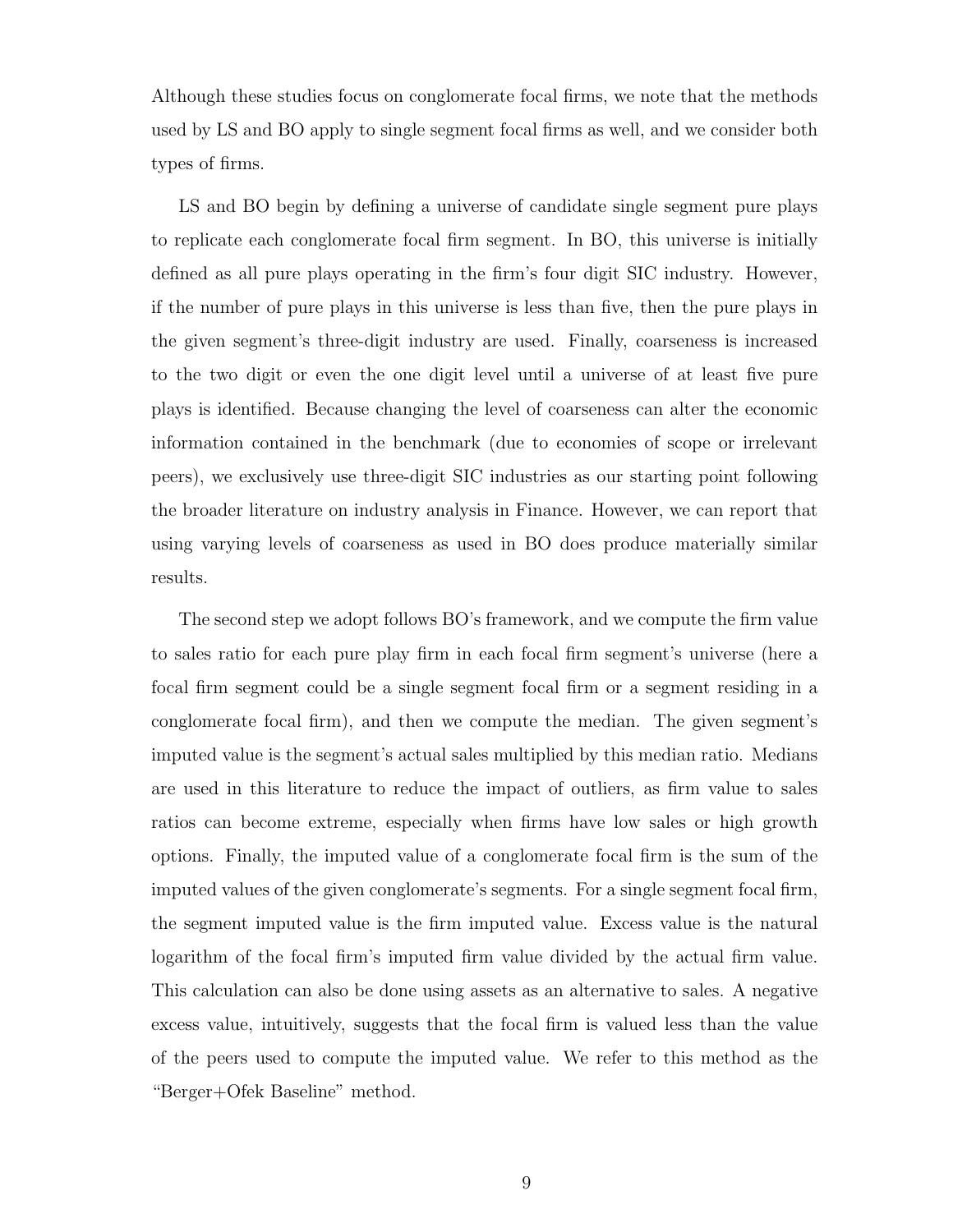### D Replicating Peers: Unconstrained Text-Based Methods

We note three key limitations of the LS and BO methods. A first is the equal treatment of all pure plays in a given segment's pure play universe in the key median calculation. This assumption can reduce accuracy, as additional information exists regarding the nature of the products each pure play produces, and their comparability to a given focal firm being replicated. Methods that weight more relevant pure plays more heavily should perform better. A second limitation is the use of SIC codes to identify the universe of relevant pure play benchmarks. Methods that enhance the set of pure plays beyond traditional SIC boundaries should perform better. A third limitation of the LS and BO method is the focus on a single accounting characteristic such as sales or assets. Candidate pure play firms likely vary along many other dimensions that can also explain valuation differences. For example, some pure plays might have very high sales growth, and might not be relevant as a benchmark for a given mature focal firm. Henceforth, we refer to these three limitations as the "equal weighting limitation", the "limited universe limitation", and the "single characteristic limitation", respectively. Text-based methods offer a solution to all three limitations. In this section, we first examine vocabulary decompositions that directly address the first two limitations. We address the third limitation in the next section.

Although we consider many text-based methods, we adopt the approach of changing one degree of research freedom at a time. Our most basic text-based reconstruction method therefore holds fixed the set of pure-play benchmarks used in BO (those in the same three-digit SIC code). However, we use a textual decomposition to determine weights based on which pure plays use product vocabulary that best matches that of the focal firm. We use these weights to replace the BO equal-weighted median calculation with a weighted median calculation. To determine the weights, we use least squares to decompose the business description of the conglomerate or single segment focal firm being replicated into parts from each of the pure play firms.

Using the same notation from Section [III,](#page-7-0) let  $M_t$  denote the number of unique words in the corpus,  $i$  denote a given focal firm being reconstructed,  $t$  denote the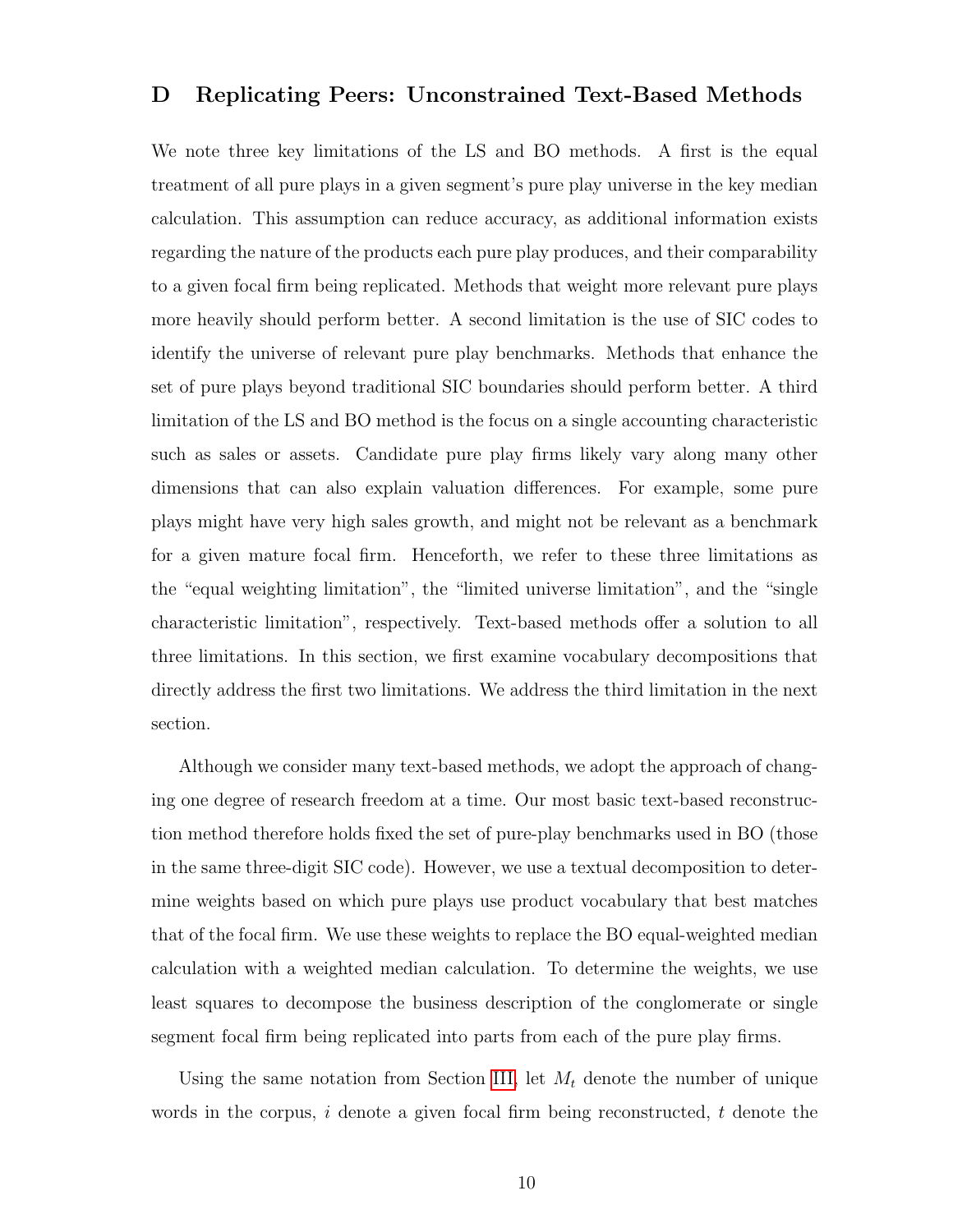year of the given focal firm observation, and  $N_{i,t}$  denote the focal firm's  $(M_t \times 1)$ normalized word vector. Further suppose that the given focal firm-year observation has  $N_{it,bench}$  candidate benchmark pure play firms to use in its reconstruction. Each pure play has its own normalized word vector. Let  $BENCH_{it}$  denote a  $(M_t x)$  $N_{it,bench}$ ) matrix in which the normalized word vectors of the benchmark pure plays are appended as columns. We thus identify the set of pure play weights  $(w_{it})$  that best explains the firm's observed product market vocabulary as the solution to the following least squares problem.

$$
MIN(N_{it} - BENCH_{it} \cdot w_{it})^2
$$
\n<sup>(1)</sup>

The solution to this problem  $(w_{it})$  is simply the regression slopes associated with a no-intercept regression of the conglomerate's observed word usage  $N_{it}$  on the word usage vectors of the  $N_{it,bench}$  pure plays. Importantly, unlike the BO method where pure plays are treated equally, this method assigns greater weight to pure plays whose product vocabulary best matches that of the focal firm. Imputed value is therefore computed by first computing the weighted median value to sales ratio for all  $N_{it,bench}$ pure plays using the weights  $w_{it}$ . We then multiply the resulting value to sales ratio by the focal firm's total sales to get the conglomerate's imputed value, and excess value is then equal to the natural logarithm of the imputed value to actual focal firm value ratio. We refer to this most basic text reconstruction, which addresses the "equal weighting limitation", as the "SIC Universe: Unconstrained" method.

We next consider an analogous method with a single additional enhancement that also addresses the "limited universe limitation". In this case, we add to the pure play universe by adding pure play firms that are in the focal firm's TNIC industry as defined in Hoberg and Phillips (2010a). These firms have products that are similar to the focal firm's product description, and the TNIC industry classification is equally as coarse as are SIC-3 industries. The calculation follows as described above, except in this case the number of benchmarks  $N_{it,bench}$  is as large (if no pure play TNIC peers exist) or larger (if pure play TNIC peers do exist). We refer to this method as the "SIC+TNIC Universe: Unconstrained" method.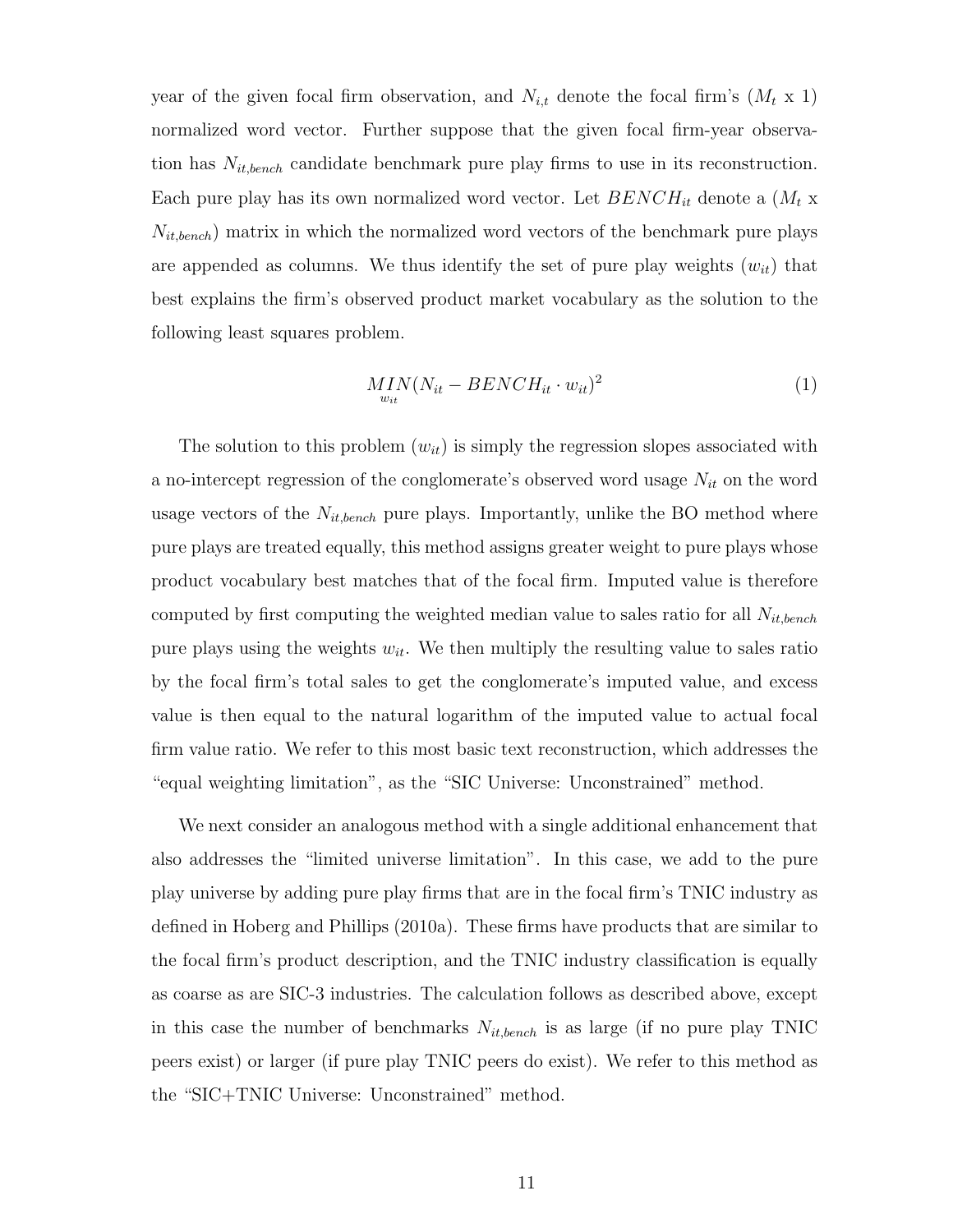### E Replicating Peers: Constrained Text-Based Methods

We next consider the third limitation, the "single characteristic limitation". The LS and BO method has an underlying assumption that a single pure play firm characteristic, for example sales or assets, is a sufficient statistic to explain a pure play's firm value. Because asset valuations are forward looking and depend on fundamentals (such as profitability), this limitation can be quite severe. We consider a constrained least squares approach to construct a pure-play based imputed value that holds any number of accounting characteristics fixed to those of the conglomerate itself.

Using the same notation, suppose a focal firm has  $N_{it,bench}$  candidate pure play firms. Suppose the researcher identifies  $N_{char}$  accounting characteristics they wish to hold fixed when computing imputed valuations. In our case, we consider  $N_{char} = 5$ , and account for the following five accounting characteristics: Sales Growth, Log Age,  $OI/Sales, OI/Assets, and R&D/Sales.$  Let  $C_{it}$  denote a  $N_{char}$  x 1 vector containing the focal firm's actual characteristics for these five variables. Let  $Z_{it}$  denote a  $N_{it,bench}$  $x \, N_{char}$  matrix in which one row contains the value of these five characteristics for one of the pure play benchmark candidates. We then consider the set of weights  $w_{it}$ that solve the following constrained optimization:

$$
MIN(N_{it} - BENCH_{it} \cdot w_{it})^2 \text{ such that } Z'_{it}w_{it} = C_{it}
$$
 (2)

The solution to this problem  $(w_{it})$  is simply the slopes associated with a no-intercept constrained regression of the conglomerate's observed word usage  $N_{it}$  on the word usage vectors of the  $N_{it,bench}$  pure plays. The closed form solution for the weights is:

$$
w_{it} = (BENCH'_{it}BENCH_{it})^{-1}(BENCH'_{it}N_{it} - Z_{it}\lambda), \text{ where } (3)
$$

$$
\lambda = [Z'_{it}(BENCH'_{it}BENCH_{it})^{-1}Z_{it}]^{-1}[Z'_{it}(BENCH'_{it}BENCH_{it})^{-1}BENCH'_{it}N_{it}-C_{it}]
$$

Intuitively, this set of weights identifies the set of pure plays that use vocabulary that can best reconstruct the focal firm's own vocabulary, and that also exactly match the focal firm on the  $N_{char}$  characteristics. We refer to this method as the "SIC+TNIC" Universe: Constrained" method.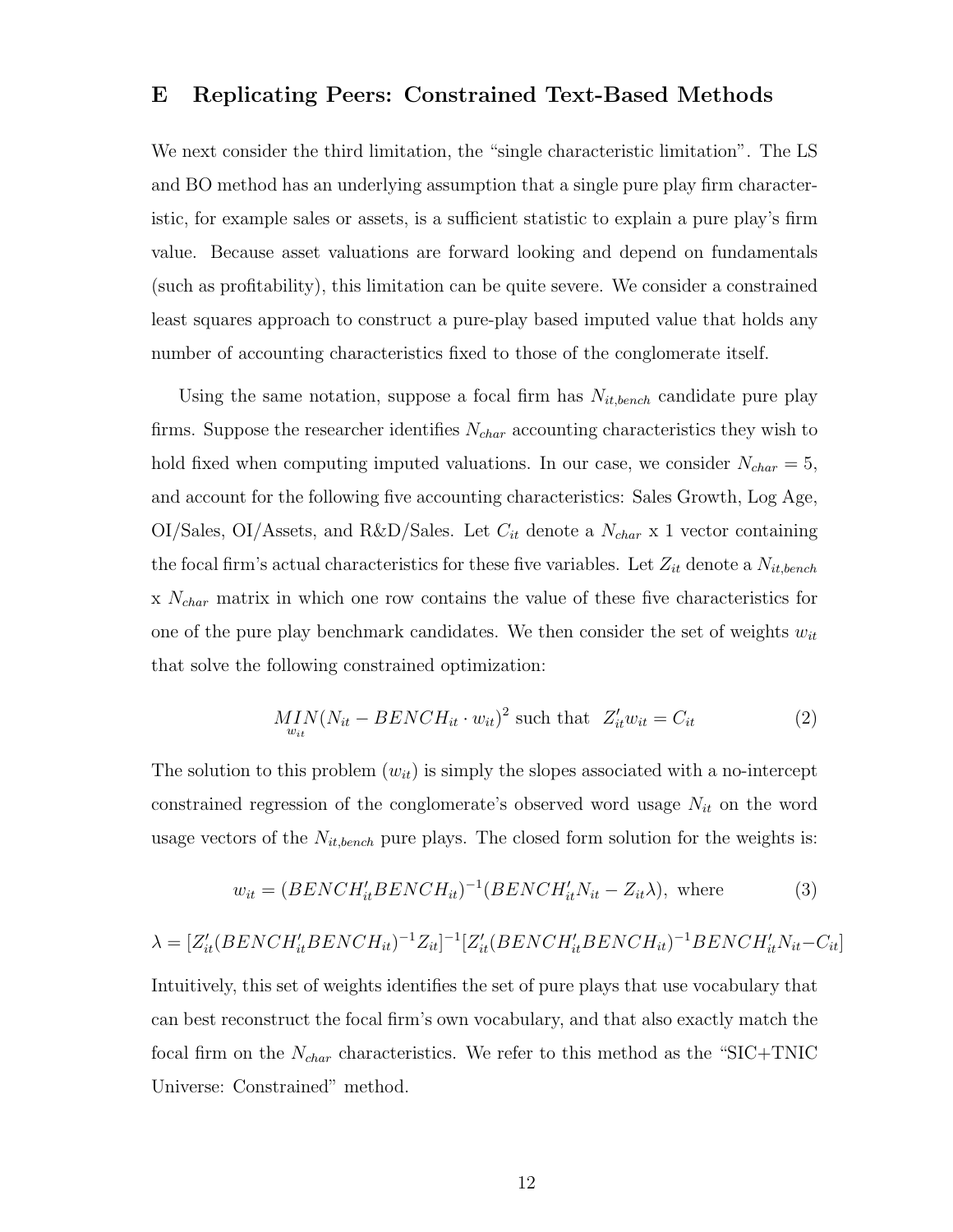## F Replicating Peers: Accounting for Segment Sales

The discussion in this section is only relevant for conglomerate firms, and the objective is to potentially account for the fact that the conglomerate segment tapes not only contain information about the industries in which a conglomerate operates, but also information about how large each segment is. This data is in the form of sales, which are reported at the segment level.

The LS and BO method computes imputed values segment-by-segment, and therefore utilizes information contained in reported segment-by-segment sales. To the extent that sales explains valuations better than other characteristics, this information might be useful. The basic text-based methods described above do not use segment-by-segment sales, and instead rely on the weights obtained from the textual reconstruction to derive imputed value. We believe that it is an empirical question as to whether textual weights or sales weights best explain valuations. However, it is important to explore this question. We therefore consider a method that is identical to the "SIC+TNIC Universe: Constrained" method described above, except that we add an additional set of constraints based on the segment sales to ensure that the imputed value is weighted by sales across segments as is the case for the BO method.

Consider a conglomerate focal firm having  $N_{it,seg}$  segments, and let  $S_{it}$  denote the  $N_{it,seg}$  x 1 vector of sales weights (one element being a given segment's sales divided by the total sales of the conglomerate). To compute imputed values that impose segment sales-based weights, we make two modifications to the constrained optimization. First, we append the vector  $S_{it}$  to the vector  $C_{it}$ . Second, we create a  $N_{it,bench}$  x  $N_{it,seg}$  matrix of ones and zeros. A given element is one if the pure play associated with the given row is in the industry space corresponding to the given segment of the conglomerate focal firm associated with the given column. This matrix is populated based on how the pure-play benchmarks are selected. If the benchmark is selected due to its residing in a three digit SIC industry of a given segment, then the given pure play firm is allocated to that segment. If the benchmark was selected due to its residing in the TNIC industry of the conglomerate focal firm itself, then it is allocated to the segment whose SIC-benchmarks it is most similar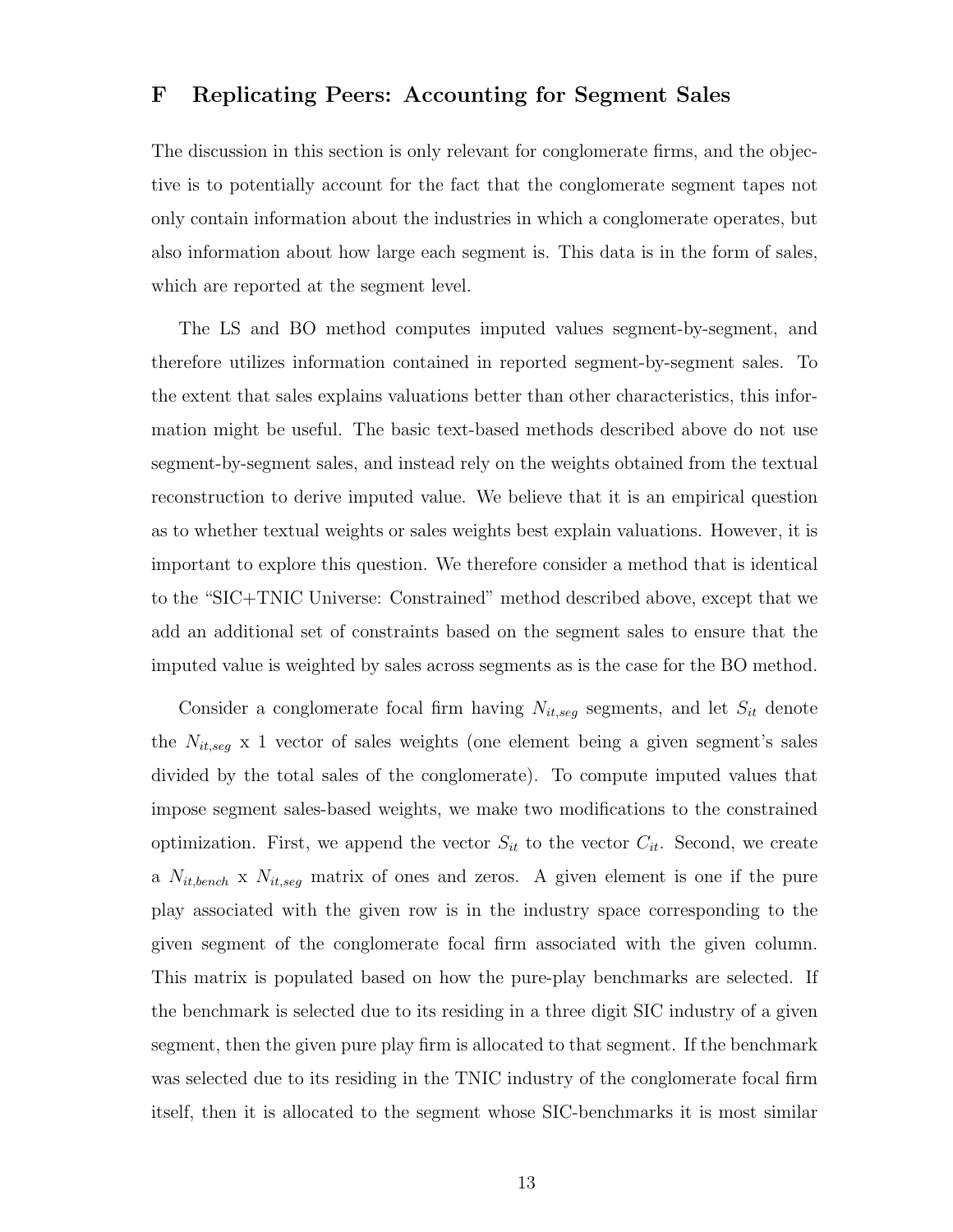(as measured using the cosine similarity method). We then append this  $N_{it,bench}$  x  $N_{it,seg}$  matrix of ones and zeros to the matrix  $Z_{it}$ . The solution to the resulting constrained optimization is a set of new weights  $w_{it}$  that has the property that the sum of weights allocated to each segment equals the given segment's sales divided by the total conglomerate sales ratio. Therefore, imputed values can be computed segment by segment for the focal conglomerate firm. We refer to this method as the "SIC+TNIC Universe: Constrained, Segment-by-Segment" method.

# IV Results: Firm Valuation

In this section, we first assess the similarity of replicating peers using the reconstruction methods discussed in the previous section. Because the literature on replicating peers has a long history of focusing on conglomerates, and because the reconstruction methods materially differ for conglomerates and single segment firms, we separately present results for conglomerates and single segment firms. This separate reporting also ensures the comparability of our results regarding past studies. In particular, many past studies in the conglomerate literature consider benchmarking in the analysis of conglomerate excess valuations, and hence the results in our study can thus be more directly compared to the methods used in those studies.

After we assess the similarity of replicating peers, we briefly readdress the question of whether or not conglomerates trade at a discount. We then conclude this section by testing a hypothesis regarding whether the existence of high similarity replicating peers explains firm valuations in cross section. In particular, we extend the literature and we examine this hypothesis for both conglomerate and single segment firms.

# A Methodological Validation

Following the methodology discussion in Section [III,](#page-7-0) we examine excess valuations using five different replication peer identification methods. In particular, we consider five methods discussed in the previous section for identifying replicating peers: the Berger and Ofek (1995) benchmark, and four text-based methods aimed at addressing key limitations in the BO method. Table [I](#page-35-0) (conglomerates) and Table [II](#page-36-0) (single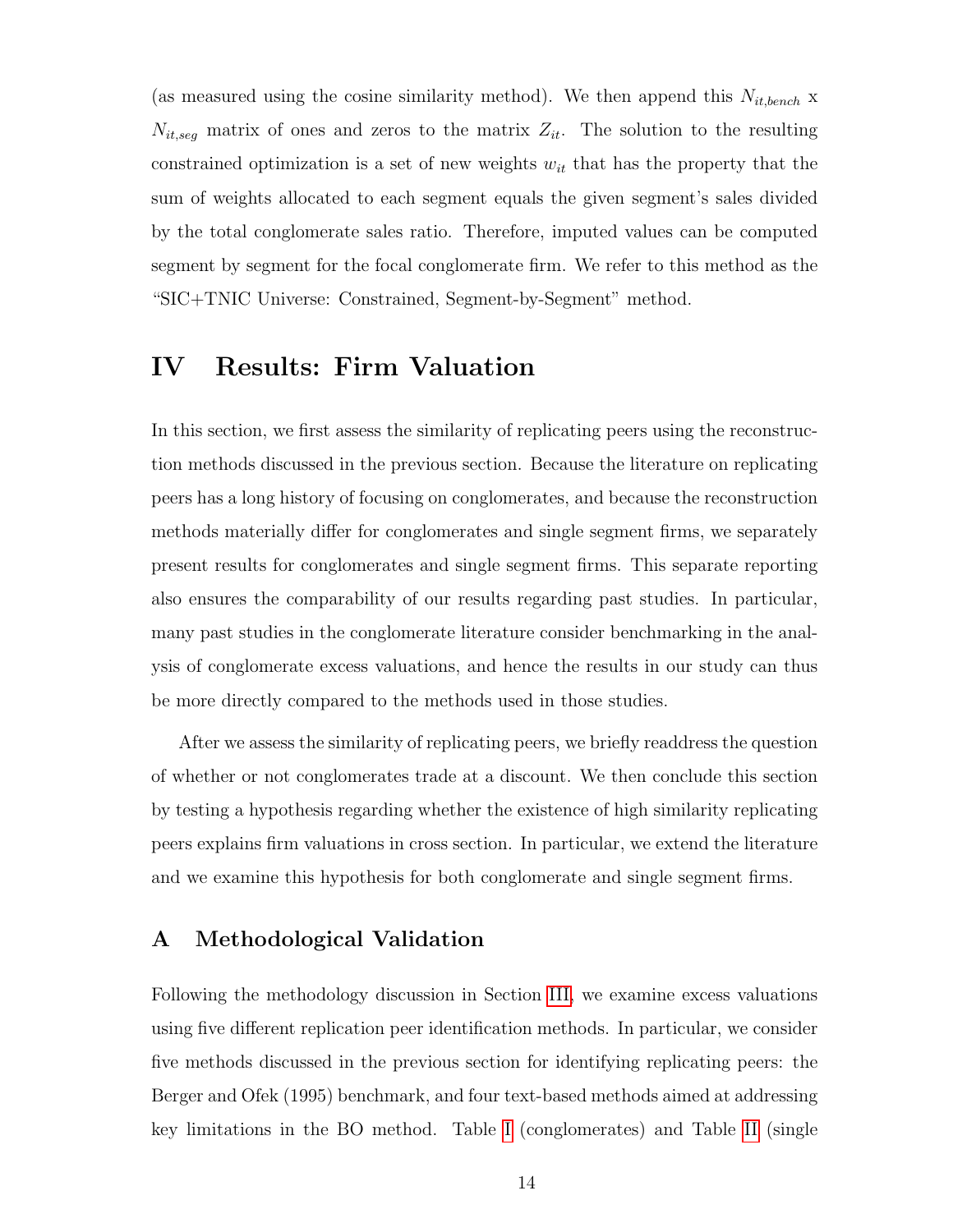segment firms) display average excess valuations, and mean squared error statistics based on these five methods.

As discussed earlier, excess value calculations have been examined extensively in the conglomerate literature, and early studies find that conglomerates trade at discounts by illustrating that average excess valuations are negative. More recent studies suggest that this result result is not robust to various enhancements including selectivity controls. We examine average excess valuations for comparability with existing studies, and we also consider mean squared error (MSE) statistics to compare relative valuation accuracy across valuation methods. A method with a lower MSE generates predicted valuations that are closer to actual valuations, and is therefore more accurate.

Panel A of each table presents summary statistics based on raw data. Following convention in the literature in Panel B of each table, we discard an excess value calculation if it is outside the range  $\{-1.386, +1.386\}$  (in actual levels instead of natural logs this range is  $\{\frac{1}{4}\}$  $(\frac{1}{4}, 4)$ , to reduce the effect of outliers. Therefore, the observation counts available for each valuation method vary slightly as more accurate valuation methods generate excess valuations outside this range less often, and thus have higher observation counts. In Panel C, we omit a firm-year for all calculations if its estimated excess value is outside this range using any calculation method we consider (as this allows a comparison that holds the sample size fixed across all methods). Both tables report mean excess value, MSE statistics, and observation counts for excess value calculations based on sales (first three columns) and assets (last three columns).

Following conventions in the literature, we apply additional screens to the sample included in this part of our study. In particular, we require lagged COMPUSTAT data, we drop firms with sales less than \$20 million, firms with zero assets, we require that 10-K text data is available, and also that a sufficient number of pure play firms exist in segment industries to compute excess valuations. Regarding comglomerates, we apply one additional screen following existing studies, and we discard conglomerates for which summed segment sales disagrees with the overall firm's sales by more than  $1\%$ .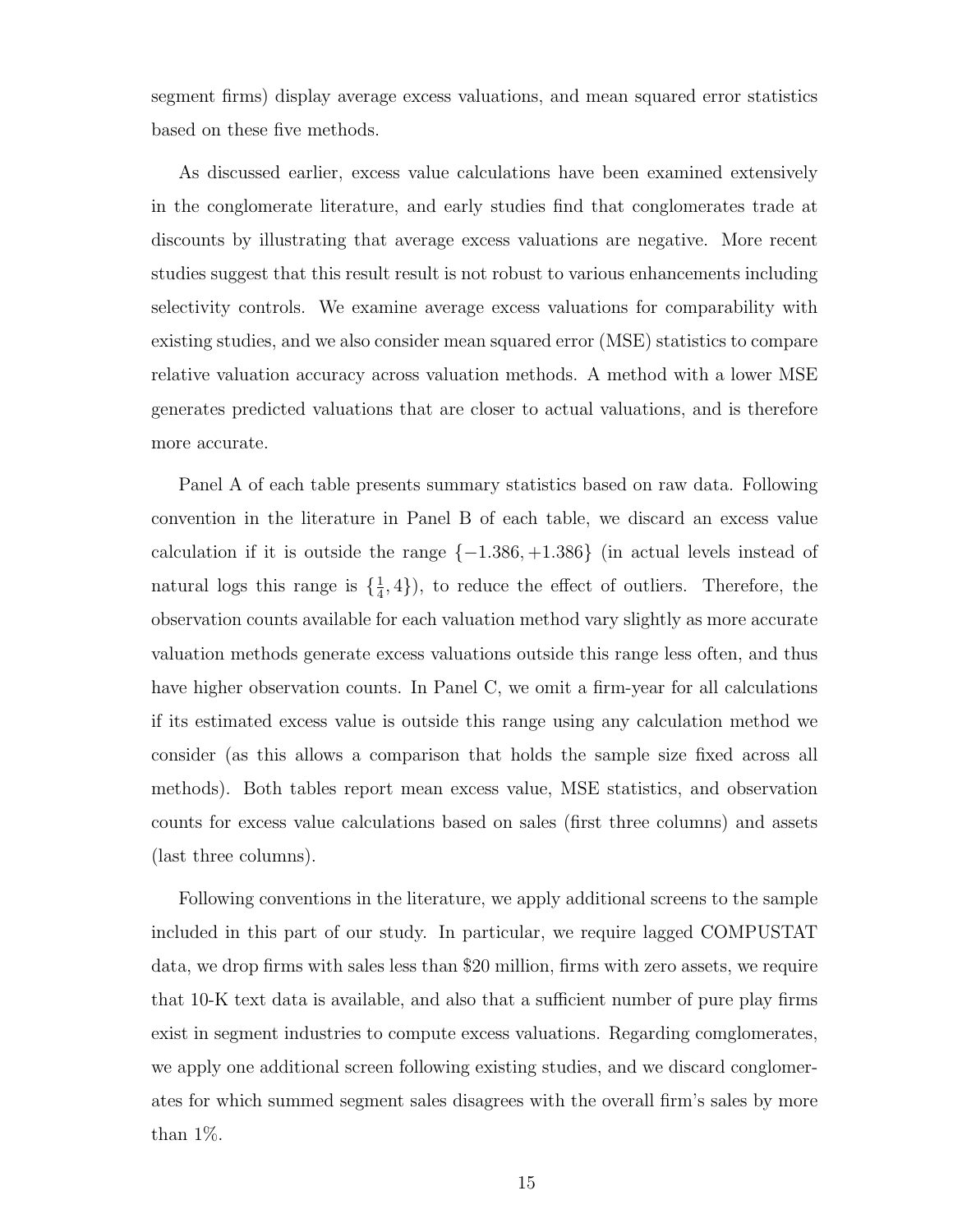### [Insert Table [I](#page-35-0) Here]

Table [I](#page-35-0) displays results for conglomerates. Panel A shows that as more refined text-based valuation methods are used, the conglomerate discount disappears. For excess valuations based on sales, the 8.2% discount for the Berger and Ofek benchmark in row one declines to just 1.2% using the text-based method that addresses all three limitations. The most basic text-based benchmark, which holds fixed the same SIC-universe of pure play candidates, results in a decline in the excess value discount to 5.8%. Therefore, changing the weighting of single segment firms from equal weighting as in Berger and Ofek to textual importance weights is partially but not fully responsible for our ability to explain the discount. Row 3 of Panel A expands the universe of firms eligible to receive positive weights to include the TNIC pure play rivals of the conglomerate. This expansion further reduces the discount to 4.6%. Finally, matching jointly on both the textual vocabulary dimension, and the five key accounting characteristics, Row 4 shows that the discount declines nearly to zero at 1.2%. In row 5 of Panel A, we see that further constraining the weights to match segment-specific sales ratios has little relevance as the discount changes little to 1.8%.

When excess valuation is based on assets in the fourth column, we see that the discount of -2.7% using the Berger and Ofek benchmark declines analogously to nearly zero (0.1%) using the constrained text-based benchmark in row four. We conclude that our ability to explain the benchmark is due to three factors: (1) Using weights based on textual decompositions, (2) improving the benchmark candidates to include both SIC and TNIC peers, and (3) constraining the benchmark to have similar accounting characteristics relative to the conglomerate being reconstructed.

Columns two and four, which report mean squared error statistics, strongly support the conclusion that the constrained model based on the enlarged SIC+TNIC universe offers the most accurate set of conglomerate replicating peers. When based on sales, the mean squared error in row 4 of 0.320 reaches a minimum and is 32.4% smaller than the mean squared error of 0.474 associated with the Berger and Ofek benchmark. When based on assets, this improvement is almost as large at 27.7%.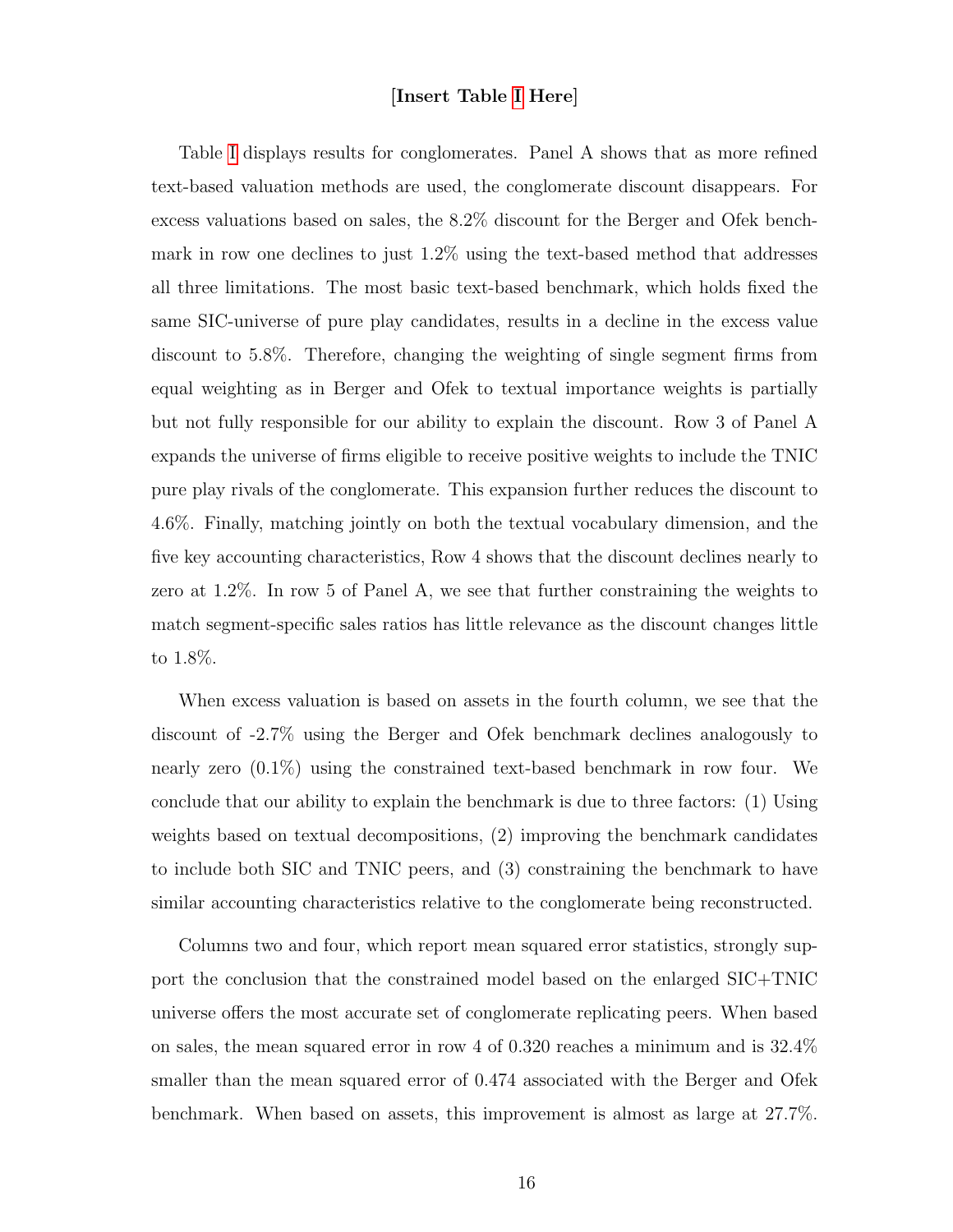These results suggest that the improvements in accuracy are very large in economic terms.

In Panels B and C, we omit excess valuations outside the interval {−1.386, +1.386}. Panel C omits the firm-year observation if any of the five valuation method places the value outside this range. The results are similar to Panel A. We see the excess value discount disappearing using our text-based methods, and we also observe mean squared error decreasing. In Panel C, the excess value discount entirely disappears for both the sales based and the asset based methods. The results in Panel C are especially clean because the sample size is held fixed across methods.

We conclude that using higher similarity replicating peers can fully explain the previously reported conglomerate discount, and also dramatically improve valuation accuracy. The intuition behind this result squares well with the original intent: a portfolio of pure plays that matches the conglomerate in operations and assets should be a valid benchmark for the conglomerate itself, and it represents a more accurate benchmark regarding how the conglomerate would be valued if it instead operated its segments as a portfolio of single segment firms. Our results therefore support recent studies and do not support the conclusion that conglomerate firms trade at discounts. Other recent studies that draw the same conclusion using other methods include Campa and Kedia (2002), Villalonga (2004b), and Graham, Lemmon, and Wolf (2002). We view this result as important to illustrate that our methods are well constructed and consistent with existing studies. However, we do not view our conclusion that the conglomerate discount vanishes to be a central result given these existing studies.

### [Insert Table [II](#page-36-0) Here]

We now turn attention to single segment firms, which are not examined in the aforementioned literature. Interestingly, using the Berger and Ofek (BO) method, we also see an initial discount of nearly 5% for single segment firms in Panel A. As it does for conglomerates, this discount also disappears when text based valuation methods are used. Furthermore, Panel B and Panel C show that the discount also disappears when outliers are dropped, both for the BO method and for text-based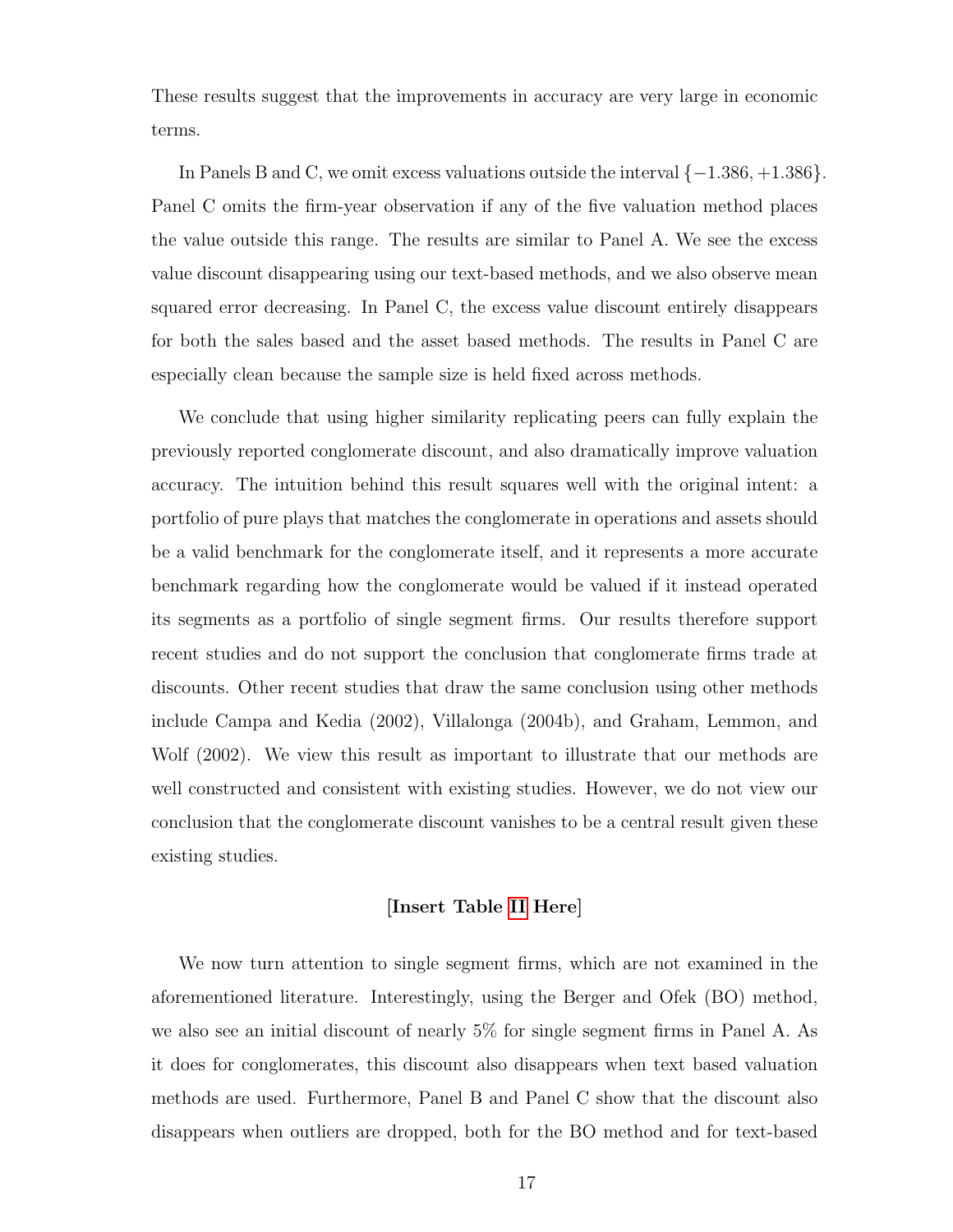methods. That is, regardless of how outliers are handled, the excess values remain close to zero for text based replicating peer methods.

More importantly, the MSE calculations in Table [II](#page-36-0) affirm that text based methods also offer substantial improvements in valuation accuracy for single segment firms. Moreover, the more sophisticated text-based methods offer the best improvements of all. For example, MSE declines from 60.2% for the BO method using raw data in Panel A to 50.7% using expanded TNIC and SIC peers, and then declines further to 41.7% when we further construct replicating peers based on both text and accounting data. These dramatic improvements are remarkably similar to the improvements noted above for conglomerates. For example, both single segment firsm and conglomerate firms experience an improvement in MSE of roughly 32% in comparing the BO benchmark to the "SIC+TNIC universe: Constrained" model.

We view these comparisons across single segment and conglomerate firms to be critical regarding the directions taken in the remainder of the paper. We continue to report many key results for both conglomerate and single segment firms. However, we will later draw the conclusion that text-based benchmarks, as they are driven by the uniform principal that even a complex firm's product offerings can be reconstructed using a large group of replicating peers, offer advantages in benchmarking that are universal to both conglomerate and single segment firms.

# B Replicating Peers and Accounting Characteristics

In Table [III,](#page-37-0) we assess whether replicating peers have similar average accounting characteristics as the conglomerate (Panel A) or single segment firms (Panel B) they intend to replicate. As the objective of these methods is to rebuild an identical replica of any given firm, better peers should match the focal firm along many dimensions beyond valuation (discussed above). For example, they should have similar sales growth, they should be equally as mature, as profitable, and they should have similar investment intensities.

To assess this prediction, we first compute the implied characteristics for each accounting variable using the same methods used to compute imputed valuations in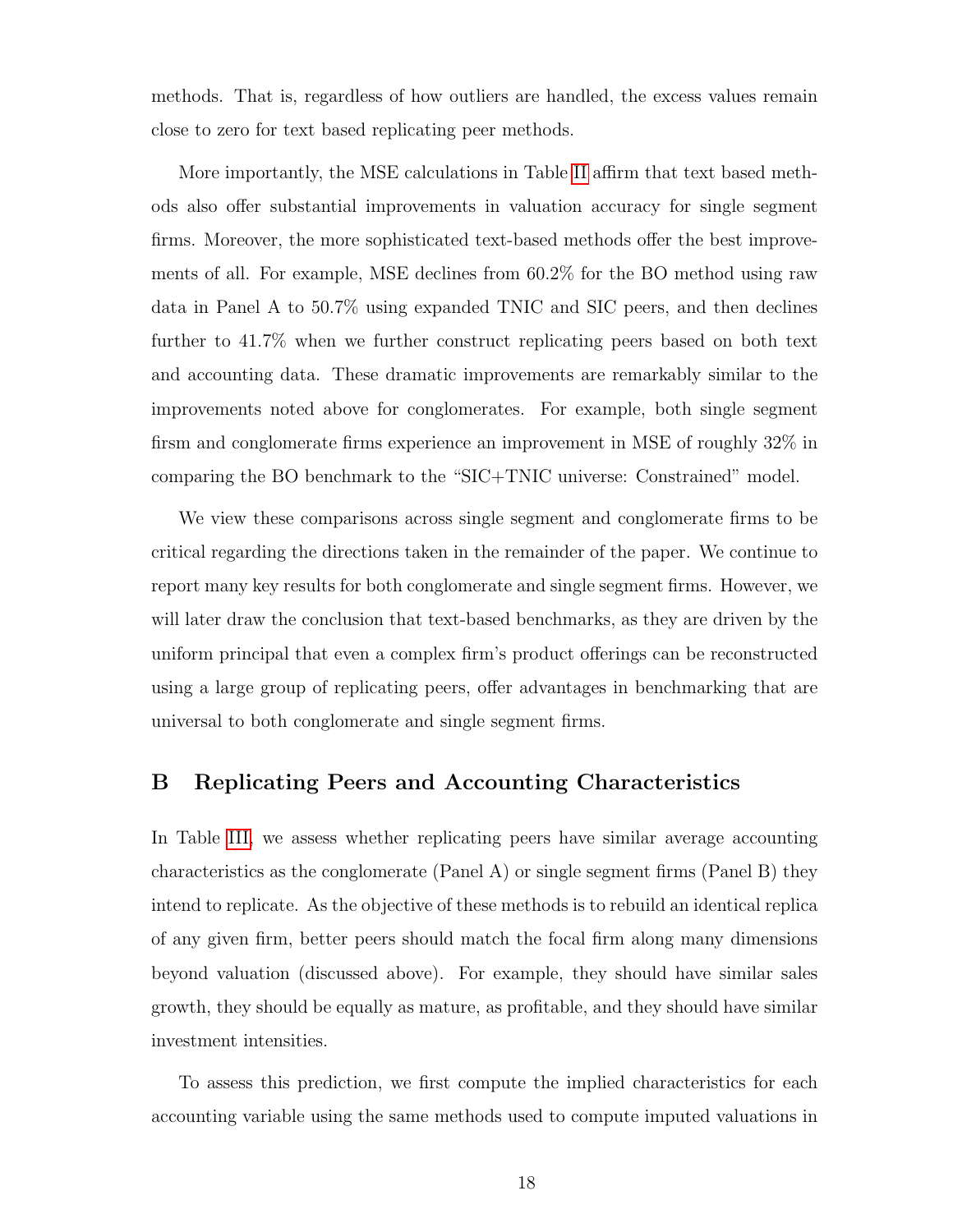the excess valuation calculation. For example, the implied Sales Growth of a Berger and Ofek (baseline) benchmark is computed as the equal weighted median of the given characteristic for pure play firms in the same three digit SIC code as the given segment. For textual methods, we simply use the weighted median sales growth using the same set of textual weights as before. This calculation is analogous for single segment and conglomerate firms, as each simply implies a different set of weights as discussed in the methods section.

### [Insert Table [III](#page-37-0) Here]

Table [III](#page-37-0) reports correlations between the actual firm characteristics and the implied replicating peer characteristics for each characteristic noted in the first column using each replication method noted in the remaining columns. Higher correlations indicate that the replication was more successful in matching the true firm for the given characteristic. For conglomerate firms, Panel A reveals that the text-based benchmarks strongly outperform the Berger and Ofek benchmark for every single characteristic assessed. Even the simplest text-based methods (that do not constrain accounting characteristics) in columns two and three have significant improvements in correlations compared to the BO correlations in the first column. For example, the 28.9% correlation between the OI/Assets for the BO benchmark increases dramatically to (35.7% to 42.1%) using these simple unconstrained text-based weights.

As indicated in the methodology section, the unconstrained text-based weights are purely a function of the vocabulary used by the pure plays and the focal firm, and are not mechanistically related to the accounting numbers that these methods better match in these tests. In the last two columns, not surprisingly, we observed that Pearson correlations rise dramatically when we use the text-based constrained optimization. As these weights constrain the replicating peers to match the focal firm on five key accounting characteristics, it is thus not surprising that these characteristic correlations are dramatically higher. We conclude that text-based measures offer substantial improvements over existing methods.

Panel B of Table [III](#page-37-0) shows that improvements in these correlations also exist for single segment firms, but also that the improvements are less dramatic for the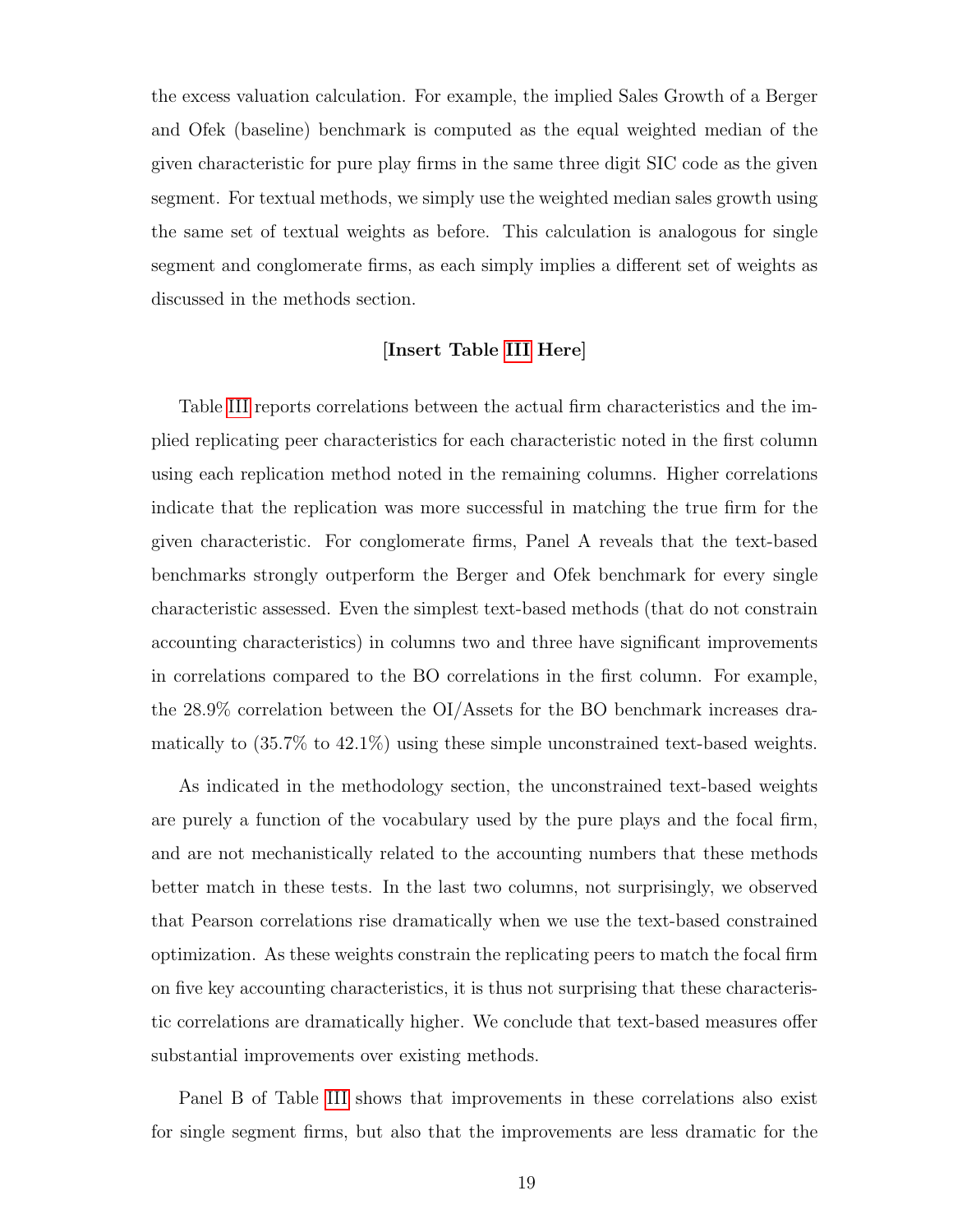simplest text based methodology. Some correlations decline slightly from the BO benchmark to the SIC-only unconstrained textual method in the second column. For example, the sales correlation dips from 20.4% to 18.1%, indicating that equally weighting peers can match somewhat better in terms of size (although the text based methods uniformly outperform on key fundamentals including profitability, investment style, and Tobin's Q). Despite this rather modest result for the simplest text based replication peers, the later columns illustrate that more elaborate text based peers outperform BO benchmarks on all characteristics, and by a large margin.

It is also natural to ask which type of replicating peers are weighted more than others when reconstructing conglomerates and single segment firms. Panel A of Table [IV](#page-38-0) explores this question for conglomerates, and Panel B for single segment firms. Both panels display average accounting characteristics for the replicating peers that are assigned high weights (those in the highest quartile using the text-based conglomerate benchmarks) versus those assigned low weights (those in the lowest quartile). In particular, we construct a large database of high weighted replicating peers based on sorting the peers from each focal firm-year replication into quartiles, and extracting those in the high quartile. We build a similar database for low weighted peers, and we formally compare characteristics across the two databases to examine systematic differences in the firms receiving high versus low weights. This test is not possible using the historical Berger and Ofek method, as that method assigns equal weights to all firms. Our framework generates a very powerful test of peer attributes, and can shed new light on issues underlying peer selection for conglomerate firms versus single segment firms.

The first three columns of Panel A are based on the "SIC+TNIC universe (unconstrained)" method. This method is text-based and uses an enhanced set of eligible replicating peers (SIC and TNIC peers) to reconstruct a given conglomerate. In the second three columns in Table [IV,](#page-38-0) we repeat the same exercise using the "SIC+TNIC universe (constrained)" method, which also holds fixed key accounting variables when identifying replicating peers as discussed earlier.

### [Insert Table [IV](#page-38-0) Here]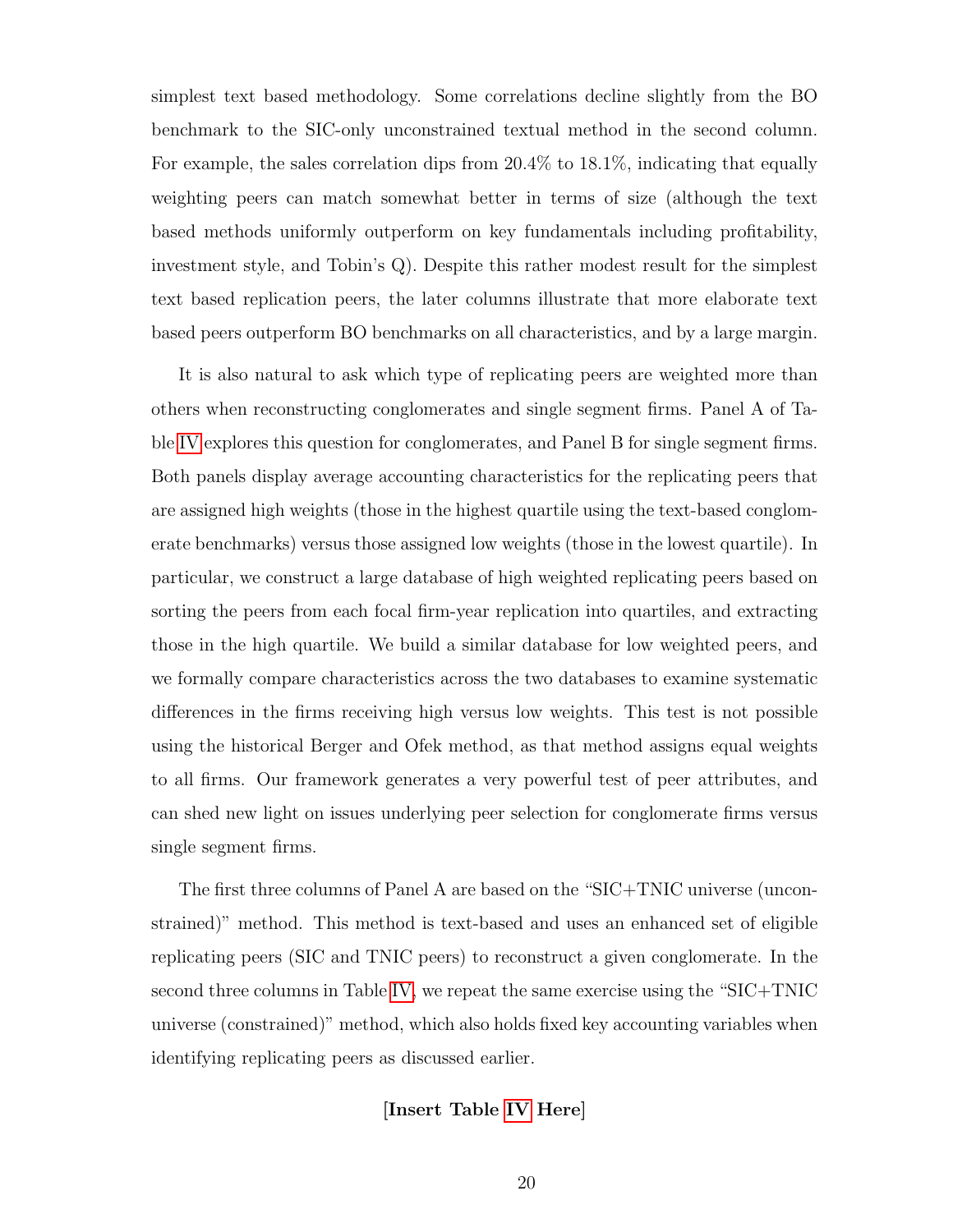Panel A shows shows that pure play firms receiving higher weights using text decompositions tend to be older, are more mature firms, and have lower sales growth. These firms also have less research and development, and are more profitable than those pure plays assigned lower weights. Because mature firms have lower valuation ratios, this helps to explain why conglomerates appear undervalued using earlier methods.

The results in the latter three columns are similar to those in the first three columns, but are notably sharper. For example, the average difference in age is nearly 7.5 years using the constrained text method, compared to just 4.4 years using the unconstrained text method. We conclude that equal weighting all pure plays, as was done using the Berger and Ofek benchmark, will overweight high growth firms and thus generate the unwarranted conclusion that conglomerates are undervalued. Our results in the next section formally confirm this conjecture.

Panel B shows that similar results do not obtain for single segment replicating peers. This result should not be surprising given that all decompositions are based only on single segment firms to maintain a clear interpretation and to maintain consistency with earlier literature. More succinctly, replicating peers, which are limited to single segment firms, are unlikely to be systematically different from the single segment firms they aim to replicate. We thus do not observe material differences in the firms receiving high versus low weights regarding their size and profitability, and more generally significance levels and difference magnitudes are substantially smaller in Panel B for single segment firms when compared to the conglomerate firms in Panel A.

## C Stock Market Valuation and Difficulty to Replicate

In this section, we examine a key hypothesis relating to the economics of replication peers can explain the extent to which firm valuations vary in cross section. We hypothesize that focal firms that are harder to replicate using replication peers will have higher valuations relative to firms that are more easily replicated. In particular, firms that are harder to replicate using their product text descriptions are likely to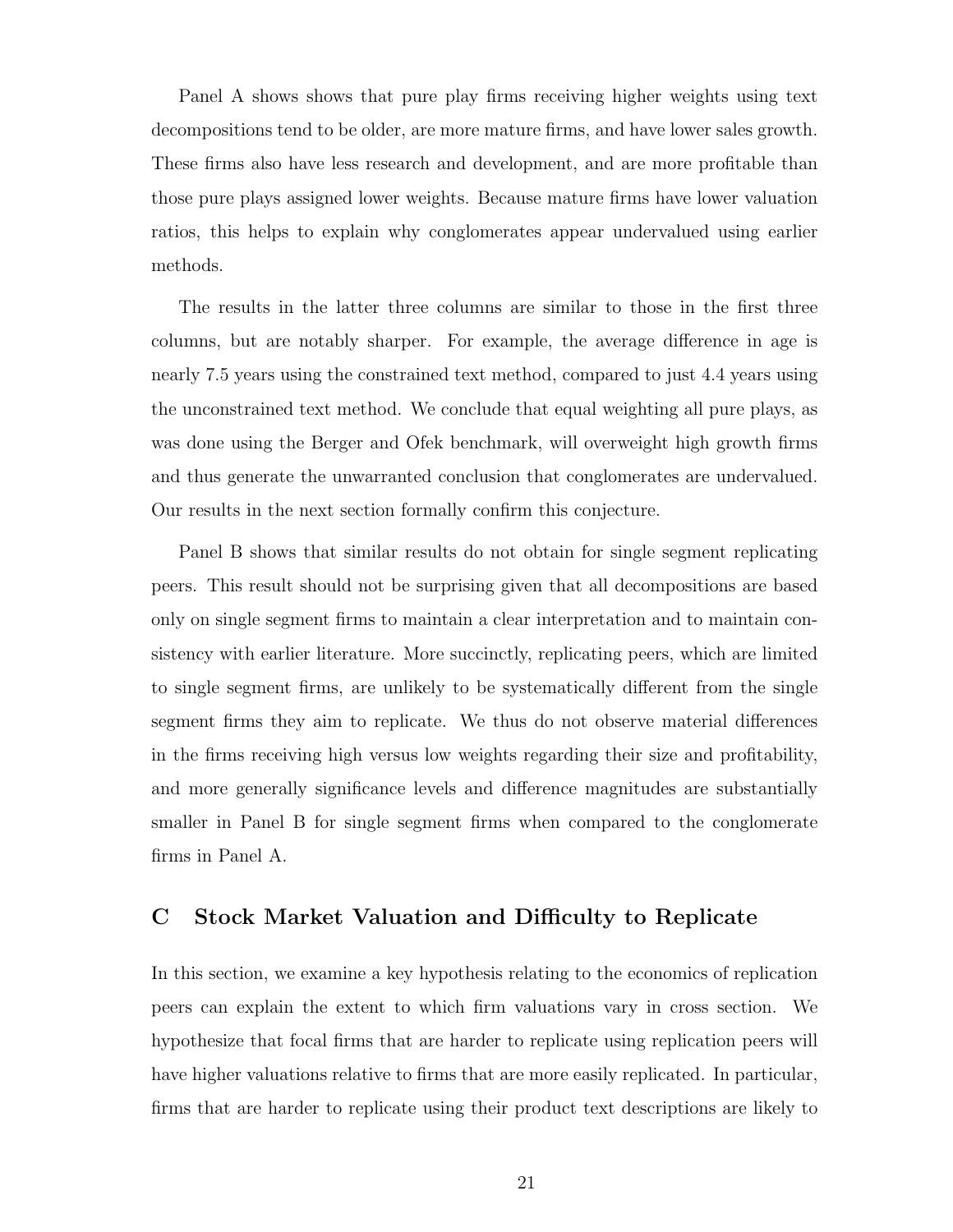have more unique products, and likely face less direct product market competition as well as less severe competitive threats. A firm that is easy to replicate might face pressure in the product market if its product market exhibits high profitability. For example, the existence of nearly perfect replicating peers indicates that the replicating peers themselves can likely enter the given focal firm's market at low cost. Firms that are difficult to replicate cannot be credibly pressured through this same channel, as high similarity peers do not exist.

To explore this question, we regress both conglomerate and single segment firm excess valuations on the measure of difficulty to replicate generated by the text based replication peers optimization problem. In particular, this variable is one minus the  $R<sup>2</sup>$  associated with the textual decomposition, which is quantitatively analogous to a constrained regression model. Because the existing literature focuses extensively on the excess valuation of conglomerate firms, we separately examine our key hypothesis within the sample of conglomerate firms and single segment firms. We also include controls for document length, and accounting variables used in the existing literature.

## [Insert Table [V](#page-39-0) Here]

Table [V](#page-39-0) displays the results of OLS panel data regressions in which one observation is one conglomerate focal firm in one year (Panels A and B), or one single segment focal firm in one year (Panels C and D). The dependent variable is the focal firm's excess valuation using the constrained text-based valuation method (Panels A and C) and the Berger and Ofek (1995) valuation method (Panels B and D). tstatistics are shown in parentheses, and standard errors are adjusted for clustering by firm. We also standardize all independent variables to have a standard deviation of one for ease of interpretation and comparison of coefficients.

Our first key finding is that the difficulty of pure plays to replicate variable both for other single-segment firms and for conglomerate firms - is positive and highly statistically significant in all four panels. Because the independent variables are standardized, we can also interpret the coefficients to mean that a one standard deviation increase in difficulty to replicate generates a 5% to 9% increase in valuation. Both conglomerates and single segment firms that are harder to replicate have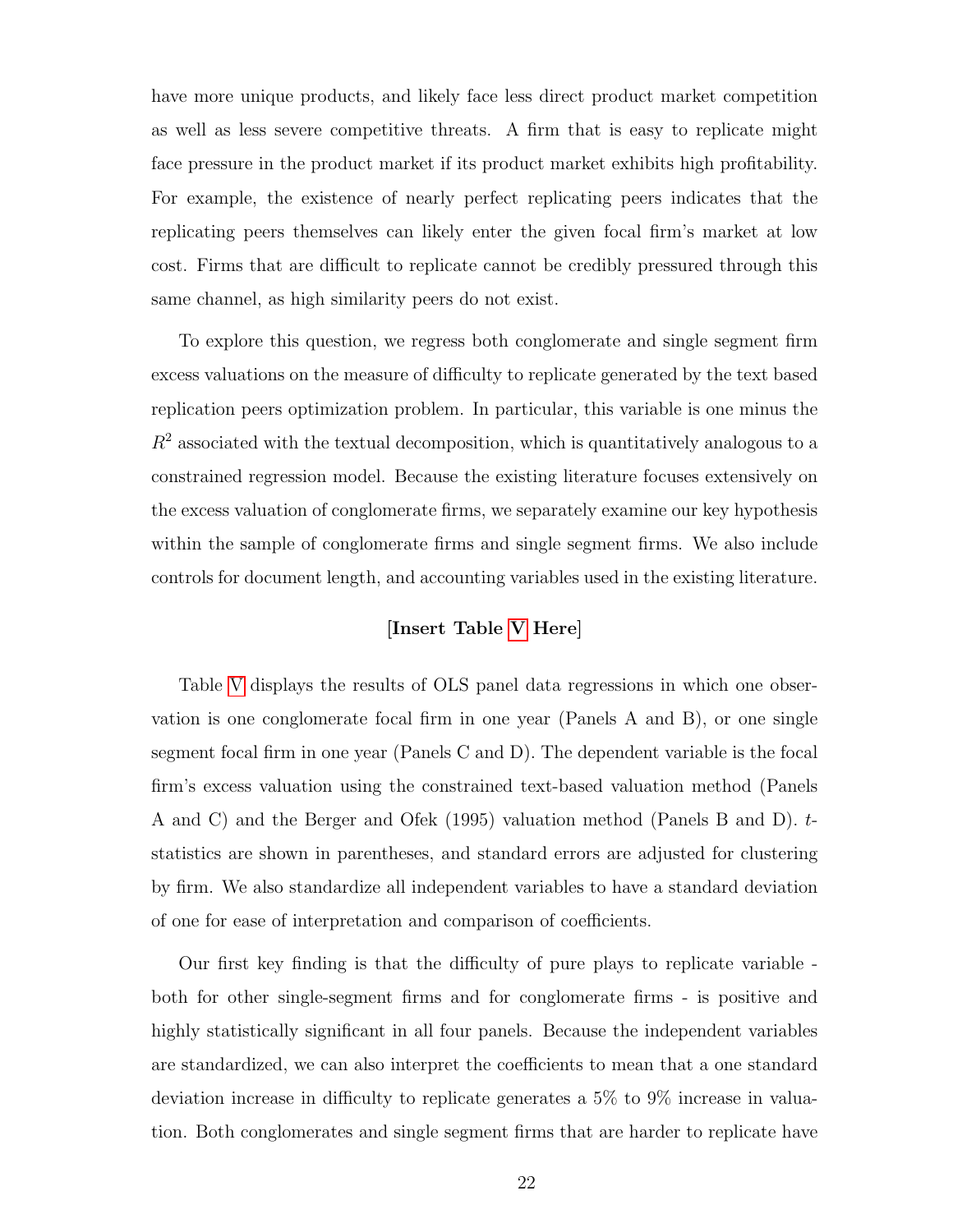higher valuations relative to their replication peers. As this variable captures the uniqueness of the conglomerate's products relative to its best replicating peers, one would not expect its affect on valuation to be negated out in the difference used to compute excess valuations. Unlike many variables, which have industry and firm level components, this variable is a unique property of any given focal firm that is not necessarily a property of its its industry peers.

Our findings regarding the difficulty to replicate, which are robust at the 1% level of significance in all specifications, are consistent with unique firms earning higher rents due to the inability of other firms to replicate their unique products. The consistent results of similar magnitude for conglomerates and single segment firms alike also indicates that uniqueness rents can likely be generated in many forms. For example, barriers to entry can create a scenario in which a single segment firm can achieve a high degree of difficulty to replicate. Conglomerate firms can generate gains through this same channel, or the conglomerate structure itself can be used to assemble divisions that, when combined, are difficult to replicate by virtue of product market synergies that require multiple technologies from the multiple segments. Our control variables indicate that firms are also valued more when they have more investment (R+D and Capital Expenditures), when they are more profitable, and when they are larger.

We also find that the reported  $R^2$ s are higher in Panels B and D compared to those in Panels A and C. This result arises because our text-based valuation methods produce benchmarks that are more comparable to the given conglomerate (as shown previously). Hence, spurious differences in valuation relating to mismatched characteristics are less likely using text based methods as Panels A and C illustrate. Put differently, excess valuations are more difficult to predict or explain when systematic biases in measurement are removed. The table also shows that the level of significance of our key variable, difficulty of pure plays to replicate, is quite similar in all panels, and thus it is robust to changes in the the replicating peer methodology, as well across conglomerate and single segment firms.

We next assess the economic magnitudes of our findings regarding the difficulty of pure plays to replicate variable. In each year, we sort firms into quintiles based on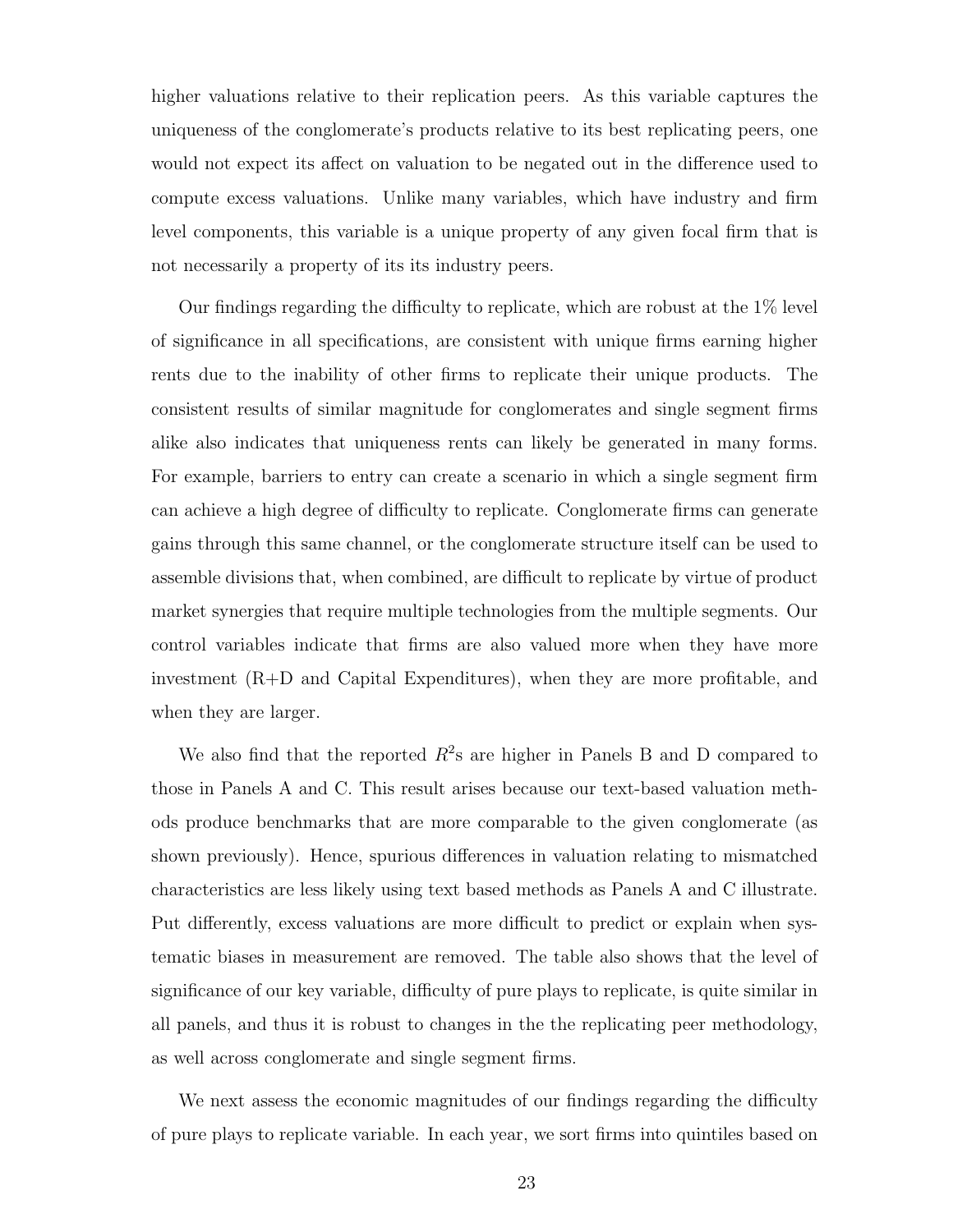this variable, and we compute the average excess valuation for each group. We also compute the average residual excess valuation, where residuals are from a regression of excess valuation on all of the variables in Table [V](#page-39-0) with the exception of the difficulty to replicate variable. We compute results separately for conglomerate and single segment firms.

### [Insert Table [VI](#page-40-0) Here]

Table [VI](#page-40-0) displays the results for conglomerate firms in Panel A and single segment firms in Panel B. Panel A shows that raw conglomerate excess valuations are modestly higher for the highest quintile  $(+5.4\%$  using the text-based model) relative to the lowest quintile (-2.3% ). This effect is magnified for average residual excess valuations (+9.1% versus -4.8% ). Panel B shows an analogous result for single segment firms. The modest inter-quintile range of nearly 4% for raw excess valuations increases to nearly 14% for residual excess valuations. We conclude that the impact of a firm's difficulty to reconstruct using replication peers is meaningful, and that both conglomerates and single segment firms that are more difficult to replicate trade at modest premia relative to their replication peer benchmarks.

Overall, our results are consistent with firms having higher valuations when their products are difficult to replicate. This suggests that such firms extract more value through differentiated product offerings that cannot be easily raided by potential rival peer firms. Going further, in unreported tests, we find that the difficulty to replicate does not predict abnormal stock returns. Hence, the high valuations associated with firms having higher difficulties to replicate are likely permanent, and reflect the stock market recognizing the value it entails based on firm fundamentals such as protection from rivals.

# V Stock Market Peer Comovement and Product Uniqueness

In this section, we examine if focal firm monthly stock returns comove more with benchmark portfolios constructed from replicating peers versus those constructed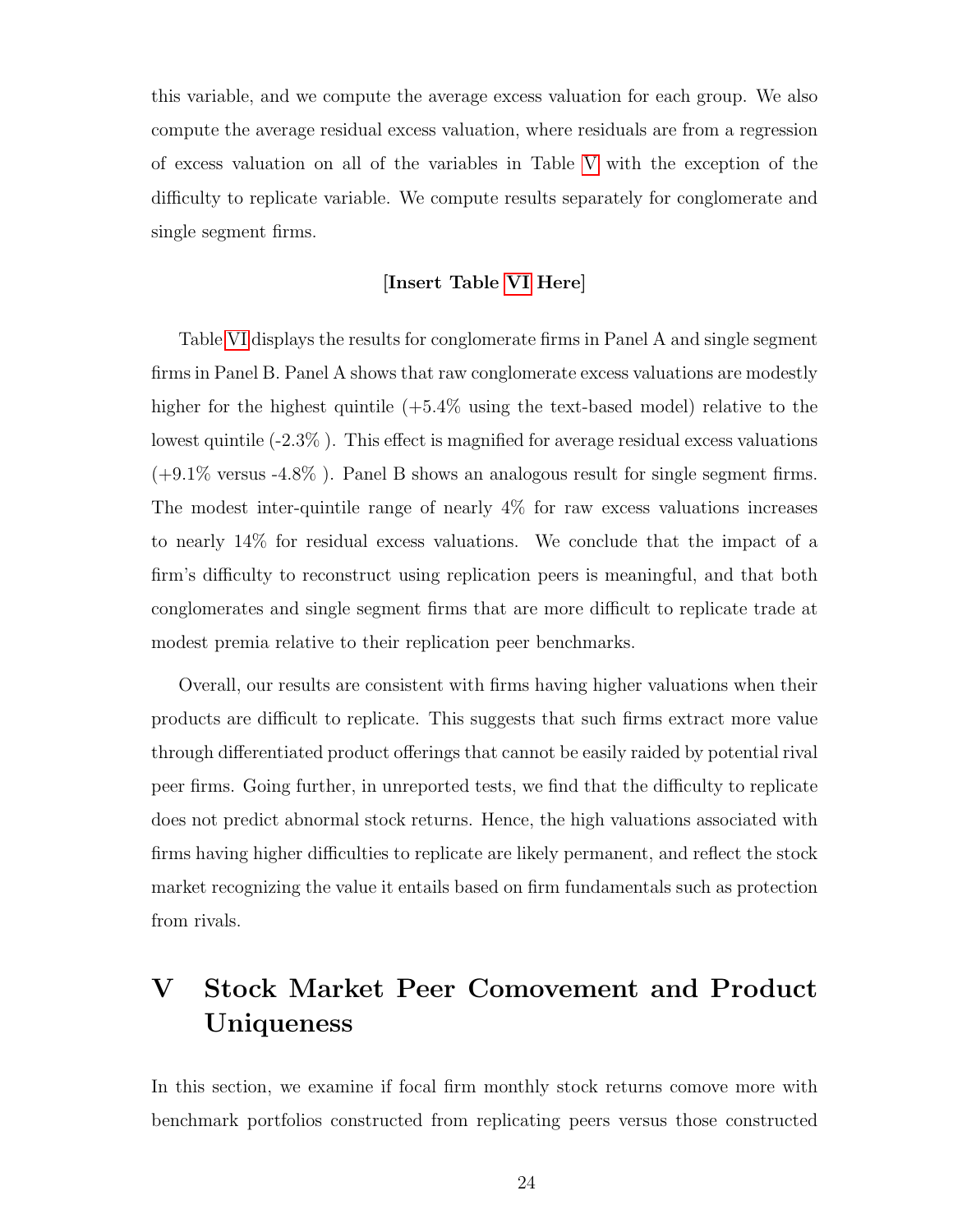from historical three digit SIC-based portfolios. The purpose of this test is threefold. First, as stock returns are driven at least in part by fundamentals, this test serves as a benchmark regarding how researchers can assess the similarity of text based replicating peers versus SIC-based peers (as used in Berger and Ofek and subsequent studies to examine valuation). This test of benchmark quality is particularly clean, as unlike valuation which is a cumulative statement of value, monthly stock returns reflect high frequency changes in valuation. Hence, these results are unlikely to be influenced by issues underlying long-lived drivers of accounting or valuation outcomes. Second, whereas our previous examinations are more linked to studies in corporate finance, this test examines the relevance of our replicating peers for applications in asset pricing, where the focus has been primarily on stock returns rather than on valuations. Third, this framework allows us to evaluate the informational efficiency of the stock market by examining whether information in peer stock returns is impounded in the stock market immediately, or with a material lag. Finally, this framework allows us to examine one additional prediction underlying the issue of a firm's difficulty to replicate, as examined in earlier sections. In particular, if replicating peers are indeed generated using product market fundamentals, it should be the case that stock market comovement signals are stronger when a firm is easy to replicate and hence the replicating peers as candidate benchmarks are superior.

Because other metrics used to generate replicating peers including historical SIC codes to not provide data structures indicating the quality of the replication for each firm in a given group, our study is the first study to our knowledge to explore the role of peer similarity in driving stock market comovement.

## A Stock Market Comovement

We first explore the unconditional link between the return of a given focal firm and a weighted portfolio of replicating peers. We thus consider the returns of three feasible investment portfolios, and we then explore the comovement properties of these portfolios. The first investment is simply a long position in a single focal firm's stock, where the focal firm can be a conglomerate or a single segment firm (we examine both separately and we consider sample-wide results). The second portfolio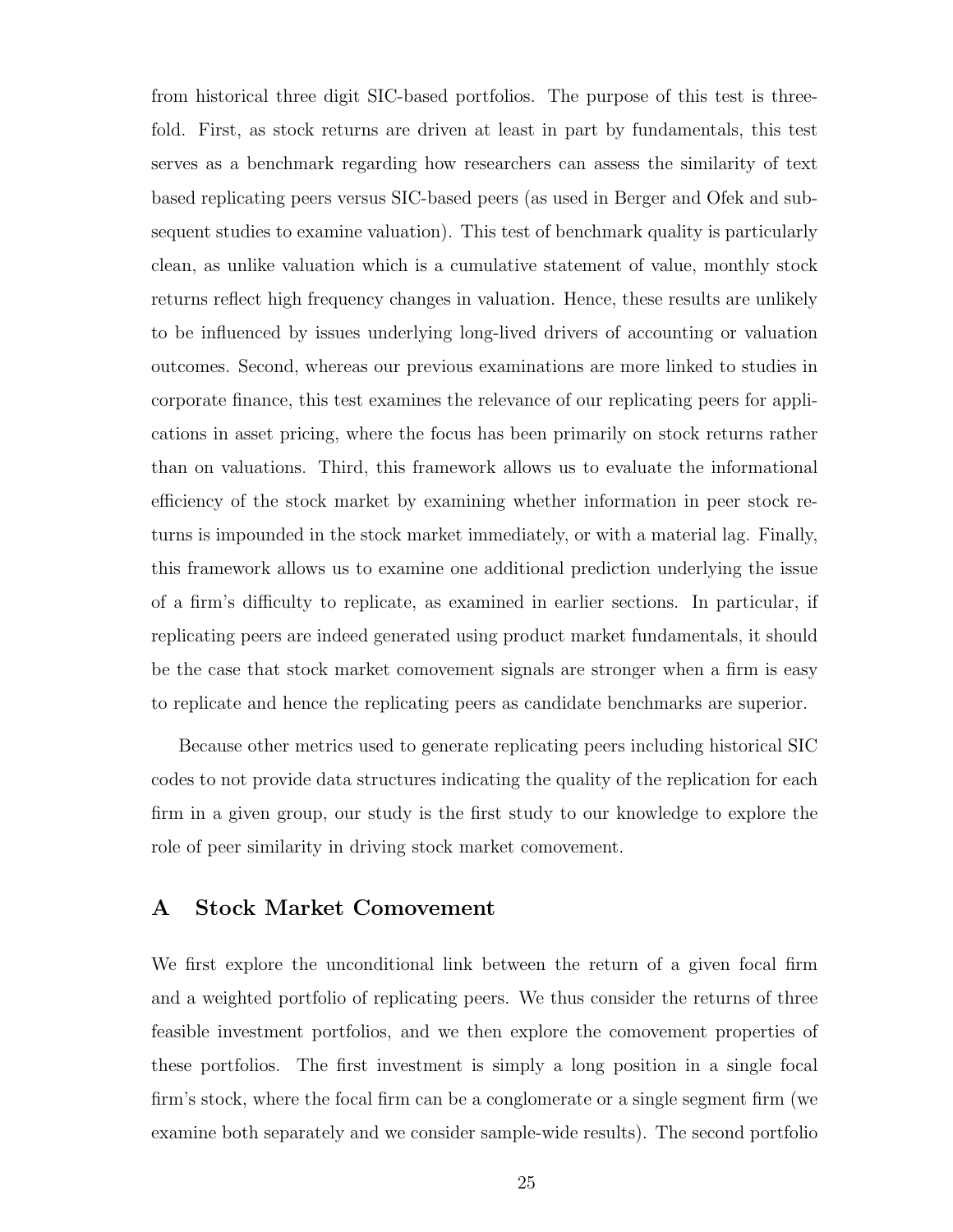is a long position in an equal weighted portfolio of firms residing in the same threedigit SIC code as the given focal firm. We will refer to the returns of this portfolio as the "SIC-3 Peer Return". The third position is a long position in the weighted portfolio of replication peers constructed using the best text-based methodology, which is the "SIC+TNIC universe (constrained)" method, which also holds fixed key accounting variables when identifying replicating peers as discussed earlier. This portfolio utilizes the same weights used in all earlier tests in this paper, as they sum to one, and this portfolio produces a counterfactual to the given focal firm that best replicates both its product offerings and its accounting characteristics. We refer to this portfolio's return as the "Text-based Peer Return".

We then consider Fama and MacBeth (1973) regressions in which the focal firm's monthly stock return is the dependent variable. One observation is one firm in one month from 1997 to 2008. The independent variables include the SIC-3 Peer Return (excluding the firm itself) and the text-based peer return (also excluding the firm itself), both measured using stock return data from month t. We also include controls for the Fama and French (1992) variables (log book to market ratio and log size), a dummy for negative book to market ratio stocks, and a control for momentum (defined as the own-firm 11 month lagged return from month  $t - 12$  to  $t - 2$ ).<sup>8</sup>. We consider focal firm stock returns from month t to examine simultaneous comovement, and focal firm stock returns from month  $t + 1$  and  $t + 2$  to examine the extent to which each variable predicts returns, as would be predicted under a hypothesis of lagged information dissemination.

### [Insert Table [VII](#page-41-0) Here]

Table [VII](#page-41-0) displays the results, and Panel A displays results for all firms, and Panels B and C display results for conglomerates and single segment firms, respectively. Panel D displays results for all firms, however, we consider various lags to

<sup>&</sup>lt;sup>8</sup>We do not display the negative book to market dummy to conserve space and because it is not statistically significant. We include the dummy so that we can set the log book to market ratio to zero for these observations and include them in the regression. Following convention, our momentum variable is based on 11 months and excludes the most recent month to avoid contamination with microstructure issues. Our results are not sensitive to dropping the negative book to market observations or to defining momentum to include the most recent month.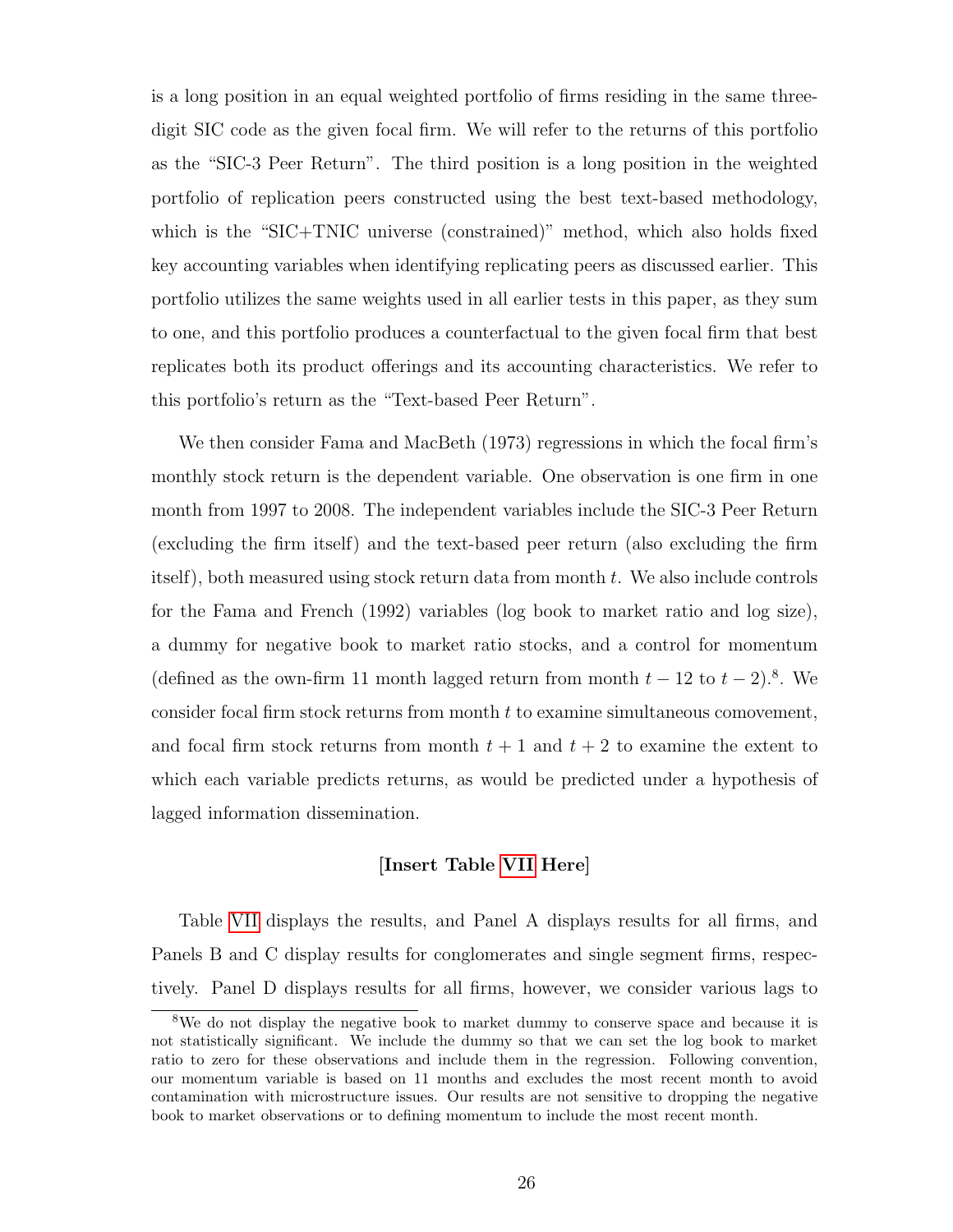the dependent variable as noted in the dependent variable column. All independent variables are standardized to have a standard deviation of one for ease of comparison.

Panel A shows that the text based peer return is substantially more informative than the SIC-3 peer return in explaining simultaneous comovement with a given focal firm's monthly stock return. This results affirms that text based replicating peers likely better reflect a given focal firm's fundamentals, and hence its stock returns. Because the two right hand side variables are standardized, the coefficients can also be compared, and this reveals that the extent to which text-based peers are more informative is very large. In simultaneous regression, the text based peers are roughly five times as informative, and in univariate regressions, it is nearly twice as large. Overall text based peers are substantially more informative, but SIC-3 peers still retain a modest amount of unique information after controlling for text-based peers.

Panels B and C show that text-based peers are equally as informative in explaining both conglomerate and single segment firm stock returns. However, we observe substantial degradation in the ability of SIC-3 peers to explain conglomerate returns. This is likely due to the fact that the error in SIC codes is compounded when a researcher must rely on SIC codes not only for a firm's overall product offerings, but must also rely on the segment tapes and their corresponding SIC codes to construct a materially more complex firm. The text-based peers are directly generated from the given focal firm's unique product market vocabulary from its 10-K, and thus do not rely on the accuracy of the Compustat segment tapes.

Panel D examines the extent to which lagged peer returns predict own-firm monthly stock returns. We first repeat the result from row 1 (simultaneous return) for comparison, and then present results for a one month lag and a two month lag. The table shows that text-based peers are overwhelmingly more successful in predicting ex-post stock returns, and that the results are economically large. As stated above, the right hand side variables are standardized and hence the coefficients can be compared, as well as intuitively interpreted. The results suggest that both peer variables predict next-month returns, and that a one standard deviation higher textbased peer return generates a 1.2% improvement in own firm stock return, whereas a one standard deviation higher SIC-3 peer return only generates a 0.3% improvement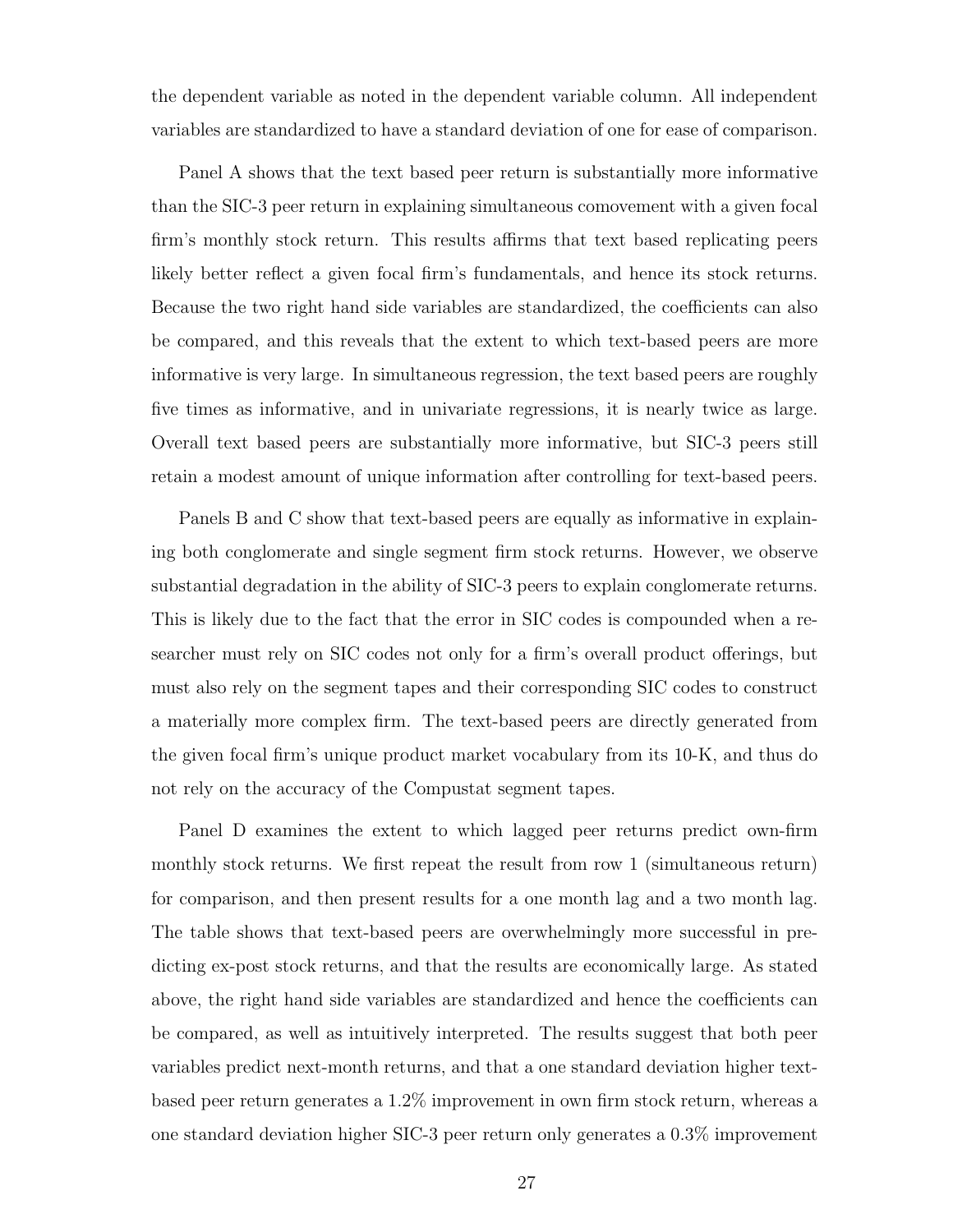in own firm stock return. Finally, considering a two month lag, we observe that SIC-3 peers do not predict own firm stock returns in a significant fashion, whereas a one standard deviation higher text based peer return generates a still-significant 0.5% improvement in own-firm stock return. These results are economically important in size and compare well with other variables used to predict stock returns in the anomalies literature. These findings are consistent with information associated with text-based peers disseminating more slowly than information associated with SIC-3 based peers.

## B Comovement and Product Uniqueness

In this section, we examine the prediction that firms with more similar products - and thus better replicating peers - experience stock market comovement that is more strongly related to the returns of its text-based peer portfolio. We also test whether our previous findings regarding return predictability are also linked to the similarity of replicating peers, as a stronger signal should generate larger predictable returns under the assumption that information disseminates slowly, and that the signal dissipating in any particular time interval is monotonically related to the magnitude of the link to firm fundamentals.

### [Insert Table [VIII](#page-42-0) Here]

Table [VIII](#page-42-0) performs this analysis, and as before, we consider Fama-MacBeth regressions in which the own-firm monthly stock return is the dependent variable. However, in this case, we consider conditional results, where we condition on high similarity replicating peers (firms that are "easy" to replciate using text based peers) and on low-similarity replicating peers. These low-similarity firms are difficult to replicate as they have more unique products. Panel A presents results for all firms, and the specifications match those in Panel D of Table [VII.](#page-41-0) Panel B presents analogous results for firms that are difficult to replicate, ie, those with above median difficulty to replicate (one minus the  $R^2$  from the best textual replicating peer identification model, which is the "SIC+TNIC universe (constrained)" method). Panel C presents results for firms with below median difficulty to replicate.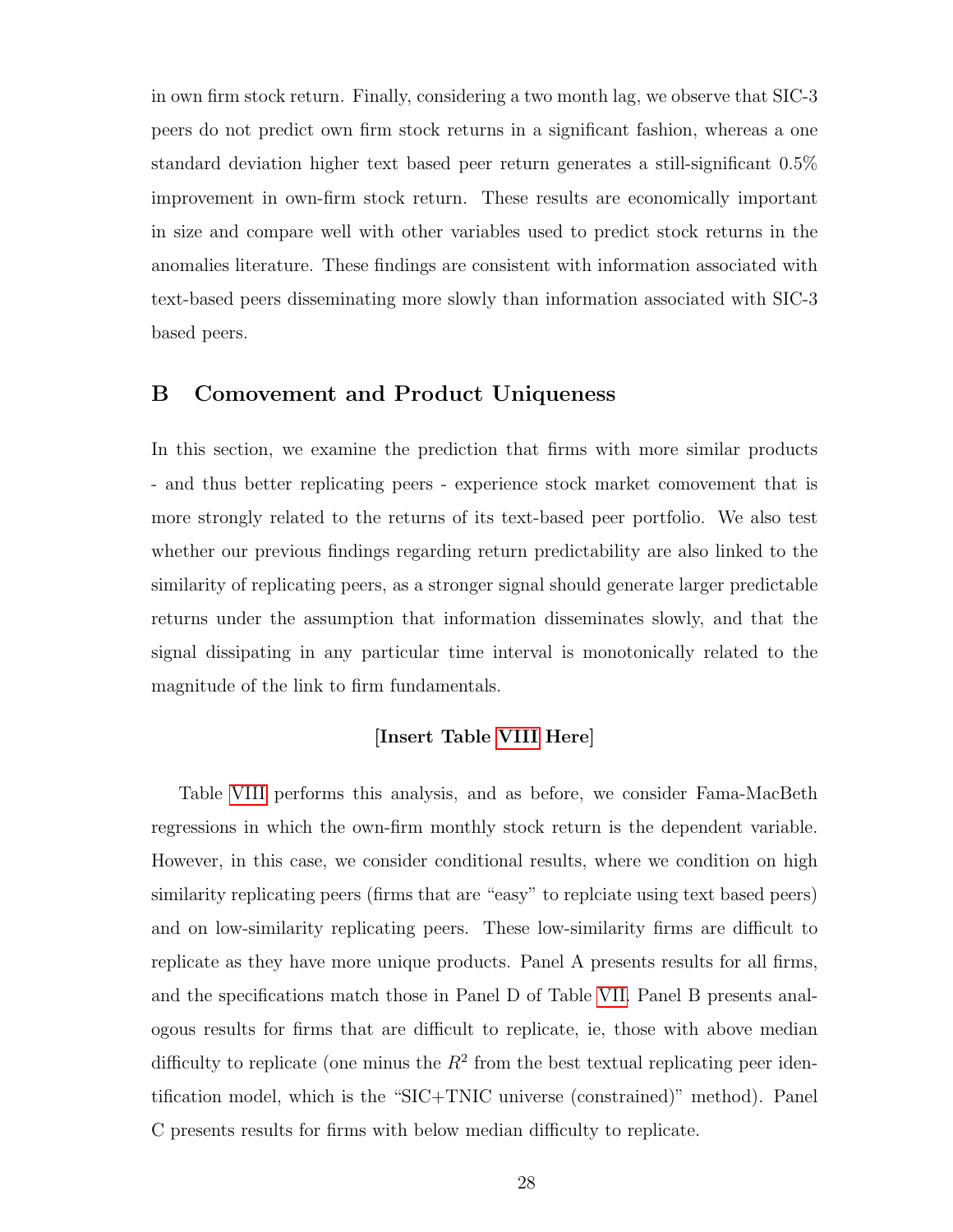The table shows a strong link between return comovement, return predictability, and the similarity of replicating peers. In particular, all results in Panel C for the text based peer return variable are stronger than those in Panel B, and hence comovement is meaningfully stronger when peers are of higher similarity. As the right hand side variables are standardized, the results are easily interpreted in magnitudes. A one standard deviation upward shift in the text-based peer return, when a focal firm has below median difficulty to replicate (more similar products), generates a 1.8% improvement in predictable own-firm monthly stock returns at a one month lag, and 0.6% improvement at a two month lag. In Panel B, these figures are less than half as large at 0.8% and 0.3%. The table also shows that the impact of simultaneous returns is also roughly twice as large when the peers are of higher similarity and thus the firm has more similar products. Analogously, we do not observe meaningful differences in the link to SIC-3 based peers. This result is expected as the similarity of peers metric is a statement about the similarity of text-based peers, and there is no analogous metric for SIC-3 based peer similarity.

We conclude that the difficulty to replicate variable is not only relevant in a corporate finance setting, as it strongly relates to conglomerate excess valuations, but also in an asset pricing setting, as it identifies firms for which a strong benchmark portfolio exists, while also pointing out stronger return predictability related to delayed dissemination of information.

# C Idiosyncratic and Systematic Risk

In this section, we examine the implications of our findings through the lens of systematic and idiosyncratic risk. Because systematic risk is by nature pervasive among large groups of firms, we expect higher degrees of simultaneous comovement from systematic risk shared among peers. Furthermore, if asset prices are more efficient in accounting for systematic price changes, we should also observe less delay in its dissemination and hence lagged peer returns should impact the given firm's current return less. Conversely, if the market is less efficient regarding idiosyncratic return spillovers, perhaps because they are unique and more difficult to value, their impact will be impounded into returns with a longer delay.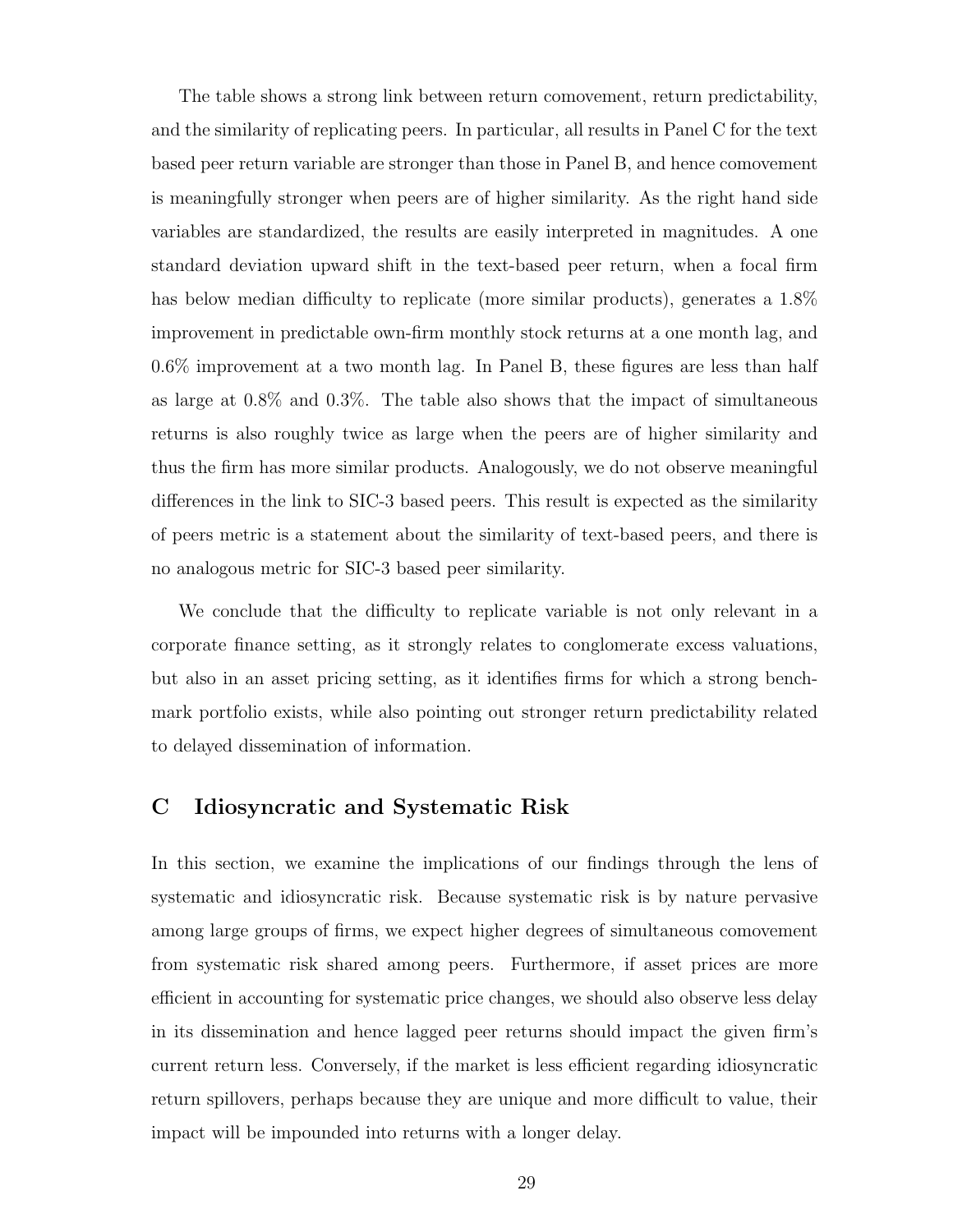To examine this hypothesis, we once again consider Fama-MacBeth regressions with own-firm monthly stock return as the dependent variable. The independent variables include the systematic and idiosyncratic portions of the text-based return benchmark. To compute the systematic portion, we first regress (for each month) daily stock returns for each firm onto the three Fama French factors and the momentum factor. The projection from this regression (excluding the projection from the intercept) is the systematic portion of a firm's daily return. These daily systematic returns are then aggregated to monthly observations, and we compute the average of these monthly systematic returns over each firm's text based peers to compute the "Systematic Peer Return". The "idiosyncratic Peer Return" is then simply the raw text-based peer return (discussed in the previous section) minus the systematic peer return.

### [Insert Table [IX](#page-43-0) Here]

The results are presented in Table [IX,](#page-43-0) and Panel A displays results for all firms. Importantly, the systematic and idiosyncratic return variables are standardized to have a mean of zero and a standard deviation of one, and hence their coefficients can be compared regarding importance and impact on the dependent variable. Row (1) of the table shows that a larger fraction of the simultaneous return comovement is attributable to systematic risk. A one standard deviation shift of the systematic peer variable generates a return spillover of 5.5%, compared to just 3.3% for the idiosyncratic variable. In contrast, as we lag the spillover variable, the idiosyncratic variable grows in relative importance. For example, by the third lag in row (4), the idiosyncratic variable still exerts spillovers onto the focal firm's return, whereas the the systematic variable loses both statistical and economic relevance.

The magnitude of the idiosyncratic spillover at 0.3% per month may seem small relative to the magnitude of the simultaneous spillover. However, the lagged effects are predictive, whereas the simultaneous result is not. These results support the conclusion that systematic risk exerts more comovement onto peer returns, however, idiosyncratic returns are subject to more delay in the dissemination of information. Thus the idiosyncratic returns still contain stock market relevant information.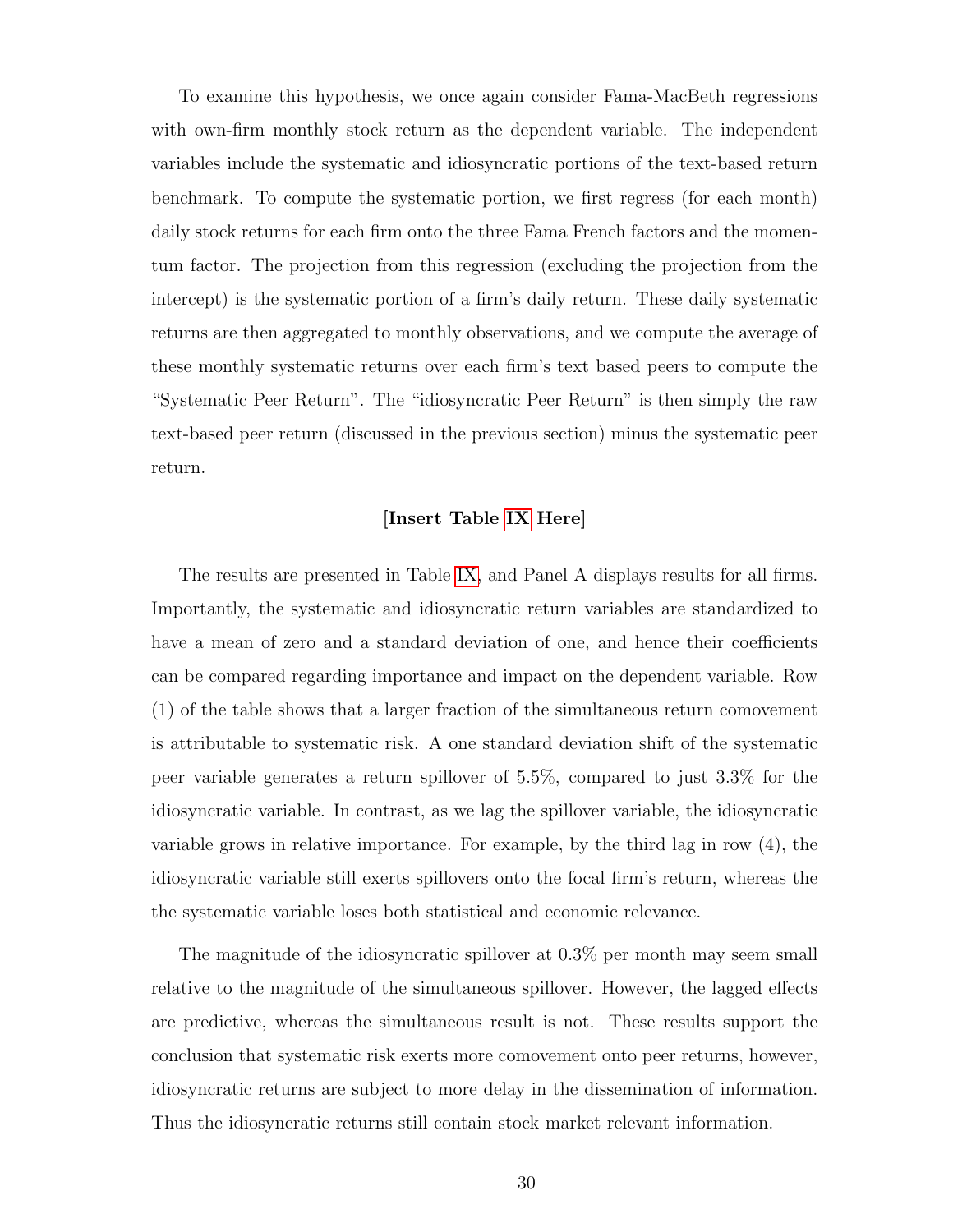Panels B to E of Table [IX](#page-43-0) display results for various subsamples. Comparing Panel B, above median difficulty to replicate, with Panel C, below median difficulty to replicate, suggests that the magnitude of both systematic and idiosyncratic peer returns are larger for firms that are easier to replicate using peers. Furthermore, we continue to observe a much more rapid dissemination of systematic information relative to idiosyncratic information. Comparing conglomerate firms and single segment firms in Panels D and E, respectively, our results suggest that these same conclusions are uniformly true for both firm types, despite conglomerate firms requiring more intricate replication using product market variables as discussed earlier.

# VI Conclusions

We examine how the stock market uses information about firm product offerings and peer firms using text-based computational methods. We show that the stock market incorporates firm product and accounting information of peer firms in firm cross-sectional valuation and in return comovement. Our peer firms are identified using text-based analysis that assigns replicating peers different weights based on how each uniquely contributes to creating a near replica (on the basis of both product offerings and accounting characteristics) of a given firm under consideration. We provide a closed form solution that identifies the best set of replicating peers for any conglomerate or single segment firm. This calculation also generates a new measure of peer similarity based on the extent to which the replica's vocabulary in fact matches the firm being replicated.

We find that firms whose products and characteristics are more difficult to replicate using peer firms have higher stock market valuation and more stock market comovement in returns. These results hold for both both conglomerate and single segment firms, consistent with firms with more unique products being valued by investors and with these firms being able to maintain a competitive advantage. These higher valuations are based on fundamentals and are long-lasting, as we do not observe ex-post stock return reversals.

We show that both contemporaneous peer returns and lagged peer returns predict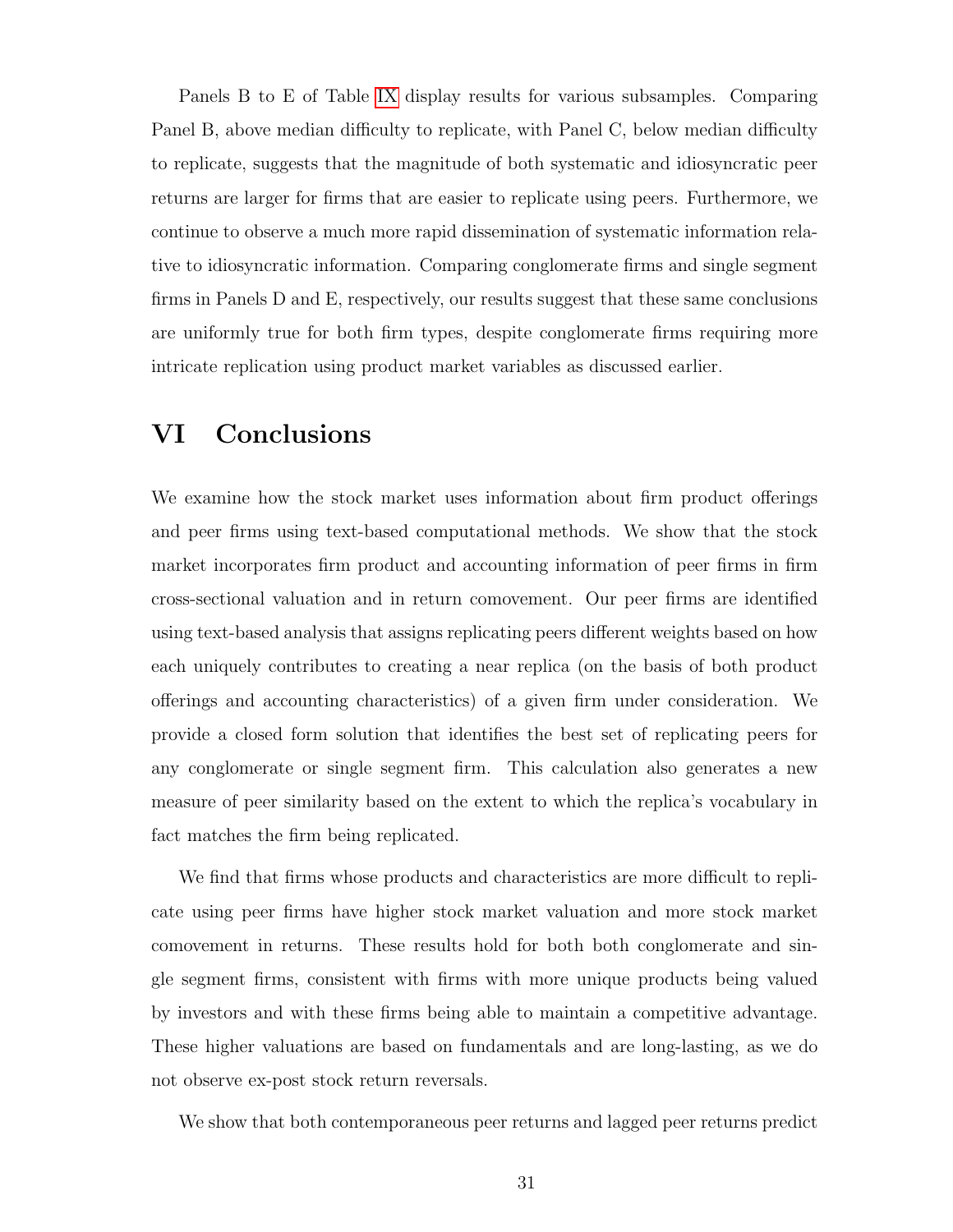own firm stock returns. We document that text-based replication peers dramatically outperform SIC-based peers along both dimensions. On a simultaneous basis, textbased replication peers comove substantially more than SIC-based peers. Moreover, lagged returns based on text-based replicating peers outperform SIC-based peers in predicting ex-post own-firm returns. These results are economically large in magnitude, as comovement is as much as five times larger using text-based replicating peers. We find that comovement links are stronger when firms are more similar and easier to replicate with text-based replication of their product text using peer firms. Lastly, decomposing of peer returns into systematic and idiosyncratic components, we find that simultaneous comovement is most linked to systematic returns, and lagged information is most relevant for idiosyncratic returns. These results are consistent with the market being less informationally efficient regarding idiosyncratic information, which may be unique and more difficult to value.

Our results broadly show that the stock market values product uniqueness. Our results are consistent with peer firms with similar products facing similar cost and demand shocks and thus having similar stock market valuations and return comovement. Firms with unique products that are difficult to replicate with peer firms have higher stock market valuations and less stock market comovement with their peers. Overall, our methodology and new peer groupings allow more accurate benchmarking of competitor firms that should be useful in other corporate finance or asset pricing questions where performance benchmarking or counterfactual analysis is important.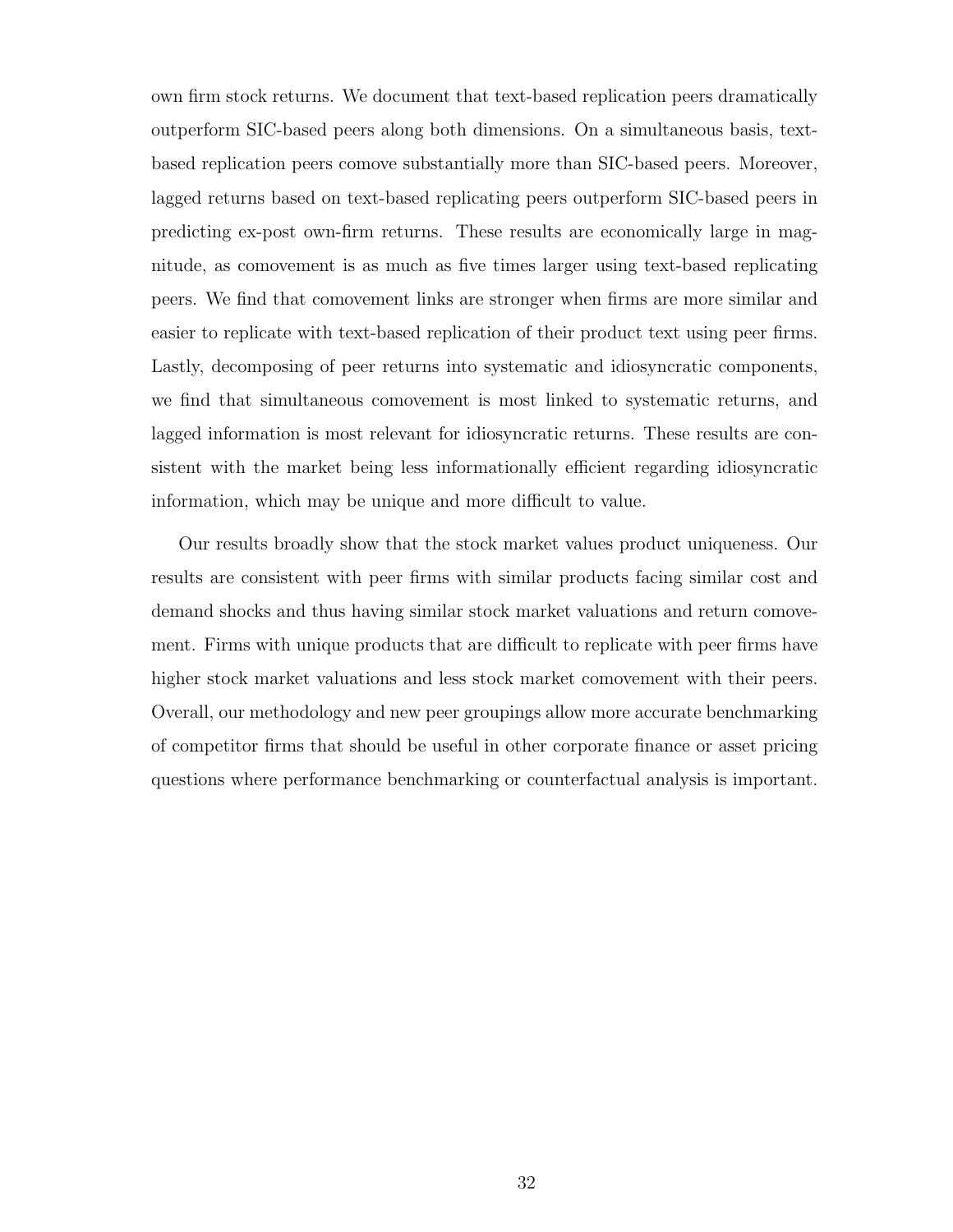# References

- Berger, Phillip, and Eli Ofek, 1995, Diversification's effect on firm value, Journal of Financial Economics 37, 39–65.
- Berry, Steven, James Levinsohn, and Ariel Pakes, 1997, Automobile prices in market equilibrium, Econometrica 63, 841–890.
- Campa, Jose, and Simi Kedia, 2002, Explaining the diversification discount, Journal of Finance 57, 1731–1762.
- Chamberlin, EH, 1933, The Theory of Monopolistic Competition (Harvard University Press: Cambridge).
- Chevalier, Judith A., 1995, Capital structure and product-market competition: Empirical evidence from the supermarket industry, American Economic Review 85, 415–435.
- Cohen, Lauren, and Andrea Frazzini, 2008, Economic links and predictable returns, Journal of Finance 63, 1977–2011.
- Comment, Robert, and Gregg Jarrell, 1995, Corporate focus and stock returns, Journal of Financial Economics 37, 61–87.
- Custodio, Claudia, 2010, Mergers and acquisitions accounting can explain the diversification discount, Arizona State University Working Paper.
- Fama, Eugene, and Kenneth French, 1992, The cross section of expected stock returns, Journal of Finance 47, 427–465.
- Fama, Eugene, and J. MacBeth, 1973, Risk, return and equilibrium: Empirical tests, Journal of Political Economy 71, 607–636.
- Graham, John, Michael Lemmon, and Jack Wolf, 2002, Does corporate diversification destroy value?, Journal of Finance 57, 695–720.
- Hoberg, Gerard, and Gordon Phillips, 2010a, Text-based network industry classifications and endogenous product differentiation, University of Maryland Working Paper.
- Khanna, Naveen, and Sheri Tice, 2000, Strategic responses of incumbents to new entry: The effect of ownership structure, capital structure and focus, Review of Financial Studies 13, 749–779.
- Lamont, Owen, and Christopher Polk, 2002, Does diversification destroy value? evidence from the industry shocks, Journal of Financial Economics 63, 51–77.
- Lang, Larry, and Rene Stulz, 1994, Tobin's q, corporate diversification, and firm performance, Journal of Political Economy 102, 1248–1280.
- Leary, Mark, and Michael Roberts, 2010, Do peer firms affect corporate capital structure?, Working Paper, University of Pennsylvania.
- Lins, Karl, and Henri Servaes, 1999, International evidence on the value of corporate diversification, Journal of Finance 54, 2215–2240.
- MacKay, Peter, and Gordon M. Phillips, 2005, How does industry affect firm financial structure?, Review of Financial Studies 18, 1433–66.
- Maksimovic, Vojislav, and Gordon Phillips, 2007, *Conglomerate Firms and Internal Capital Mar*kets, Handbook of Corporate Finance: Empirical Corporate Finance (North-Holland).
- Moskowitz, Tobias J., and Mark Grinblatt, 1999, Do industries explan momentum?, Journal of Finance 54, 1249–1290.
- Phillips, Gordon M., 1995, Increased debt and industry product markets: An empirical analysis, Journal of Financial Economics 37, 189–238.
- Rauh, Joshua, and Amir Sufi, 2010, Explaining corporate capital structure: Product markets, leases, and asset similarity, Northwestern University Working Paper.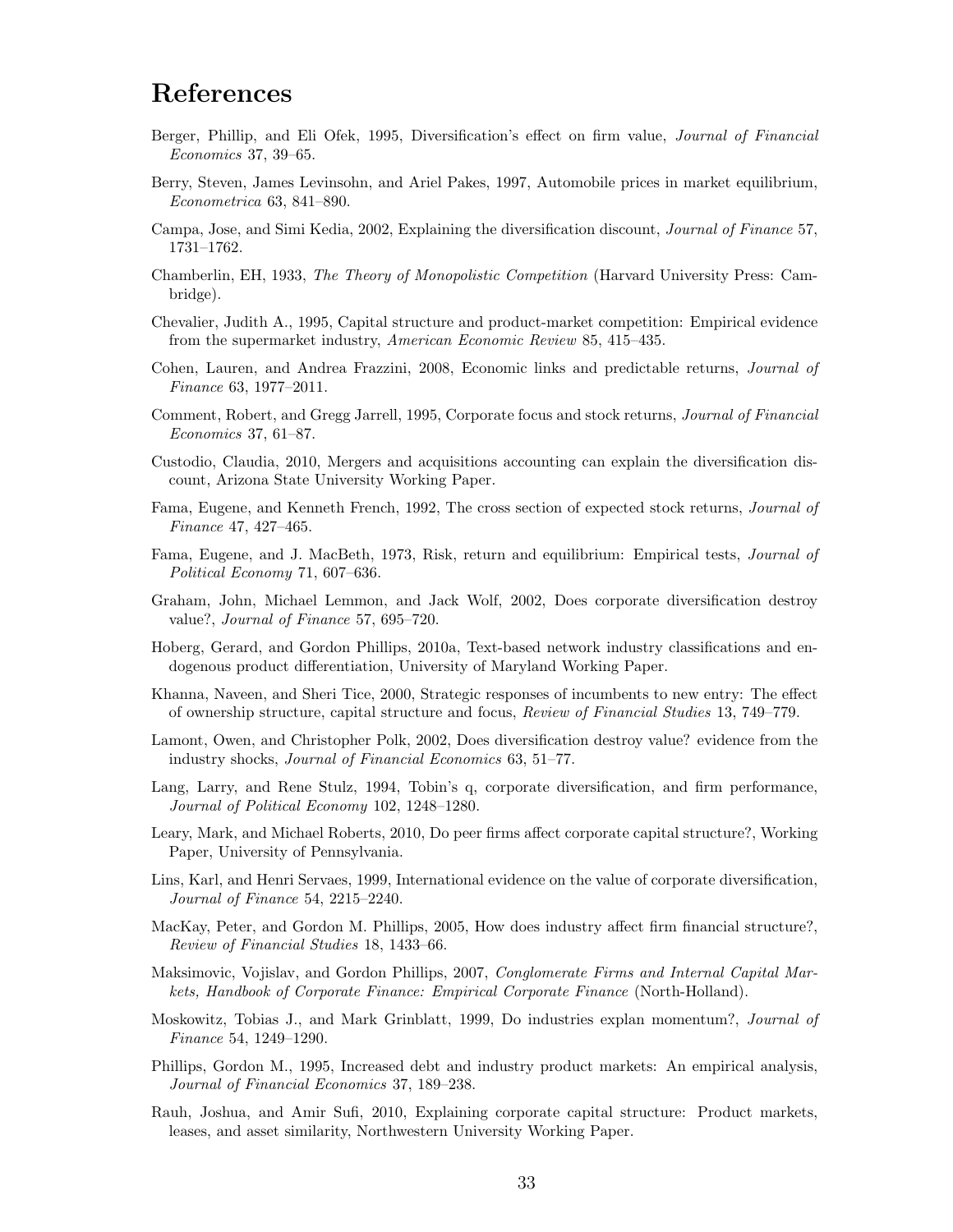Sebastiani, Fabrizio, 2002, Machine learning in automated text categorization, ACMCS 34, 1–47.

- Seim, Katja, 2006, An empirical model of firm entry with endogenous product choices, Rand Journal of Economics 37, 619–40.
- Servaes, Henri, 1996, The value of diversification during the conglomerate merger wave, Journal of Finance 51, 1201–1225.
- Stein, Jeremy, 2003, Agency, information and corporate investment, Handbook of the Economics of Finance pp. 110–63.
- Villalonga, Belen, 2004a, Diversification discount or premium? new evidence from business information tracking series, Journal of Finance 59, 479–506.
- , 2004b, Does diversification cause the diversification discount, Financial Management 33, 5–27.
- Wernerfelt, Birger, and Cynthia Montgomery, 1988, Diversification, ricardian rents, and tobin's q, Rand Journal of Economics 19, 623–632.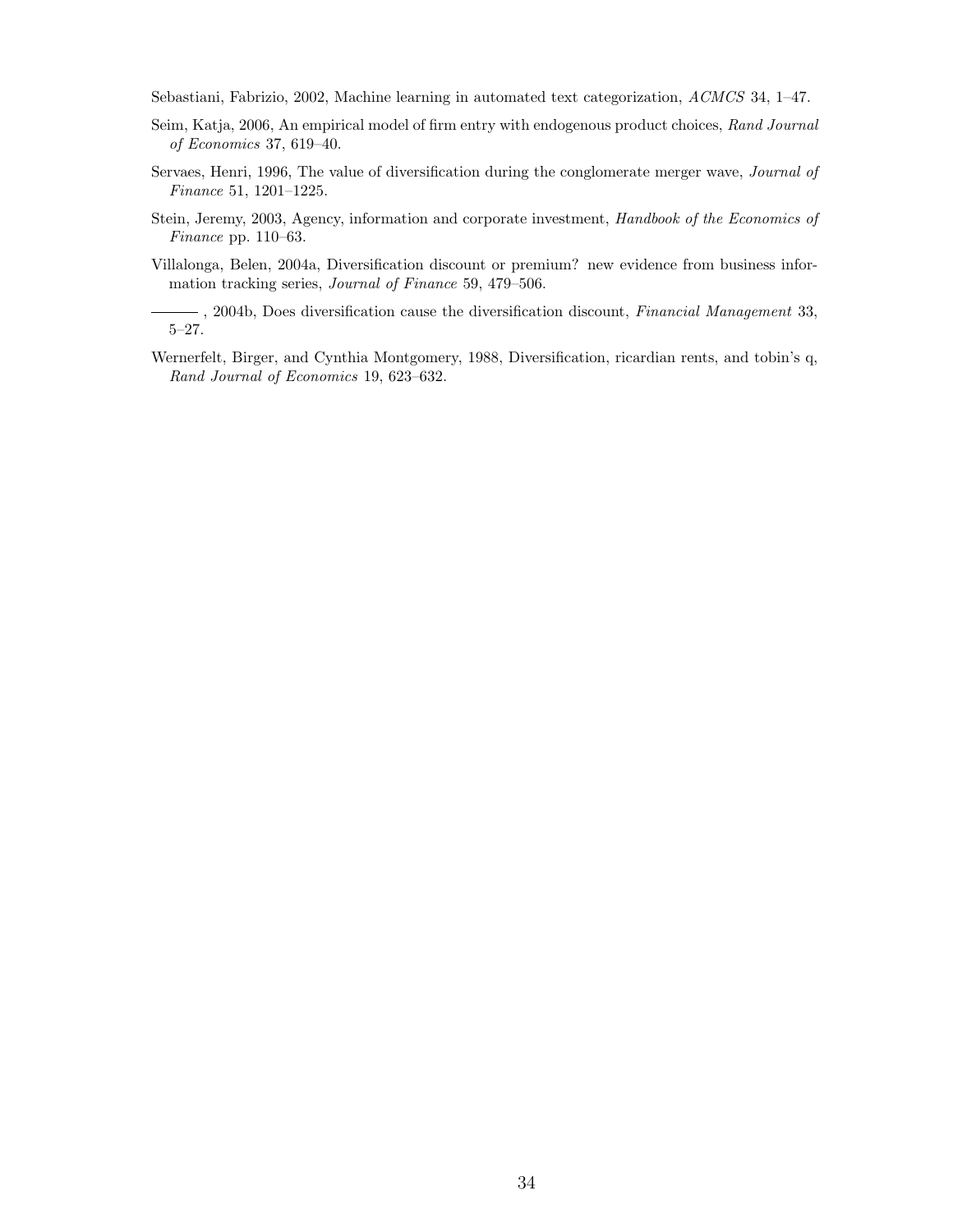### <span id="page-35-1"></span><span id="page-35-0"></span>Table I: Quality of Excess Valuation Calculations Across Methods (Conglomerates)

This table displays summary statistics for conglomerate benchmark valuations. Panel A is based on all conglomeratates, Panel B restricts attention to those with excess valuations within the interval {−<sup>1</sup>.386, +1.<sup>386</sup>}, and Panel <sup>C</sup> restricts attention to observations for which all methods generate excess valuations within this range (this holds the sample sizefixed). The Berger+Ofek Baseline benchmarks are based on Berger and Ofek (1995). The SIC Universe: Whole Firm, Unconstrained benchmarks use text-based weights to construct the benchmarks. The HP: SIC+TNIC Universe: Whole Firm, Unconstrained benchmarks extend this method by expanding the set of available pure plays to include TNIC peers. The HP: SIC+TNIC Universe (wf): Whole Firm, Constrained benchmarks extend this method further using constrained regression to match the conglomerate on five accounting characteristics. The  $HP: SIC+TNIC$  Universe:  $\emph{Construct}$  Constrained,  $\emph{Segment-by-Segment}$  benchmarks additionally account for segment-by-segment sales.

|                                                                                            |                                                             | Excess           | MSE              |                  | Excess             | MSE                |                    |           |  |  |
|--------------------------------------------------------------------------------------------|-------------------------------------------------------------|------------------|------------------|------------------|--------------------|--------------------|--------------------|-----------|--|--|
|                                                                                            |                                                             | Value            | Excess Val.      | $\#$ Obs.        | Value              | Excess Val.        | $\#$ Obs.          | Std. Dev. |  |  |
|                                                                                            | Row Benchmark                                               | (Sales<br>Based) | (Sales<br>based) | (Sales<br>based) | (Assets)<br>Based) | (Assets)<br>based) | (Assets)<br>based) | Weights   |  |  |
|                                                                                            |                                                             |                  |                  |                  |                    |                    |                    |           |  |  |
| Panel A: Raw Data                                                                          |                                                             |                  |                  |                  |                    |                    |                    |           |  |  |
| 1                                                                                          | Berger+Ofek Baseline (ss)                                   | $-0.082$         | 0.474            | 12714            | $-0.027$           | 0.288              | 10916              |           |  |  |
| $\overline{2}$                                                                             | HP: SIC Universe (wf): Unconstrained                        | $-0.058$         | 0.463            | 12714            | $-0.038$           | 0.268              | 12714              | 0.041     |  |  |
| 3                                                                                          | HP: SIC+TNIC Universe (wf): Unconstrained                   | $-0.046$         | 0.402            | 12733            | $-0.008$           | 0.242              | 12733              | 0.031     |  |  |
| 4                                                                                          | HP: SIC+TNIC Universe (wf): Constrained                     | $-0.012$         | 0.320            | 12773            | $-0.001$           | 0.208              | 12773              | 0.047     |  |  |
| 5                                                                                          | HP: SIC+TNIC Universe (ss): Constrained, Segment-by-Segment | $-0.018$         | 0.377            | 12675            | 0.020              | 0.282              | 10902              | 0.058     |  |  |
| Panel B: Restrict to Excess Valuations to interval $[-1.386, +1.386]$<br>(Berger and Ofek) |                                                             |                  |                  |                  |                    |                    |                    |           |  |  |
| 6                                                                                          | Berger+Ofek Baseline (ss)                                   | $-0.069$         | 0.334            | 11892            | $-0.066$           | 0.212              | 8761               |           |  |  |
| 7                                                                                          | HP: SIC Universe (wf): Unconstrained                        | $-0.047$         | 0.342            | 11912            | $-0.033$           | 0.216              | 8805               | 0.041     |  |  |
| 8                                                                                          | HP: SIC+TNIC Universe (wf): Unconstrained                   | $-0.038$         | 0.314            | 12079            | $-0.014$           | 0.194              | 8823               | 0.031     |  |  |
| 9                                                                                          | HP: SIC+TNIC Universe (wf): Constrained                     | $-0.012$         | 0.252            | 12213            | $-0.009$           | 0.166              | 8844               | 0.047     |  |  |
| 10                                                                                         | HP: SIC+TNIC Universe (ss): Constrained, Segment-by-Segment | $-0.012$         | 0.281            | 12053            | $-0.017$           | 0.191              | 8744               | 0.058     |  |  |
| Panel C: Uniformly Restrict to interval $[-1.386, +1.386]$                                 |                                                             |                  |                  |                  |                    |                    |                    |           |  |  |
| 11                                                                                         | Berger+Ofek Baseline (ss)                                   | $-0.065$         | 0.306            | 11152            | $-0.049$           | 0.183              | 7716               |           |  |  |
| 12                                                                                         | HP: SIC Universe (wf): Unconstrained                        | $-0.040$         | 0.308            | 11152            | $-0.018$           | 0.190              | 7748               | 0.041     |  |  |
| 13                                                                                         | HP: SIC+TNIC Universe (wf): Unconstrained                   | $-0.028$         | 0.274            | 11152            | $-0.001$           | 0.171              | 7766               | 0.030     |  |  |
| 14                                                                                         | HP: SIC+TNIC Universe (wf): Constrained                     | 0.004            | 0.210            | 11152            | 0.002              | 0.143              | 7778               | 0.045     |  |  |
| 15                                                                                         | HP: SIC+TNIC Universe (ss): Constrained, Segment-by-Segment | 0.000            | 0.244            | 11152            | $-0.003$           | 0.169              | 7720               | 0.056     |  |  |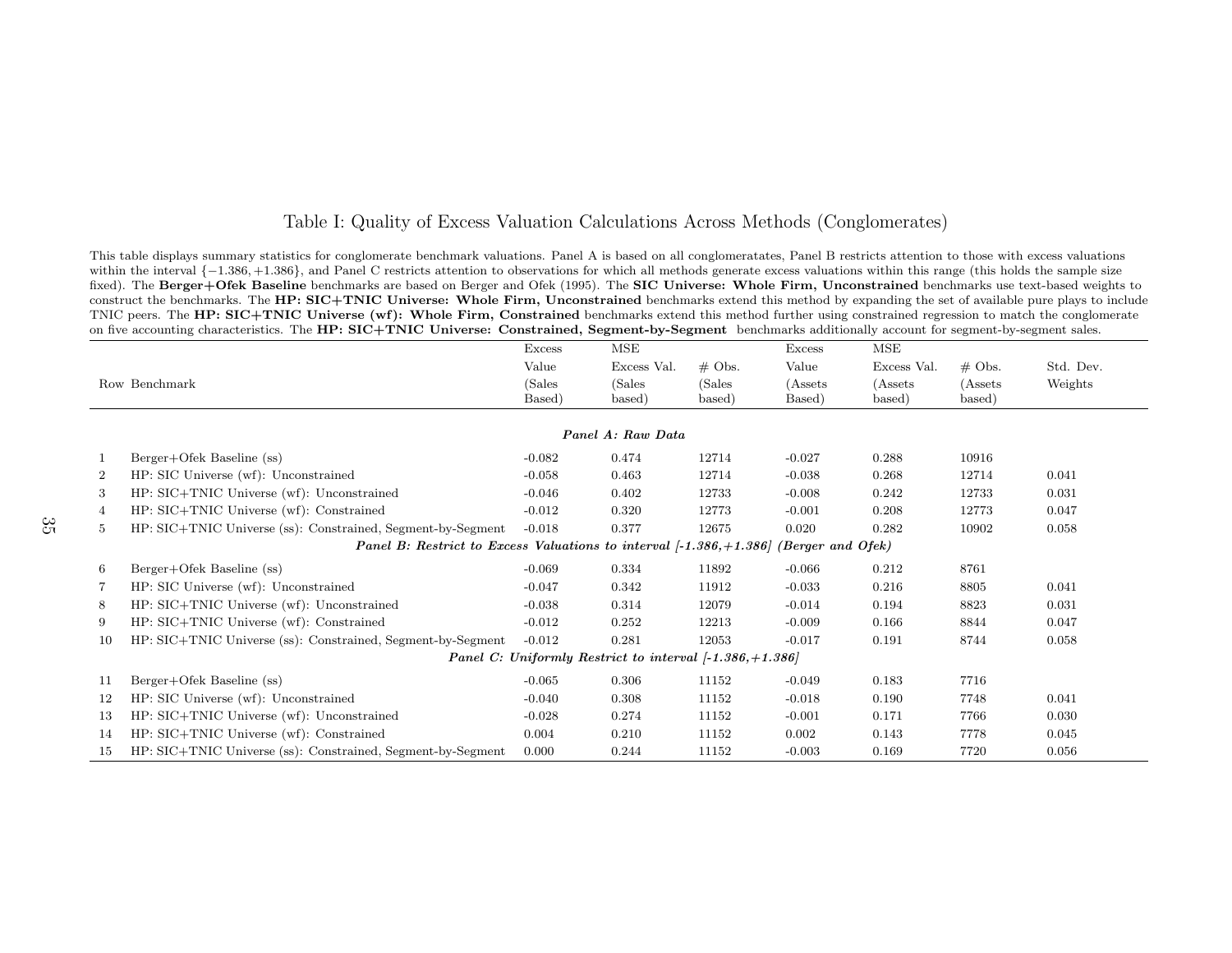### <span id="page-36-0"></span>Table II: Quality of Excess Valuation Calculations Across Methods (Single Segment Firms)

This table displays summary statistics for single segment benchmark valuations. Panel A is based on all single segment firms, Panel B restricts attention to those with excess valuations within the interval {−<sup>1</sup>.386, +1.<sup>386</sup>}, and Panel <sup>C</sup> restricts attention to observations for which all methods generate excess valuations within this range (this holds thesample size fixed). The Berger+Ofek Baseline benchmarks are based on Berger and Ofek (1995). The SIC Universe: Whole Firm, Unconstrained benchmarks use text-based weights to construct the benchmarks. The HP: SIC+TNIC Universe: Whole Firm, Unconstrained benchmarks extend this method by expanding the set of available pure plays to include TNIC peers. The HP: SIC+TNIC Universe (wf): Whole Firm, Constrained benchmarks extend this method further using constrained regression to match the conglomerate on five accounting characteristics.

|                                                            |                                                                       | Excess           | MSE              |                  | Excess             | MSE                |                   |           |  |  |  |
|------------------------------------------------------------|-----------------------------------------------------------------------|------------------|------------------|------------------|--------------------|--------------------|-------------------|-----------|--|--|--|
|                                                            |                                                                       | Value            | Excess Val.      | $#$ Obs.         | Value              | Excess Val.        | $\#$ Obs.         | Std. Dev. |  |  |  |
|                                                            | Row Benchmark                                                         | (Sales<br>Based) | (Sales<br>based) | (Sales<br>based) | (Assets)<br>Based) | (Assets)<br>based) | (Assets<br>based) | Weights   |  |  |  |
| Panel A: Raw Data                                          |                                                                       |                  |                  |                  |                    |                    |                   |           |  |  |  |
|                                                            | Berger+Ofek Baseline (ss)                                             | $-0.047$         | 0.602            | 37579            | 0.045              | 0.339              | 37578             |           |  |  |  |
| $\overline{2}$                                             | HP: SIC Universe (wf): Unconstrained                                  | 0.012            | 0.579            | 37575            | 0.051              | 0.354              | 37574             | 0.053     |  |  |  |
| 3                                                          | HP: SIC+TNIC Universe (wf): Unconstrained                             | $-0.019$         | 0.507            | 37583            | 0.044              | 0.320              | 37582             | 0.028     |  |  |  |
| 4                                                          | HP: SIC+TNIC Universe (wf): Constrained                               | 0.001            | 0.417            | 37783            | 0.041              | 0.281              | 37782             | 0.066     |  |  |  |
|                                                            | Panel B: Restrict to Excess Valuations to interval $[-1.386, +1.386]$ |                  |                  |                  | (Berger and Ofek)  |                    |                   |           |  |  |  |
| 5                                                          | Berger+Ofek Baseline (ss)                                             | $-0.017$         | 0.356            | 34686            | 0.022              | 0.263              | 36663             |           |  |  |  |
| 6                                                          | HP: SIC Universe (wf): Unconstrained                                  | 0.009            | 0.343            | 34772            | 0.031              | 0.268              | 36419             | 0.053     |  |  |  |
| $\overline{7}$                                             | HP: SIC+TNIC Universe (wf): Unconstrained                             | $-0.006$         | 0.331            | 35295            | 0.025              | 0.251              | 36690             | 0.028     |  |  |  |
| 8                                                          | HP: SIC+TNIC Universe (wf): Constrained                               | 0.001            | 0.276            | 35948            | 0.026              | 0.217              | 36835             | 0.065     |  |  |  |
| Panel C: Uniformly Restrict to interval $[-1.386, +1.386]$ |                                                                       |                  |                  |                  |                    |                    |                   |           |  |  |  |
| 9                                                          | Berger+Ofek Baseline (ss)                                             | $-0.026$         | 0.316            | 32384            | 0.034              | 0.215              | 31955             |           |  |  |  |
| 10                                                         | HP: SIC Universe (wf): Unconstrained                                  | 0.012            | 0.308            | 32384            | 0.040              | 0.228              | 31929             | 0.052     |  |  |  |
| 11                                                         | HP: SIC+TNIC Universe (wf): Unconstrained                             | $-0.007$         | 0.284            | 32384            | 0.033              | 0.212              | 31983             | 0.028     |  |  |  |
| 12                                                         | HP: SIC+TNIC Universe (wf): Constrained                               | 0.009            | 0.232            | 32384            | 0.032              | 0.187              | 32076             | 0.058     |  |  |  |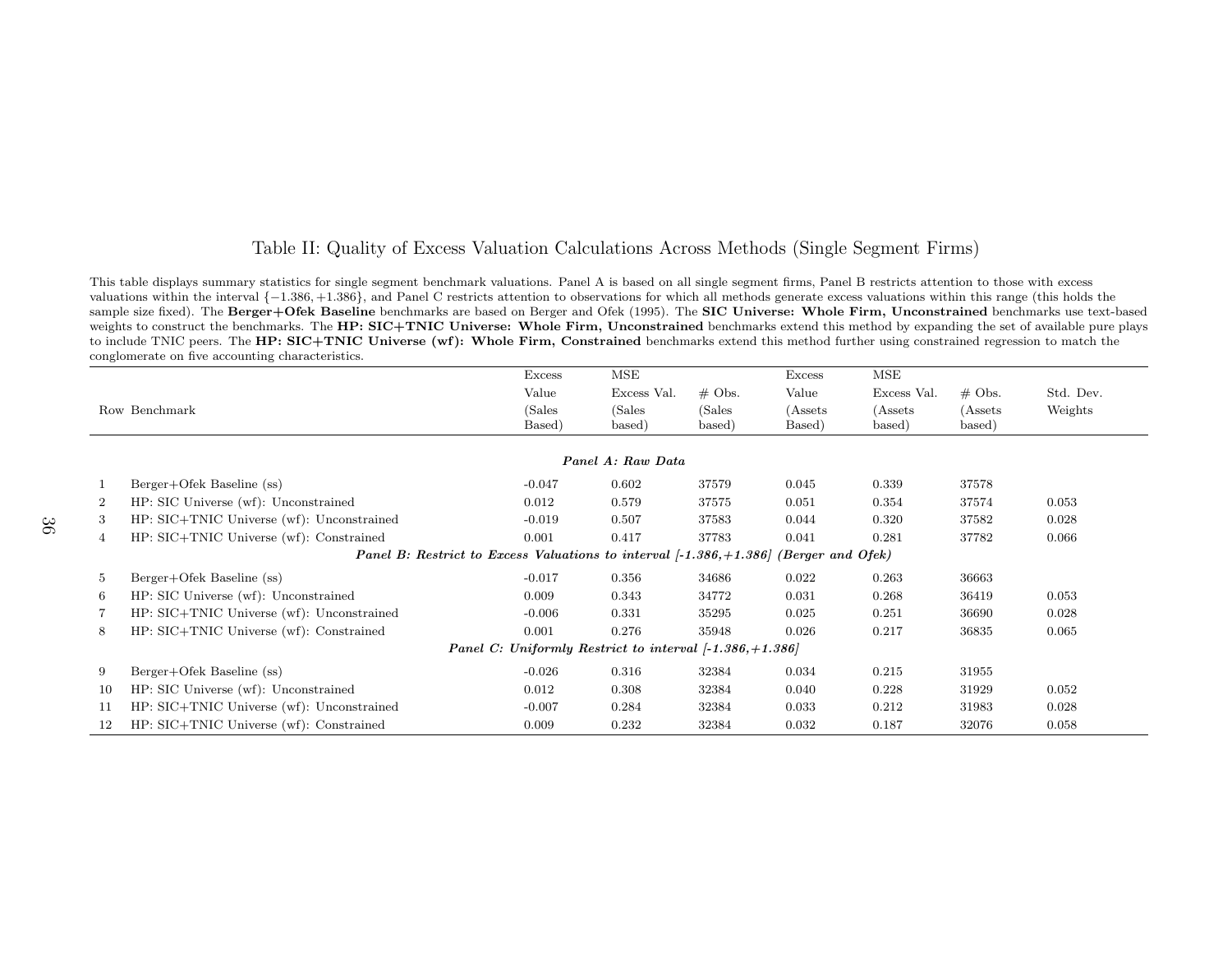|                         |            |            |                                                                |             | Text-based   |
|-------------------------|------------|------------|----------------------------------------------------------------|-------------|--------------|
|                         | Berger     | Text-based | Text-based                                                     | Text-based  | $SIC+TNIC$   |
|                         | $+$ Ofek   | SIC only   | $SIC+TNIC$                                                     | $SIC+TNIC$  | Constrained  |
| Row Variable            | (Baseline) | No Constr. | No Constr.                                                     | Constrained | (Seg by Seg) |
|                         |            |            | Panel A: Correlation Coefficients: Conglomerates               |             |              |
| Assets<br>1             | 0.110      | 0.194      | 0.291                                                          | 0.409       | 0.399        |
| Sales<br>$\overline{2}$ | 0.156      | 0.229      | 0.385                                                          | 0.387       | 0.315        |
| 3<br>OI/Sales           | 0.375      | 0.425      | 0.479                                                          | 0.850       | 0.675        |
| OI/Assets<br>4          | 0.289      | 0.357      | 0.421                                                          | 0.832       | 0.690        |
| R&D/Sales<br>5          | 0.473      | 0.673      | 0.705                                                          | 0.908       | 0.821        |
| Tobin's Q<br>6          | 0.366      | 0.442      | 0.469                                                          | 0.551       | 0.502        |
| Sales Growth<br>7       | 0.241      | 0.270      | 0.309                                                          | 0.825       | 0.683        |
| Log Age<br>8            | 0.268      | 0.298      | 0.436                                                          | 0.924       | 0.731        |
|                         |            |            | <b>Panel B: Correlation Coefficients: Single Segment Firms</b> |             |              |
| 9<br>Assets             | 0.100      | 0.063      | 0.282                                                          | 0.363       | N/A          |
| Sales<br>10             | 0.204      | 0.184      | 0.368                                                          | 0.349       | N/A          |
| OI/Sales<br>11          | 0.402      | 0.463      | 0.508                                                          | 0.833       | N/A          |
| OI/Assets<br>12         | 0.131      | 0.190      | 0.203                                                          | 0.499       | N/A          |
| R&D/Sales<br>-13        | 0.403      | 0.594      | 0.637                                                          | 0.845       | N/A          |
| Tobin's Q<br>14         | 0.225      | 0.330      | 0.295                                                          | 0.500       | N/A          |
| Sales Growth<br>15      | 0.316      | 0.308      | 0.360                                                          | 0.825       | N/A          |
| Log Age<br>16           | 0.330      | 0.283      | 0.392                                                          | 0.888       | N/A          |

# <span id="page-37-0"></span>Table III: Characteristic Correlations (Conglomerate Single Segment Firms vs. Replicating Peers)

The table displays Pearson Correlation coefficients between actual focal firm characteristics and implied characteristics of replicating peers. We consider several different replicating<br>peer methods as noted in the column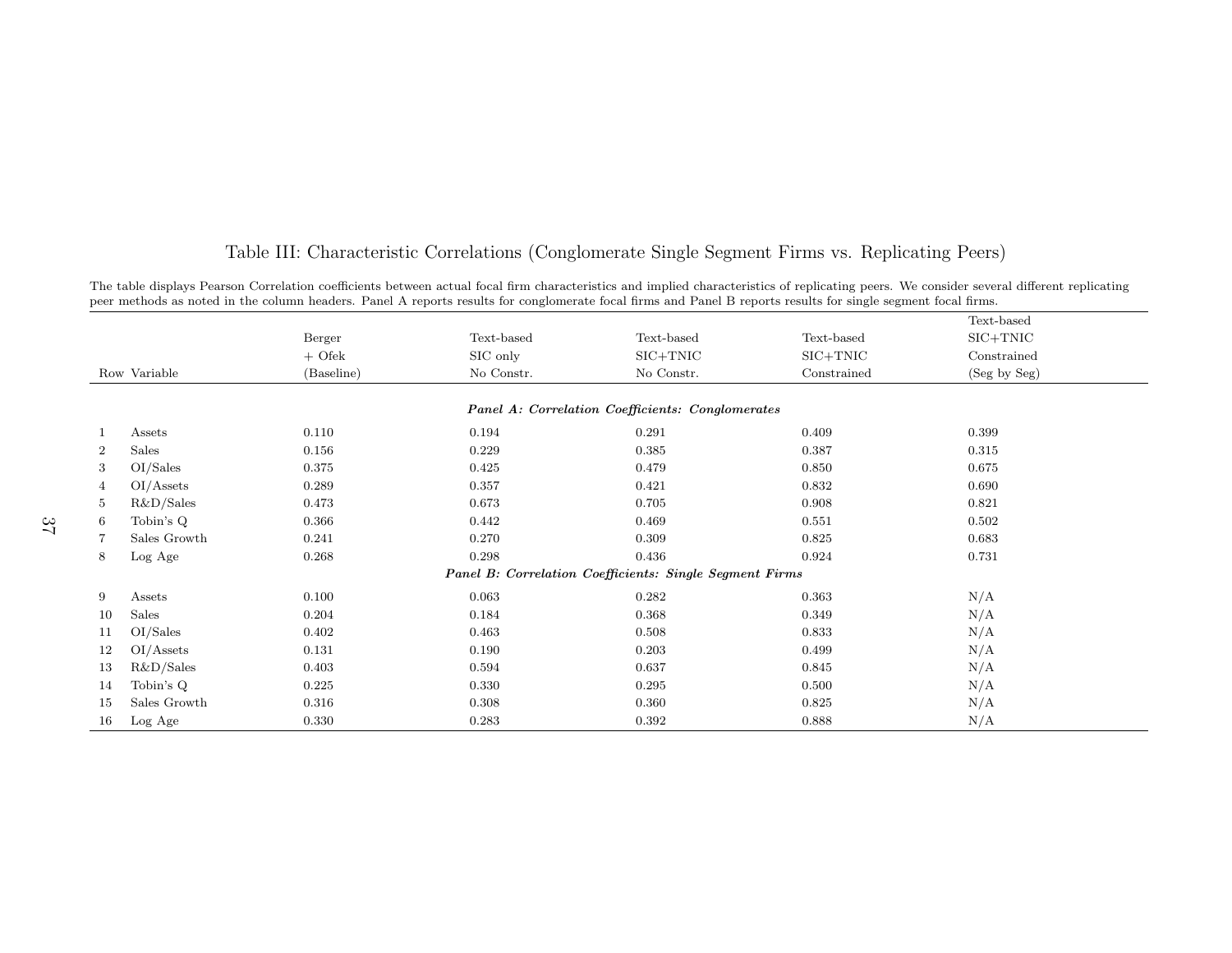|                |              |                                               |                    | <b>Benchmark Portfolio Weights vs Characteristics</b> |                   |                                            |                      |
|----------------|--------------|-----------------------------------------------|--------------------|-------------------------------------------------------|-------------------|--------------------------------------------|----------------------|
|                |              | SIC+TNIC Universe: Whole Firm, Un-constrained |                    |                                                       |                   | SIC+TNIC Universe: Whole Firm, Constrained |                      |
|                |              | Lowest<br>Weights                             | Highest<br>Weights | $t$ -statistic<br>of                                  | Lowest<br>Weights | Highest<br>Weights                         | $t$ -statistic<br>of |
|                | Row Variable | Quartile                                      | Quartile           | Difference                                            | Quartile          | Quartile                                   | Difference           |
|                |              |                                               |                    | Panel A: Conglomerates                                |                   |                                            |                      |
|                | Assets       | 3466.56                                       | 4723.34            | 6.52                                                  | 3564.72           | 4934.27                                    | 6.85                 |
| $\overline{2}$ | Sales        | 1563.12                                       | 2147.15            | 9.49                                                  | 1580.38           | 2213.75                                    | 10.53                |
| 3              | oi/sales     | 0.07                                          | 0.08               | 6.59                                                  | 0.07              | 0.08                                       | 8.00                 |
| 4              | oi/assets    | 0.07                                          | 0.07               | 0.55                                                  | 0.07              | 0.07                                       | 1.20                 |
| 5              | $R+D/sales$  | 0.11                                          | 0.09               | $-14.15$                                              | 0.11              | 0.09                                       | $-14.20$             |
| 6              | Tobin's Q    | 2.05                                          | 1.92               | $-4.84$                                               | 2.04              | 1.88                                       | $-6.50$              |
| 7              | Sales Growth | 0.17                                          | 0.16               | $-9.10$                                               | 0.18              | 0.16                                       | $-17.92$             |
| 8              | Firm Age     | $25.32\,$                                     | 29.19              | 18.63                                                 | 24.06             | 30.32                                      | 29.14                |
|                |              |                                               |                    | Panel B: Single Segment Firms                         |                   |                                            |                      |
| 9              | Assets       | 7305.50                                       | 6584.34            | $-1.51$                                               | 7481.07           | 7023.68                                    | $-3.13$              |
| 10             | Sales        | 1437.45                                       | 1392.45            | $-0.76$                                               | 1473.84           | 1401.71                                    | $-2.46$              |
| 11             | OI/Sales     | 0.15                                          | 0.15               | 0.35                                                  | 0.15              | 0.15                                       | 5.72                 |
| 12             | $OI$ /ssets  | $0.05\,$                                      | 0.05               | 0.78                                                  | $0.05\,$          | 0.05                                       | 1.51                 |
| 13             | R&D/Sales    | 0.08                                          | 0.08               | $-2.38$                                               | 0.08              | 0.07                                       | $-5.53$              |
| -14            | Tobin's Q    | 1.44                                          | 1.42               | $-2.05$                                               | 1.43              | 1.40                                       | $-2.70$              |
| 15             | Sales Growth | 0.15                                          | 0.15               | $-4.28$                                               | 0.15              | 0.15                                       | $-4.77$              |
| 16             | Firm Age     | 23.90                                         | 24.29              | 2.31                                                  | 24.28             | 23.94                                      | $-3.78$              |

<span id="page-38-0"></span>Table IV: Which Replicating Peers Match with Conglomerates and Single Segment Firms?

The table displays summary statistics for replicating peers assigned above median weights versus below median weights for conglomerate focal firms (Panel A), and single segment focalfirms (Panel B).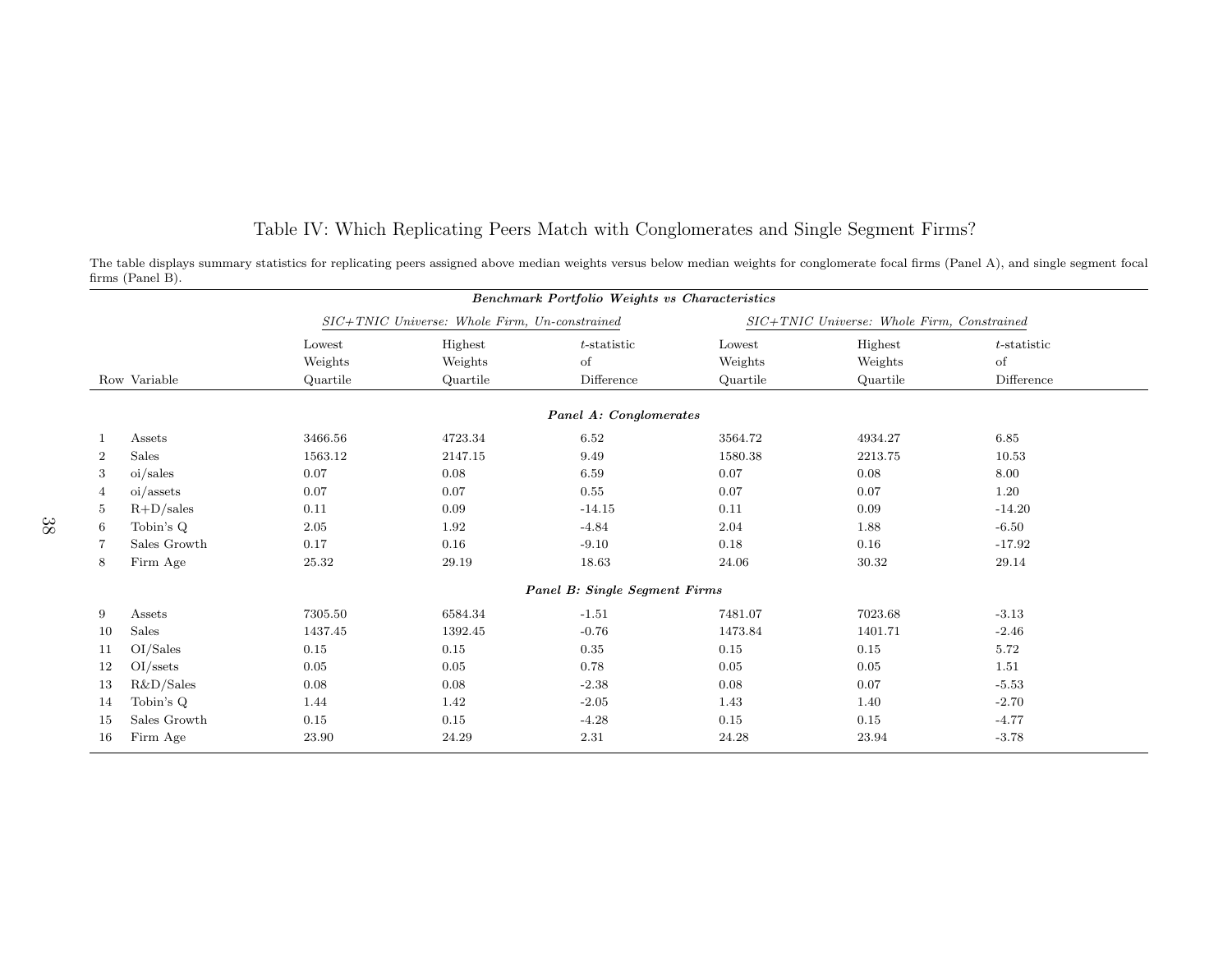## <span id="page-39-1"></span><span id="page-39-0"></span>Table V: Conglomerate and Single Segment Firm Excess Valuations

OLS regressions with time fixed effects and standard errors clustered by firm. One observation is one conglomerate focal firm from 1997 to 2008. The dependent variable is the conglomerate focal firm's excess valuation computed using the best text-based reconstruction (Panel A) or using the Berger and Ofek reconstruction (Panel B). The best text-based reconstruction is the "HP: SIC+TNIC Universe: Constrained" model as illustrated in Table [I.](#page-35-1) All independent variables are standardized to have <sup>a</sup> standard deviation of one for easeof interpretation and comparison of coefficients.

| Log                                                                   |         |         |                  |                                                                       |                                                                                                                                                                           |  |  |  |  |
|-----------------------------------------------------------------------|---------|---------|------------------|-----------------------------------------------------------------------|---------------------------------------------------------------------------------------------------------------------------------------------------------------------------|--|--|--|--|
| Document                                                              | R&D/    | CAPX/   | O <sub>I</sub> / | Log                                                                   | $\#$ Obs. /                                                                                                                                                               |  |  |  |  |
| Length                                                                | Sales   | Sales   | Sales            | Assets                                                                | $_{\rm RSQ}$                                                                                                                                                              |  |  |  |  |
|                                                                       |         |         |                  |                                                                       |                                                                                                                                                                           |  |  |  |  |
| $-0.010$                                                              | 0.057   | 0.054   | 0.090            | 0.085                                                                 | 11,390                                                                                                                                                                    |  |  |  |  |
| $(-1.21)$                                                             | (6.76)  | (7.08)  | (9.45)           | (8.92)                                                                | 0.094                                                                                                                                                                     |  |  |  |  |
|                                                                       |         |         |                  |                                                                       |                                                                                                                                                                           |  |  |  |  |
| 0.027                                                                 | 0.107   | 0.066   | 0.134            | 0.131                                                                 | 11,077                                                                                                                                                                    |  |  |  |  |
| (2.64)                                                                | (10.90) | (6.35)  | (11.60)          | (11.46)                                                               | 0.159                                                                                                                                                                     |  |  |  |  |
|                                                                       |         |         |                  |                                                                       |                                                                                                                                                                           |  |  |  |  |
| 0.003                                                                 | 0.063   | 0.055   | 0.055            | 0.088                                                                 | 32,825                                                                                                                                                                    |  |  |  |  |
| (0.62)                                                                | (10.37) | (12.96) | (8.83)           | (15.88)                                                               | 0.055                                                                                                                                                                     |  |  |  |  |
| Panel B: Single Segment Excess Values (Berger + Ofek Valuation Model) |         |         |                  |                                                                       |                                                                                                                                                                           |  |  |  |  |
| 0.037                                                                 | 0.212   | 0.108   | 0.167            | 0.140                                                                 | 31,440                                                                                                                                                                    |  |  |  |  |
| (6.31)                                                                | (26.64) | (20.62) | (19.22)          |                                                                       | 0.190                                                                                                                                                                     |  |  |  |  |
|                                                                       |         |         |                  | Panel B: Conglomerate Excess Values (Berger $+$ Ofek Valuation Model) | Panel A: Conglomerate Excess Values (Text-based Constrained Valuation Model)<br>Panel C: Single Segment Excess Values (Text-based Constrained Valuation Model)<br>(20.85) |  |  |  |  |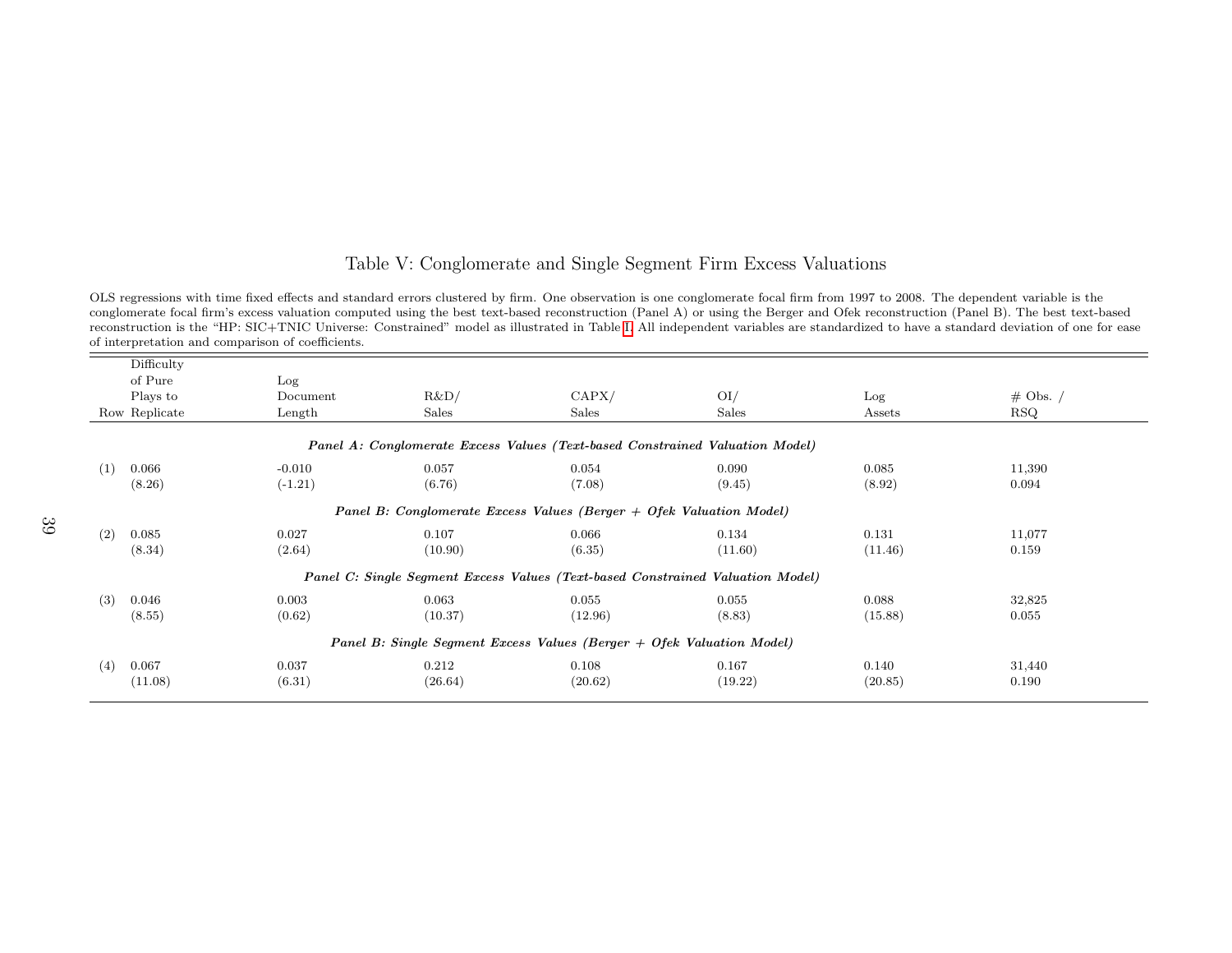### <span id="page-40-0"></span>Table VI: Economic Magnitudes and Excess Valuation

This table displays average excess valuations for quintiles based on the difficulty of replicating peers to replicate. Panel A displays statistics for conglomerate focal firms, and Panel B displays results for single segment focal firms. For each quintile, we report the average difficulty variable, and average raw excess valuations based on both the"HP: SIC+TNIC Universe: Constrained" and Berger and Ofek methods. Residual excess valuations are residuals from <sup>a</sup> regression of excess valuation on all of the variables included in Table [V](#page-39-1) andTable ?? excluding the Difficulty to Replicate variable.

|                           |               | Raw          | Raw                                   | Residual     | Residual        |       |  |  |  |  |  |
|---------------------------|---------------|--------------|---------------------------------------|--------------|-----------------|-------|--|--|--|--|--|
| Difficulty to             |               | Excess       | Excess                                | Excess       | Excess          |       |  |  |  |  |  |
| Replicate                 | Difficulty to | Valuation    | Valuation                             | Valuation    | Valuation       |       |  |  |  |  |  |
| Quintile                  | Replicate     | (text-based) | (Berger+Ofek)                         | (text-based) | $(Berger+Ofek)$ | Obs.  |  |  |  |  |  |
|                           |               |              | <b>Summary Statistics by Quintile</b> |              |                 |       |  |  |  |  |  |
|                           |               |              |                                       |              |                 |       |  |  |  |  |  |
| Panel A: Conglomerates    |               |              |                                       |              |                 |       |  |  |  |  |  |
| Lowest Difficulty         | 0.630         | $-0.045$     | $-0.035$                              | $-0.059$     | $-0.058$        | 2,331 |  |  |  |  |  |
| Quintile 2                | 0.729         | $-0.003$     | $-0.043$                              | 0.002        | $-0.009$        | 2,339 |  |  |  |  |  |
| Quintile 3                | 0.795         | $-0.007$     | $-0.093$                              | $-0.000$     | $-0.027$        | 2,337 |  |  |  |  |  |
| Quintile 4                | 0.858         | $-0.004$     | $-0.094$                              | 0.015        | $-0.008$        | 2,339 |  |  |  |  |  |
| <b>Highest Difficulty</b> | 1.028         | 0.047        | $-0.029$                              | 0.085        | 0.107           | 2,333 |  |  |  |  |  |
|                           |               |              | <b>Panel B: Single Segment Firms</b>  |              |                 |       |  |  |  |  |  |
|                           |               |              |                                       |              |                 |       |  |  |  |  |  |
| Lowest Difficulty         | 0.454         | $-0.007$     | 0.027                                 | $-0.060$     | $-0.065$        | 6,782 |  |  |  |  |  |
| Quintile 2                | 0.643         | 0.019        | 0.059                                 | $-0.009$     | $-0.000$        | 6,789 |  |  |  |  |  |
| Quintile 3                | 0.725         | $-0.000$     | $-0.054$                              | 0.000        | $-0.041$        | 6,791 |  |  |  |  |  |
| Quintile 4                | 0.809         | 0.016        | $-0.078$                              | 0.038        | 0.010           | 6,789 |  |  |  |  |  |
| <b>Highest Difficulty</b> | 1.103         | 0.032        | $-0.060$                              | 0.079        | 0.096           | 6,785 |  |  |  |  |  |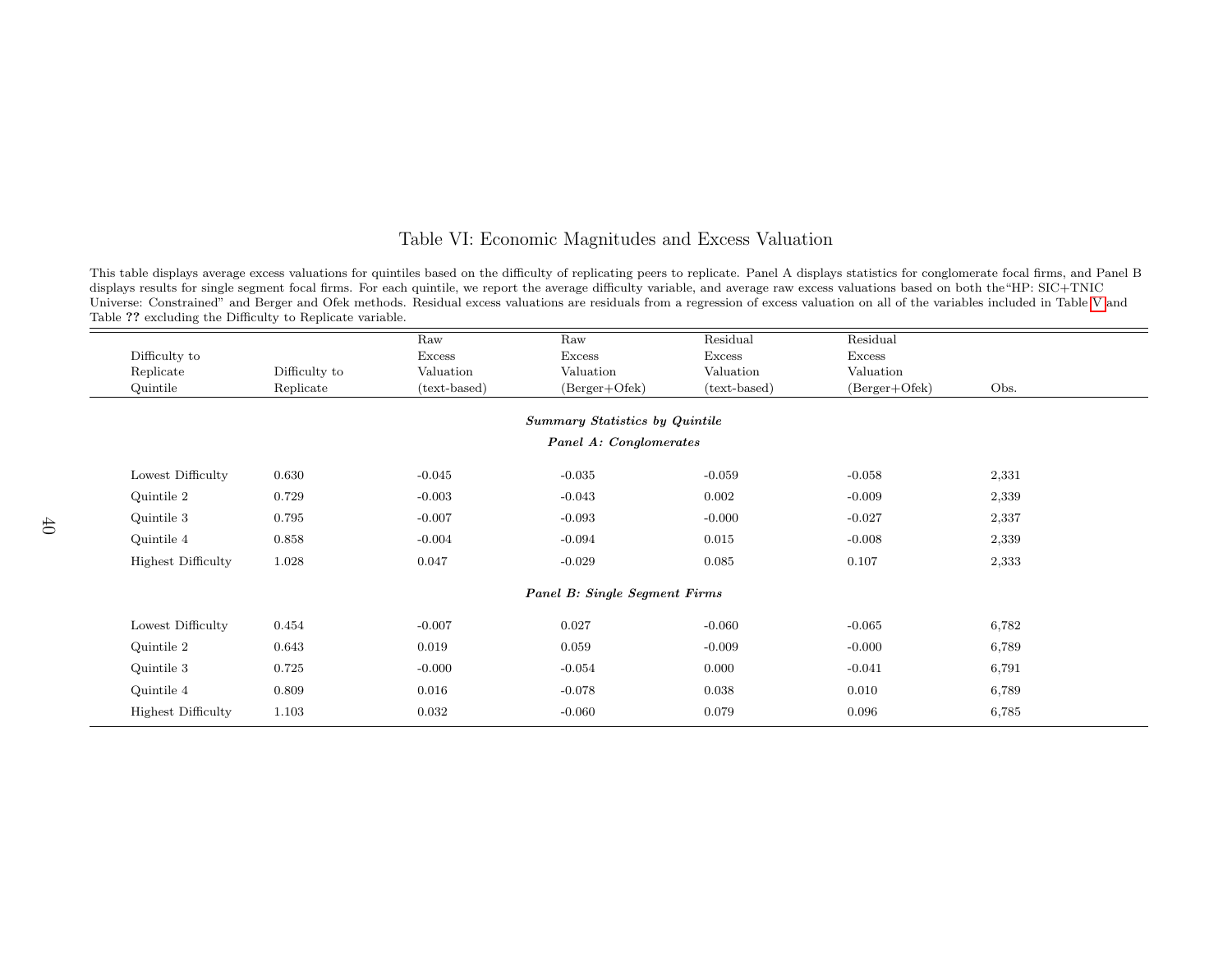### <span id="page-41-0"></span>Table VII: Return Comovement

Fama-MacBeth regressions with own-firm monthly stock return as the dependent variable. One observation is one firm from 1997 to 2008. The independent variable includes the SIC-based return benchmark (excluding the firm itself) and the text-based return benchmark (also excluding the firm itself). We also include controls for the Fama and French (1992) variables (log book to market ratio and log size), a dummy for negative book to market ratio stocks (the dummy is not displayed to conserve space and is not significant), and a control for momentum (defined as the own-firm 11 month lagged return from month  $t - 12$  to  $t - 2$ ). Panel A displays results for all firms, and Panels B and C display results for conglomerates and single segment firms, respectively. Panel D displays results for all firms, however, we consider various lags to the dependent variable as noted in the dependent variable column. All peer variables are standardized to have a standard deviation of one for ease of comparison and interpretation.

|     |                              | Text-based  | $SIC-3$                            | Log    |           | Past      |            |
|-----|------------------------------|-------------|------------------------------------|--------|-----------|-----------|------------|
|     | Dependent                    | Peer        | Peer                               | B/M    | Log       | 11 Mon.   | $#$ Obs. / |
|     | Row Variable                 | Return      | Return                             | Ratio  | Size      | Return    | <b>RSQ</b> |
|     |                              |             |                                    |        |           |           |            |
|     |                              |             | Panel A: All Firms                 |        |           |           |            |
| (1) | Month t Returns              | 0.046       | 0.014                              | 0.002  | $-0.001$  | $-0.002$  | 582,907    |
|     |                              | (45.33)     | (22.93)                            | (2.33) | $(-1.81)$ | $(-0.64)$ | 0.079      |
| (2) | Month t Returns              | 0.055       |                                    | 0.002  | $-0.001$  | $-0.002$  | 582,907    |
|     |                              | (54.21)     |                                    | (2.24) | $(-1.81)$ | $(-0.63)$ | 0.076      |
| (3) | Month t Returns              |             | 0.036                              | 0.002  | $-0.001$  | $-0.002$  | 582,907    |
|     |                              |             | (38.62)                            | (1.67) | $(-1.67)$ | $(-0.41)$ | 0.057      |
|     |                              |             | Panel B: Conglomerate Firms Only   |        |           |           |            |
| (4) | Month t Returns              | 0.043       | 0.012                              | 0.002  | $-0.001$  | $-0.002$  | 174,352    |
|     |                              | (34.13)     | (16.94)                            | (2.27) | $(-1.64)$ | $(-0.55)$ | 0.079      |
| (5) | Month t Returns              | 0.049       |                                    | 0.002  | $-0.001$  | $-0.002$  | 174,352    |
|     |                              | (38.61)     |                                    | (2.23) | $(-1.63)$ | $(-0.54)$ | 0.075      |
| (6) | Month t Returns              |             | 0.030                              | 0.002  | $-0.001$  | $-0.001$  | 174,352    |
|     |                              |             | (28.49)                            | (1.94) | $(-1.55)$ | $(-0.33)$ | 0.056      |
|     |                              |             | Panel C: Single Segment Firms Only |        |           |           |            |
| (7) | Month t Returns              | 0.047       | 0.014                              | 0.002  | $-0.001$  | $-0.002$  | 408,555    |
|     |                              | (42.66)     | (18.95)                            | (2.27) | $(-1.72)$ | $(-0.68)$ | 0.082      |
| (8) | Month t Returns              | 0.056       |                                    | 0.002  | $-0.001$  | $-0.002$  | 408,555    |
|     |                              | (53.76)     |                                    | (2.18) | $(-1.72)$ | $(-0.66)$ | 0.079      |
| (9) | Month t Returns              |             | 0.038                              | 0.002  | $-0.001$  | $-0.002$  | 408,555    |
|     |                              |             | (37.73)                            | (1.56) | $(-1.60)$ | $(-0.47)$ | 0.061      |
|     |                              |             | Panel D: All Firms, various lags   |        |           |           |            |
|     |                              |             |                                    |        |           |           |            |
|     | $(10)$ Month t Returns       | $\,0.046\,$ | 0.014                              | 0.002  | $-0.001$  | $-0.002$  | 582,907    |
|     |                              | (45.33)     | (22.93)                            | (2.33) | $(-1.81)$ | $(-0.64)$ | 0.079      |
|     | $(11)$ Month $t+1$ Returns   | 0.012       | 0.003                              | 0.001  | $-0.001$  | $-0.003$  | 578,025    |
|     |                              | (6.19)      | (4.05)                             | (1.23) | $(-1.42)$ | $(-0.83)$ | 0.039      |
|     | $(12)$ Month $t + 2$ Returns | 0.005       | 0.001                              | 0.002  | $-0.001$  | $-0.005$  | 573,223    |
|     |                              | (2.25)      | (1.51)                             | (1.44) | $(-1.34)$ | $(-1.32)$ | 0.038      |
|     | $(13)$ Month $t + 3$ Returns | 0.003       | 0.001                              | 0.001  | $-0.001$  | $-0.005$  | 568,478    |
|     |                              | (1.66)      | (1.50)                             | (0.75) | $(-1.22)$ | $(-1.30)$ | 0.036      |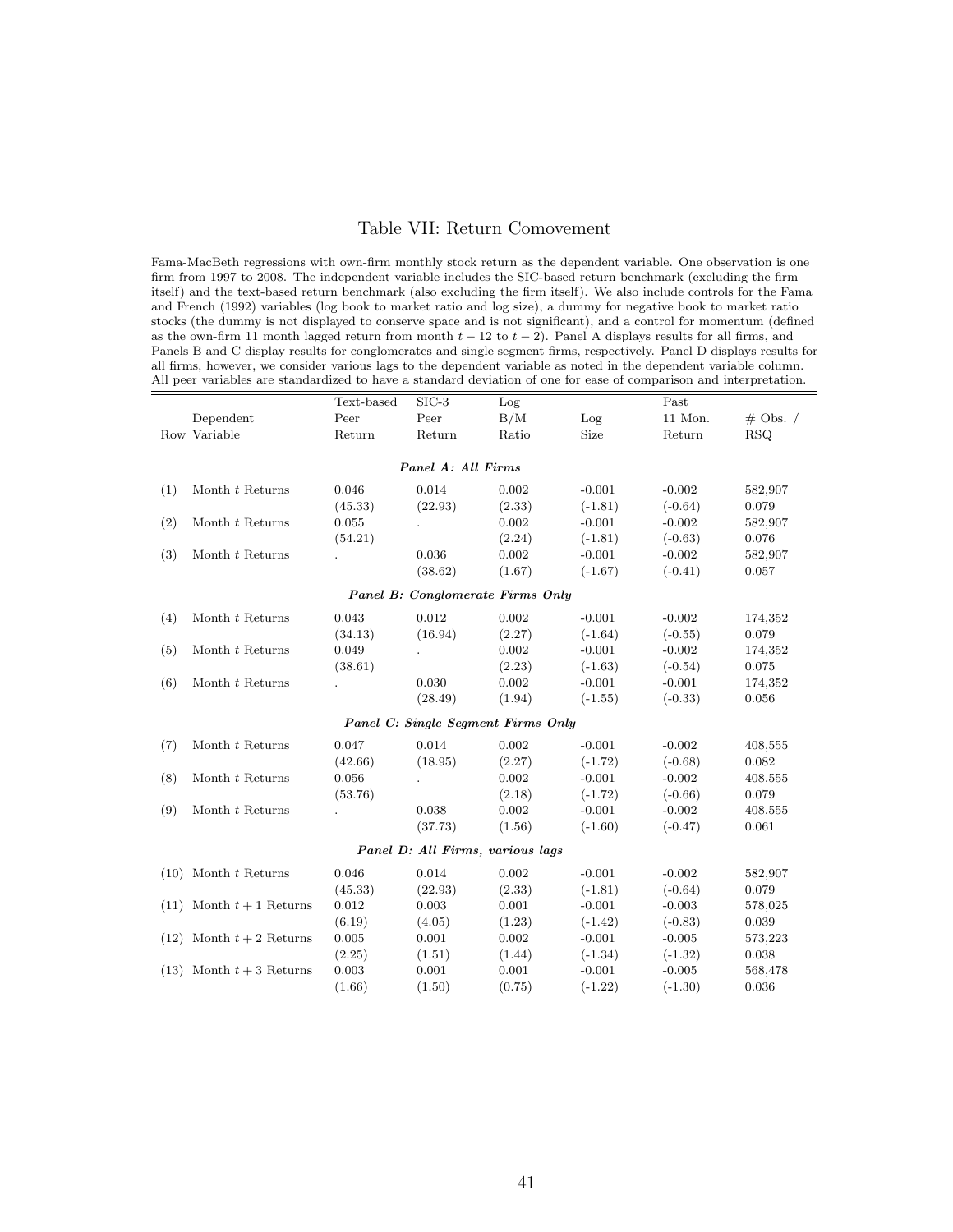### <span id="page-42-0"></span>Table VIII: Return Comovement (High and Low Difficulty to Replicate)

Fama-MacBeth regressions with own-firm monthly stock return as the dependent variable. One observation is one firm from 1997 to 2008. The independent variable includes the SIC-based return benchmark (excluding the firm itself) and the text-based return benchmark (also excluding the firm itself). We also include controls for the Fama and French (1992) variables (log book to market ratio and log size), a dummy for negative book to market ratio stocks (the dummy is not displayed to conserve space and is not significant), and a control for momentum (defined as the own-firm 11 month lagged return from month  $t - 12$  to  $t - 2$ ). Panel A displays results for all firms, and Panels B and C display results for firms with high difficulty to replicate and low difficulty to replicate, respectively. All peer variables are standardized to have a standard deviation of one for ease of comparison and interpretation.

|                                                    |                              | Text-based                                         | $SIC-3$ | Log       |           | Past      |             |  |  |  |
|----------------------------------------------------|------------------------------|----------------------------------------------------|---------|-----------|-----------|-----------|-------------|--|--|--|
|                                                    | Dependent                    | Peer                                               | Peer    | B/M       | Log       | 11 Mon.   | $\#$ Obs. / |  |  |  |
|                                                    | Row Variable                 | Return                                             | Return  | Ratio     | Size      | Return    | RSQ.        |  |  |  |
|                                                    |                              |                                                    |         |           |           |           |             |  |  |  |
| Panel A: All Firms                                 |                              |                                                    |         |           |           |           |             |  |  |  |
| (1)                                                | Month t Returns              | 0.046                                              | 0.014   | 0.002     | $-0.001$  | $-0.002$  | 582,907     |  |  |  |
|                                                    |                              | (45.33)                                            | (22.93) | (2.33)    | $(-1.81)$ | $(-0.64)$ | 0.079       |  |  |  |
| (2)                                                | Month $t+1$ Returns          | 0.012                                              | 0.003   | 0.001     | $-0.001$  | $-0.003$  | 578,025     |  |  |  |
|                                                    |                              | (6.19)                                             | (4.05)  | (1.23)    | $(-1.42)$ | $(-0.83)$ | 0.039       |  |  |  |
| (3)                                                | Month $t+2$ Returns          | 0.005                                              | 0.001   | 0.002     | $-0.001$  | $-0.005$  | 573,223     |  |  |  |
|                                                    |                              | (2.25)                                             | (1.51)  | (1.44)    | $(-1.34)$ | $(-1.32)$ | 0.038       |  |  |  |
| (4)                                                | Month $t+3$ Returns          | 0.003                                              | 0.001   | 0.001     | $-0.001$  | $-0.005$  | 568,478     |  |  |  |
|                                                    |                              | (1.66)                                             | (1.50)  | (0.75)    | $(-1.22)$ | $(-1.30)$ | 0.036       |  |  |  |
| Panel B: Above Median Difficulty to Replicate Only |                              |                                                    |         |           |           |           |             |  |  |  |
| (5)                                                | Month t Returns              | 0.032                                              | 0.009   | 0.002     | $-0.001$  | $-0.003$  | 271,497     |  |  |  |
|                                                    |                              | (30.67)                                            | (13.33) | (2.69)    | $(-1.52)$ | $(-0.84)$ | 0.052       |  |  |  |
| (6)                                                | Month $t+1$ Returns          | 0.008                                              | 0.002   | 0.002     | $-0.001$  | $-0.005$  | 269,281     |  |  |  |
|                                                    |                              | (6.39)                                             | (3.42)  | (2.20)    | $(-1.28)$ | $(-1.25)$ | 0.030       |  |  |  |
| (7)                                                | Month $t+2$ Returns          | 0.003                                              | 0.001   | 0.002     | $-0.001$  | $-0.007$  | 267,109     |  |  |  |
|                                                    |                              | (2.17)                                             | (1.01)  | (2.24)    | $(-1.19)$ | $(-1.80)$ | 0.029       |  |  |  |
| (8)                                                | Month $t+3$ Returns          | 0.003                                              | 0.001   | 0.002     | $-0.001$  | $-0.006$  | 264,968     |  |  |  |
|                                                    |                              | (2.06)                                             | (1.62)  | (1.80)    | $(-1.12)$ | $(-1.75)$ | 0.028       |  |  |  |
|                                                    |                              |                                                    |         |           |           |           |             |  |  |  |
|                                                    |                              | Panel C: Below Median Difficulty to Replicate Only |         |           |           |           |             |  |  |  |
| (9)                                                | Month t Returns              | 0.065                                              | 0.018   | 0.001     | $-0.001$  | $-0.002$  | 271,976     |  |  |  |
|                                                    |                              | (48.93)                                            | (16.24) | (1.37)    | $(-1.91)$ | $(-0.48)$ | 0.123       |  |  |  |
|                                                    | $(10)$ Month $t+1$ Returns   | 0.018                                              | 0.002   | 0.000     | $-0.001$  | $-0.001$  | 269,603     |  |  |  |
|                                                    |                              | (5.76)                                             | (1.82)  | (0.26)    | $(-1.23)$ | $(-0.38)$ | 0.061       |  |  |  |
|                                                    | $(11)$ Month $t + 2$ Returns | 0.006                                              | 0.001   | 0.001     | $-0.001$  | $-0.003$  | 267,274     |  |  |  |
|                                                    |                              | (1.89)                                             | (1.00)  | (0.51)    | $(-1.32)$ | $(-0.94)$ | 0.060       |  |  |  |
|                                                    | $(12)$ Month $t + 3$ Returns | 0.003                                              | 0.001   | $-0.000$  | $-0.001$  | $-0.003$  | 264,977     |  |  |  |
|                                                    |                              | (1.01)                                             | (0.85)  | $(-0.22)$ | $(-1.21)$ | $(-0.84)$ | 0.057       |  |  |  |
|                                                    |                              |                                                    |         |           |           |           |             |  |  |  |